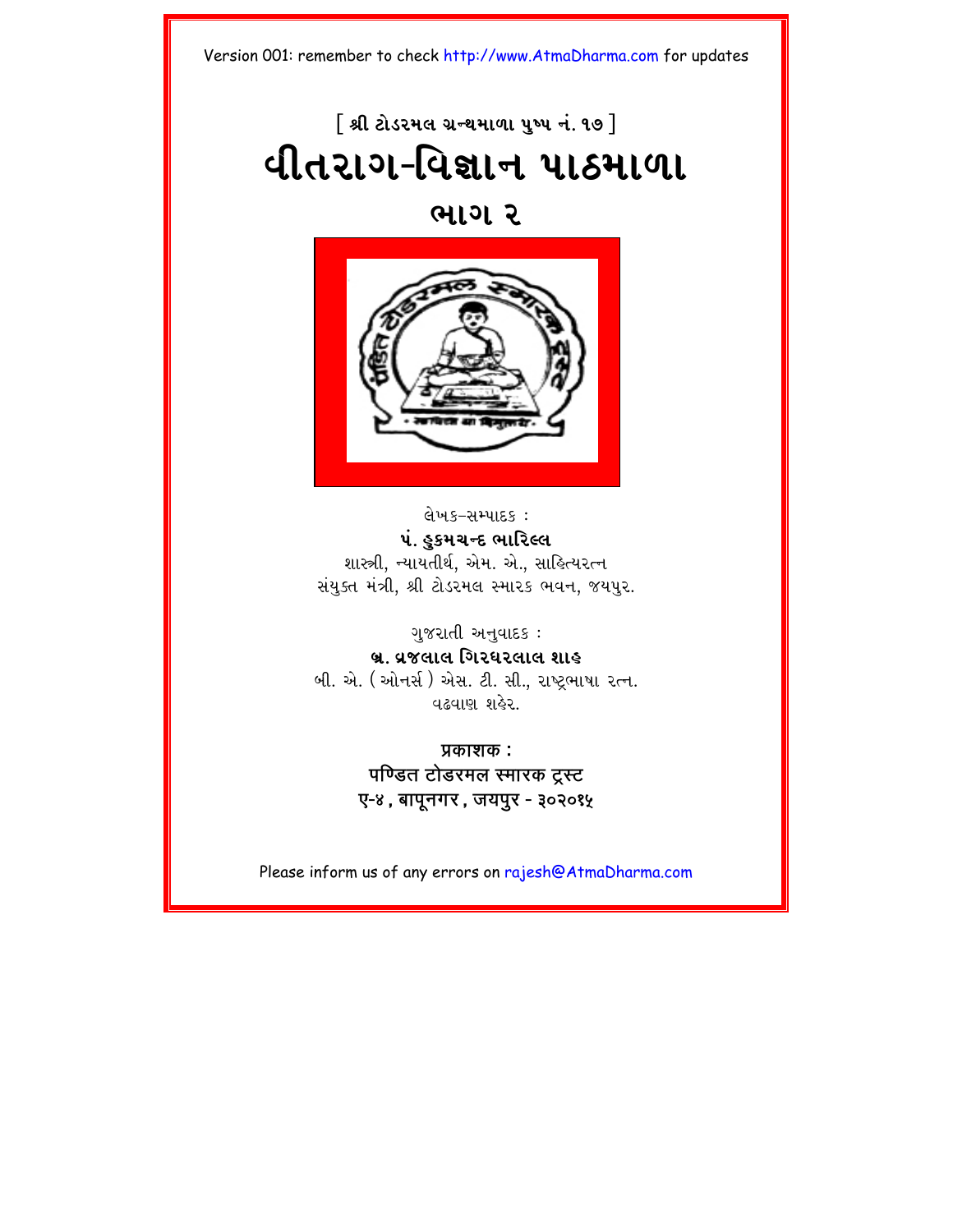## **[Thanks & Our Reque](mailto:rajesh@AtmaDharma.com)st**

This shastra has been donated to mark the  $15<sup>th</sup>$  svargvaas anniversary (28 September 2004) of our mother, Laxmiben Premchand Shah, by Rajesh and Jyoti Shah, London, who have paid for it to be "electronised" and made available on the Internet.

Our request to you:

1) We have taken great care to ensure this electronic version of Vitraag-Vignaan Pathmala, Part 2 is a faithful copy of the paper version. However if you find any errors please inform us on rajesh@AtmaDharma.com so that we can make this beautiful work even more accurate.

2) Keep checking the version number of the on-line shastra so that if corrections have been made you can replace your copy with the corrected one.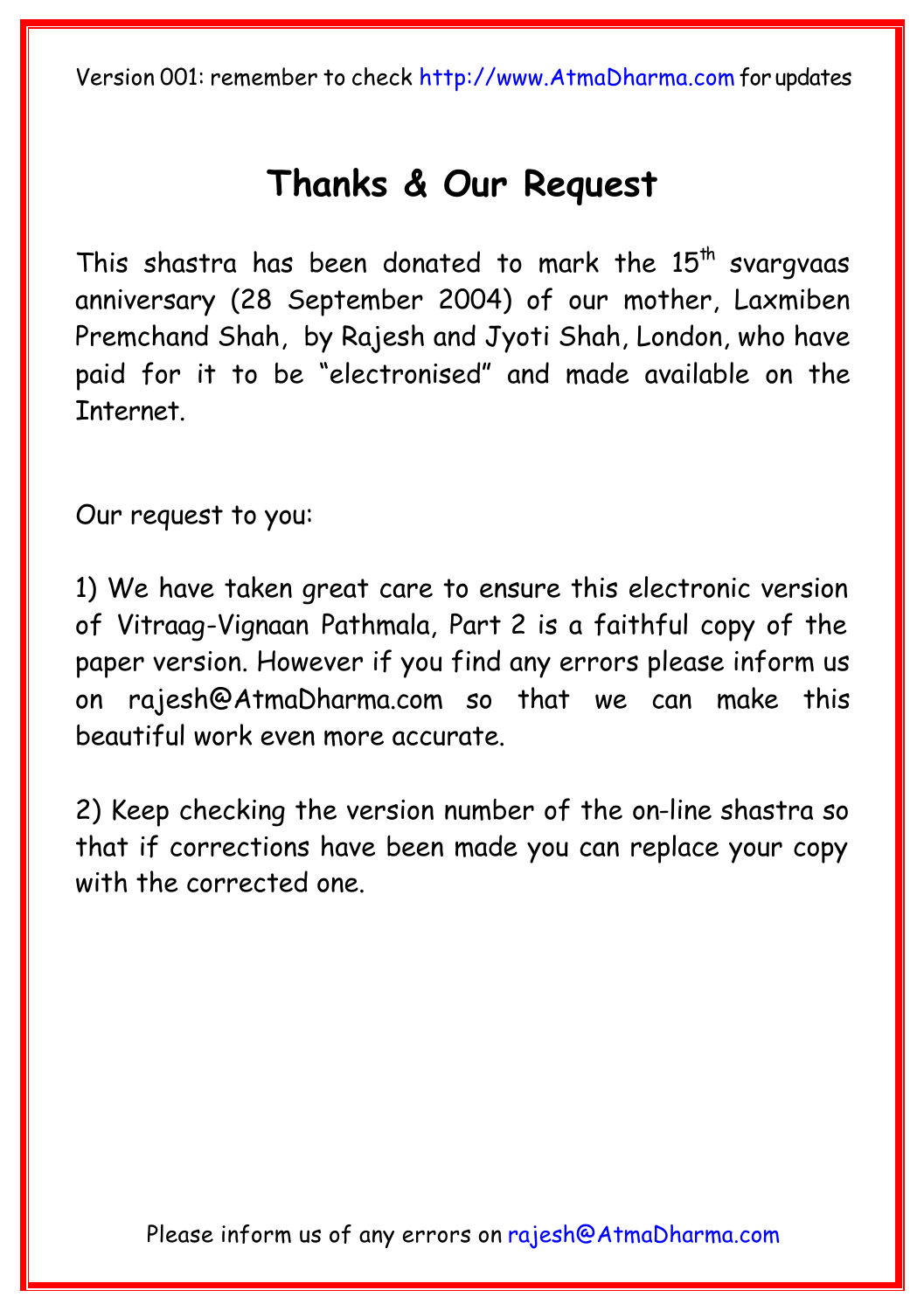## Version History

| Version | Date         | Changes                                          |                    |  |  |
|---------|--------------|--------------------------------------------------|--------------------|--|--|
| Number  |              |                                                  |                    |  |  |
| 001     | 23 Sept 2004 | First electronic version. Error corrections      |                    |  |  |
|         |              | made:                                            |                    |  |  |
|         |              | <b>Electronic</b><br>Errors in Original Physical |                    |  |  |
|         |              | Version                                          | Version            |  |  |
|         |              |                                                  | <b>Corrections</b> |  |  |
|         |              | Edition Information &                            | Translated         |  |  |
|         |              | Contents pages are Hindi                         | to Gujarati        |  |  |
|         |              | Page 3 line 1 अंधने                              | અપને               |  |  |
|         |              | Page 10 line $5 \&$                              | છો                 |  |  |
|         |              | Page 13 Line 7 adl                               | થયો                |  |  |
|         |              | Page 14 Line 9 veudl                             | જાણતો              |  |  |
|         |              | Page 17 Line 5 मरान्                             | મહાન               |  |  |
|         |              | Page 20 Line 23 milual                           | પામવાથી            |  |  |
|         |              | Page 20 Line 12 <i>dl</i>                        | એ                  |  |  |
|         |              | Page 39 Line 6 muls                              | અષાઢ               |  |  |
|         |              | Page 42 line 3 slutt                             | કવિતા              |  |  |
|         |              | Page 47 line 12 aist                             | સકા                |  |  |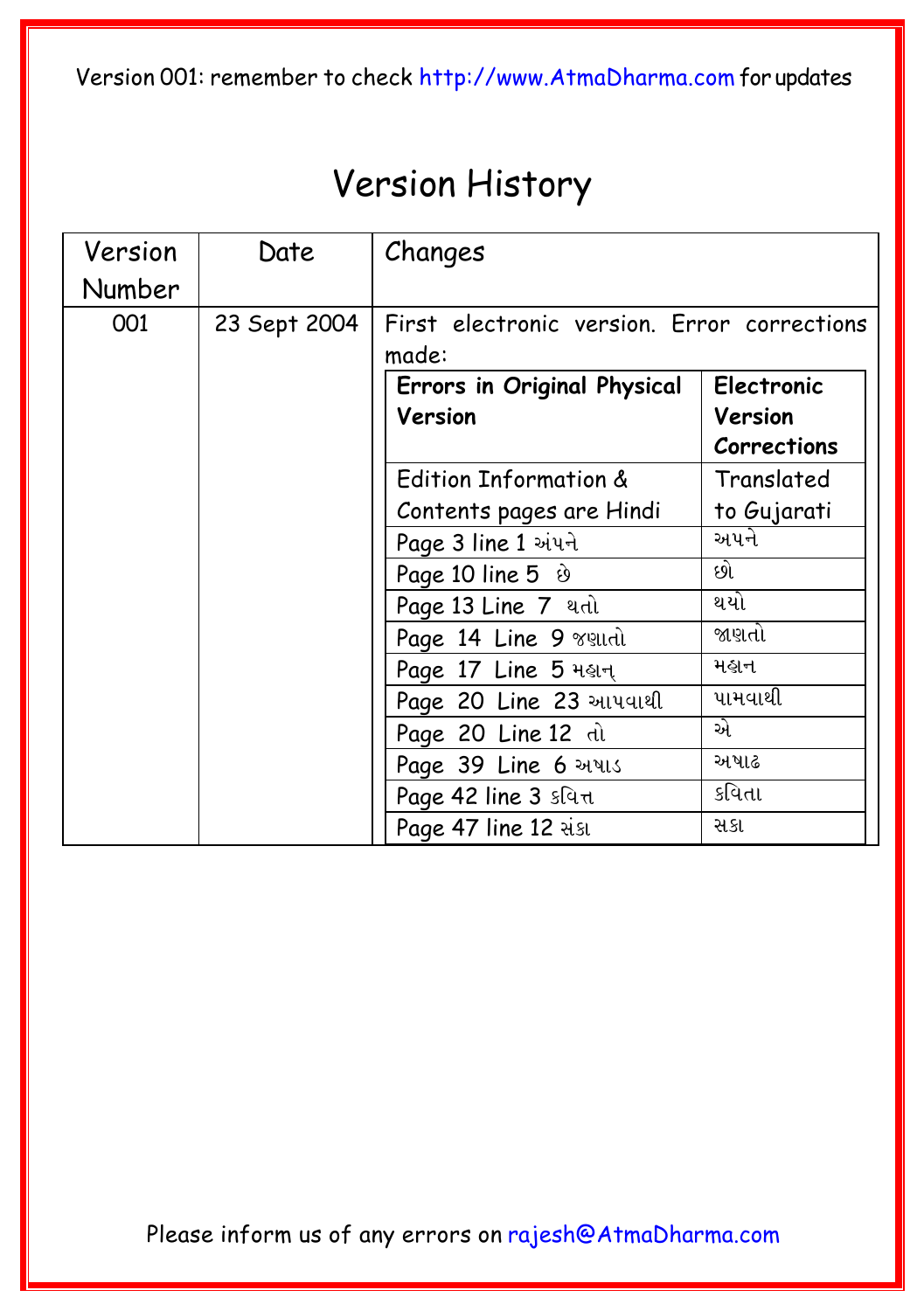svaRi|akar suriÙt gujratI : Ý=m sHSkr` : p000 iätIy sHSkr` : 3200 (22 AeiÝl 1986 mhavIr jyNtI) ihNdI (Ý=m sat sHSkr`) 40,200 mra@I (Ý=m sHSkr`) 1,100 kþD³ (Ý=m be sHSkr`) 4,000 AHg/eÒ (Ý=m sHSkr`) p,000 yaeg p8,p00

મુદ્રક : સિટીજન પ્રિંટર્સ, 1813, यन्द्रायल रोड, દિલ્લી 110007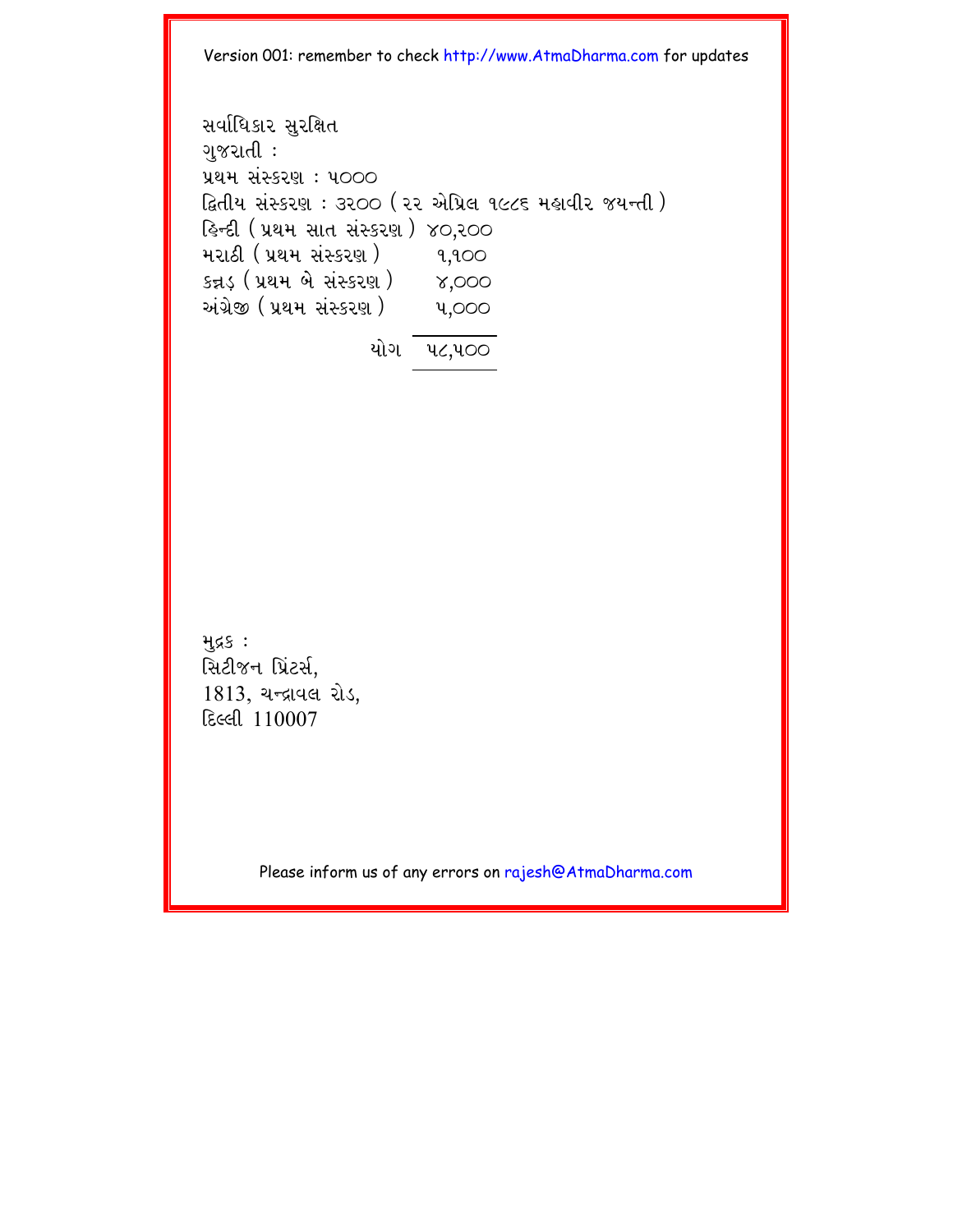# વિષય-સુચી

| ક્રમ                        | પાઠ                           | પૃષ્ઠ      |
|-----------------------------|-------------------------------|------------|
| ٩.                          | ઉપાસના                        | ૨          |
| ૨                           | દેવ−શાસ્ત્ર−ગુરુ              | $\epsilon$ |
| З                           | સાત તત્ત્વ સંબંધી ભૂલ         | JЗ         |
| $\alpha$                    | ચાર અનુયોગ                    | ঀ৩         |
| પ                           | તીન લોક                       | ૨૨         |
| ξ                           | સપ્ત વ્યસન                    | २७         |
| ৩                           | અકિંસા ( એક વિવેચન )          | 35         |
| $\mathcal{L}_{\mathcal{L}}$ | અષ્ટાહ્નિકા મહાપર્વ           | 36         |
| $\overline{C}$              | ભગવાન પા <sup>શ્</sup> ર્વનાથ | ४२         |
| ٩O                          | દેવ−શાસ્ત્ર−ગુરૂ સ્તુતિ       | ४७         |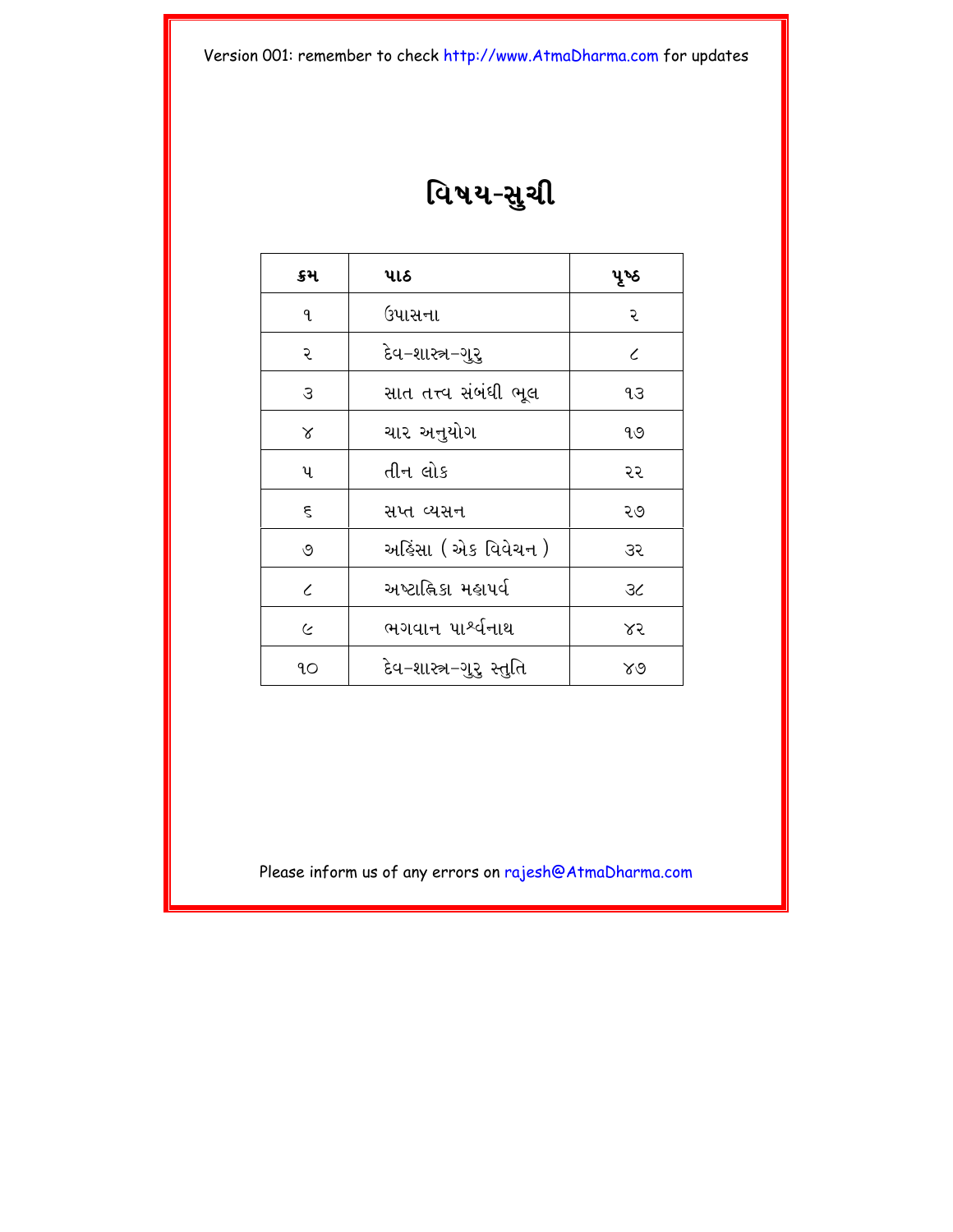<span id="page-5-0"></span>4189 ઉપાસના દેવ-શાસ્ત્ર-ગરુ ૫જન

#### શ્રી યગલકિશોરજી ' યગલ '

(એમ. એ., સાહિત્યરત્ન, કોટા )

#### સ્થાપના

કેવલ-રવિ-કિરણોંસે<sup>૧</sup> જિસકા, સમ્પૂર્ણ પ્રકાશિત <sup>ફુ</sup> અન્તર; શ્રી જિનવાણીમેં હોતા, તત્ત્વોંકા સુન્દરતમ દર્શન. (<u>રસ</u> ઉન દેવ પરમ આગમ ગુરૂકો, શત-શત વંદન શત-શત વંદન. ૐ શ્રી શ્રી દેવ શાસ્ત્ર ગુરુ સમૂહ અત્ર અવતર અવતર સંવૌષટ્. ૐ શ્રી શ્રી દેવ શાસ્ત્ર ગુરુ સમૂહ અત્ર તિષ્ઠ તિષ્ઠ ઠઃ ઠઃ. ૐ શ્રી શ્રી દેવ શાસ્ત્ર ગુરુ સમૂહ અત્ર મમ સન્નિહિતો ભવ ભવ વષટ.

#### $X<sup>d</sup>$

ઈન્દ્રિયકે ભોગ મધુર–વિષ $^{8}$  સમ, લાવણ્યમયી કંચન કાયા; યહ સબ કુછ જડકી ક્રીડા હૈ, મૈં અબ તક જાન નહી પાયા. મૈં ભૂલ સ્વયંકે વૈભવકો, પર મમતામેં અટકાયા . હું : અબ નિર્મલ સમ્યક્<sup>ષ</sup> નીર<sup>ં</sup>લિયે, મિથ્યામલ<sup>ર્</sup> ધોને આયા ક્રે. ૐ શ્રી શ્રી દેવશાસ્ત્રગુરુભ્યો મિથ્યાત્વમલવિનાશનાય જલં નિર્વપામીતિ સ્વાહ્ય.

૧. કેવળજ્ઞાન3પી સર્યનાં કિરણો દ્વારા. ૨. સમ્યગ્દર્શન, સમ્યગ્જ્ઞાન અને સમ્યકચારિત્રની એકતારૂપ મુક્તિમાર્ગ ૫૨. ૩. નિરંતર. ૪. મીઠું ઝેર. ૫. સમ્યગ્દર્શન. ૬. મિથ્યાદર્શન૩પી મેલ.

্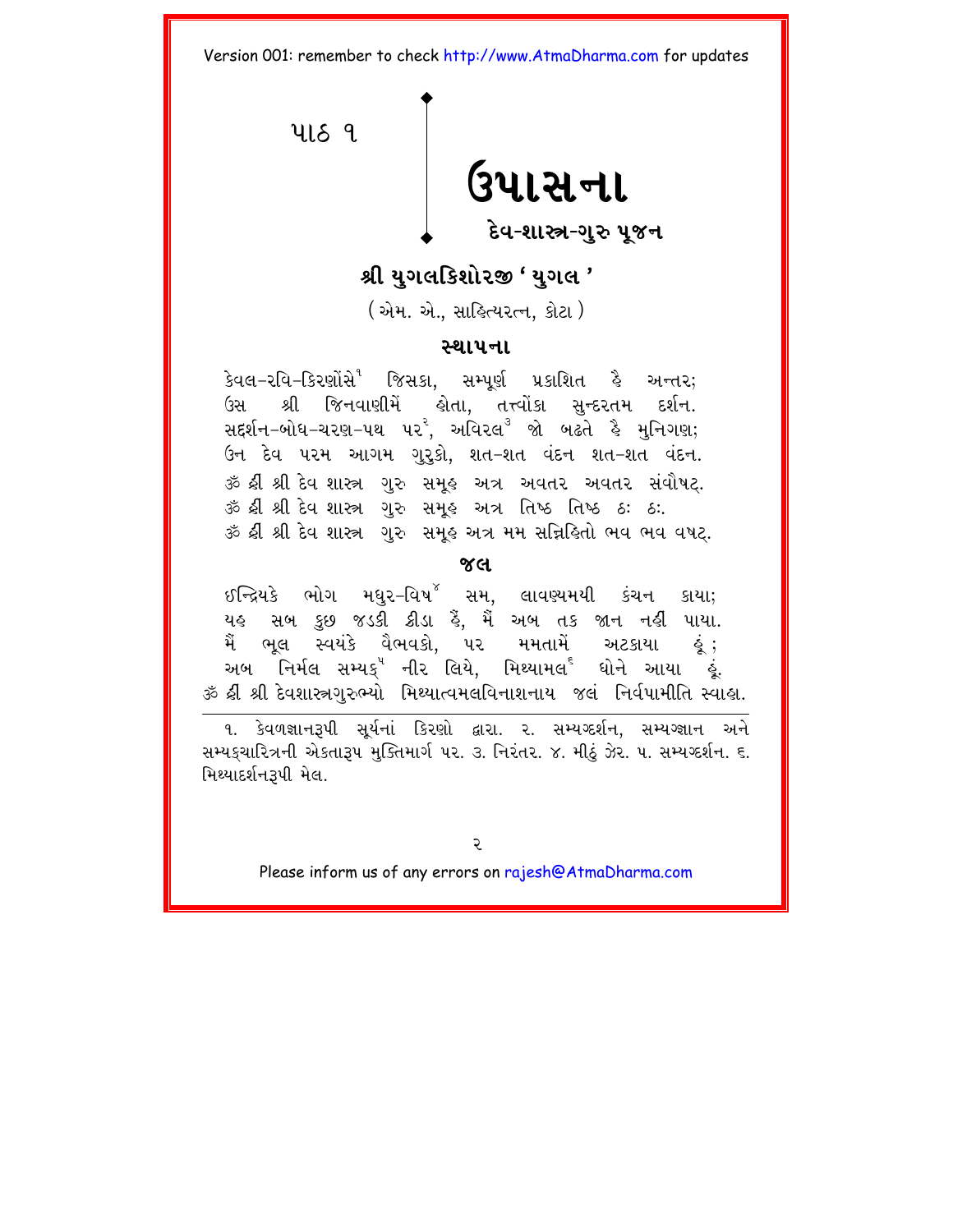#### ચંદન

જડ ચેતનકી સબ પરિણતિ પ્રભુ, અપને અપનેમેં લોતી હૈ; અનુકુલ કહેં પ્રતિકુલ કહેં, યહ જાઠી મનકી વૃત્તિ હૈ. પ્રતિકૂલ સંયોગોમેં ક્રોધિત લોકર, સંસાર બઢાયા હૈ; સન્તપ્ત હૃદય પ્રભુ! ચન્દનસમ, શીતલતા પાને આયા હૈ. ૨. ૐ ક્રી શ્રી દેવશાસ્ત્રગુરુભ્યો ક્રોધકષાયમલ વિનાશનાય ચન્દનં નિર્વપામીતિ સ્વાહા.

#### ਅ ਸ਼ ਪ

ઉજ્જ્વલ ૯ કન્દ ધવલ હું પ્રભ ! ૫૨સે ન લગા હું કિંચિત ભી; ફિર ભી અનકલ લગે ઉનપર કરતા. અભિમાન નિરન્તર હી; જડ ૫૨ ઝૂક ઝૂક જાતા ચેતનકી માર્દવકી<sup>૧</sup> ખંડિત કાયા; ...<br>નિજ શાશ્વત<sup>ર</sup> અક્ષયનિધિ<sup>૩</sup> પાને, અબ દાસ ચરણ રજમેં આયા ૩. ૐ શ્રી શ્રી દેવશાસ્ત્રગરુભ્યો માનકપાયમલ વિનાશનાય અક્ષતં નિર્વપામીતિ સ્વાહા.

#### ૫ષ્પ

યહુ પુષ્પ સુકોમલ ક્તિના હૈ, તનમે માયા કુછુશેષ નહી; નિજ અંતરકા પ્રભુ! ભેદ કઢું, ઉસમેં ઋજાુતાકા<sup>જ</sup> લેશ નહી. ચિંતન કુછ ફિર સંભાષણ કુછ, કિરિયા કુછ કી કુછ લેતી હૈ; સ્થિરતા નિજમેં પ્રભુ પાઉં જો. અંતરકા કાલષ<sup>ય</sup> ધોતી કે. ૪. ૐ શ્રી શ્રી દેવશાસ્ત્રગુરુભ્યો માયાકપાયમલ વિનાશનાય પુષ્પં નિર્વપામીતિ સ્વાહા.

#### નૈવેદ્ય

અબતક અગણિત જડ દ્રવ્યોંસે, પ્રભુ ભૂખ ન મેરી શાંત ઙુઈ; તૃષ્ણાકી ખાઈ ખૂબ ભરી, ૫૨ રિક્ત<sup>ેં</sup> રહી વહ*રિક્*ત રહી. .<br>યુગ–યુગસે ઈચ્છા સાગરમે, પ્રભુ! ગોતે ખાતા આયા હું; પંચેન્દ્રિય મનકે ષટરસ તજ. અનુપમુરસ પીને આયા હું.. ૫. ૐ ક્રી શ્રી દેવશાસ્ત્રગુરુભ્યો લોભકષાયમલ વિનાશનાય નૈવેઘં નિર્વપામીતિ સ્વાહા.

૧. નિરભિમાની આત્મસ્વભાવ, ૨. સદા રહેનાર, ૩. અવિનાશી નિધિ, ૪. સરળતા. ૫. વિકાર ૬. ખાલી.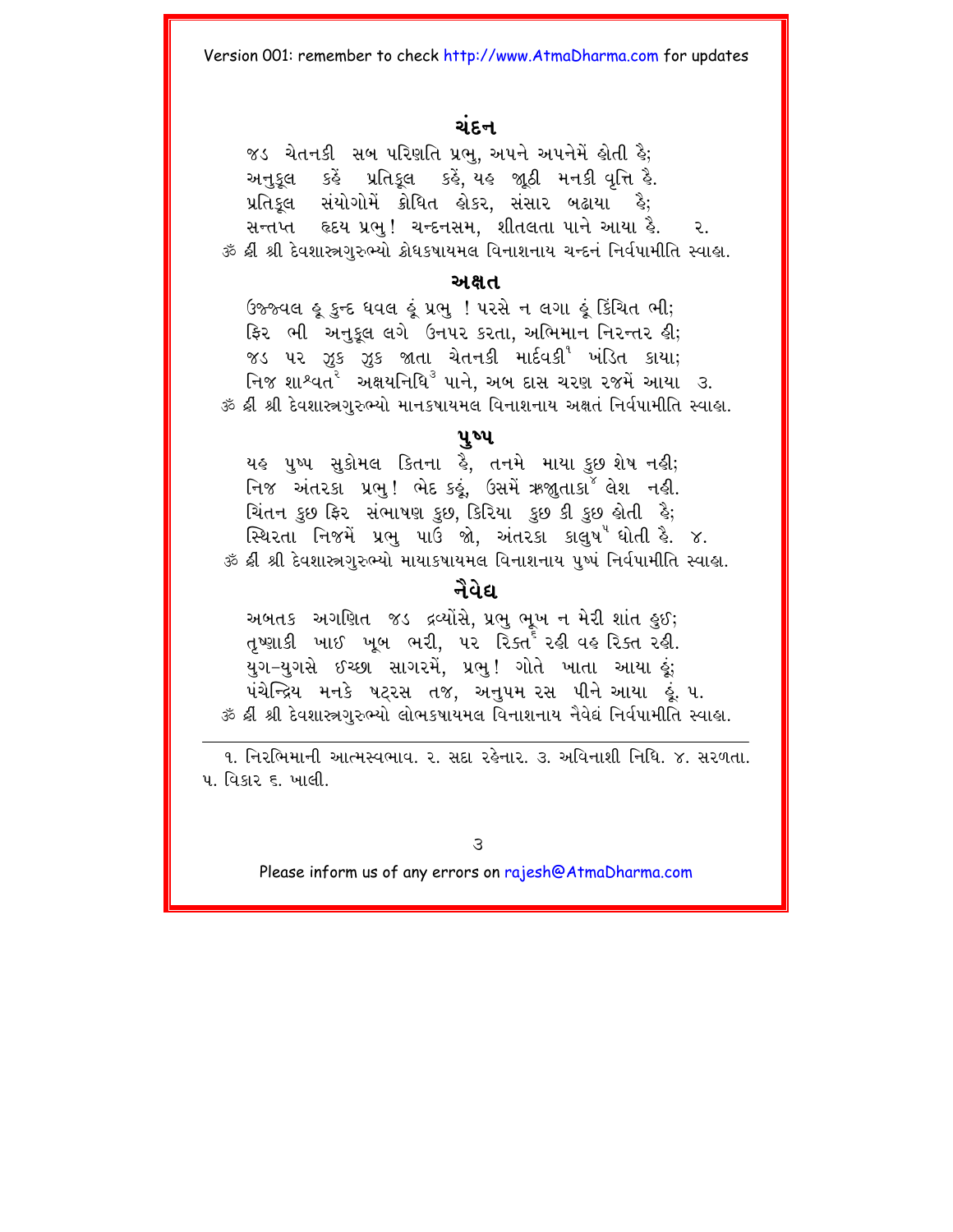#### દીપ

જગકે જડ દીપકકો અબતક. સમઝા થા મૈને ઉજિયારા; ઝંઝાકે<sup>ર</sup> એક ઝકોરેમેં, જો બનતા ઘોર તિમિર<sup>ર</sup> કારા. અતએવ પ્રભો! યહ નશ્વર દીપ, સમર્પણ કરને આયા હું; તેરી અન્તર લૌ<sup>3</sup> સે નિજઞઅન્તર, દીપ<sup>જુ</sup>લાને આયા હૂં. ૬. ૐ શ્રી શ્રી દેવશાસ્ત્રગુરુભ્યો અજ્ઞાનઅંધકાર વિનાશનાય દીપં નિર્વપામીતિ સ્વાહ્ય.

#### ધુપ

જડકર્મ ઘુમાતા કે મુઝકો, યહ મિથ્યા ભ્રાન્તિ<sup>૪</sup>૨હી મેરી; મૈં રાગ દ્વેષ કિયા કરતા, જબ પરિણતિ લોતી જડ.કેરી. યો ભાવકરમ<sup>ષ</sup> યા ભાવમરણ,<sup>૬</sup> સદિયોંસે<sup>૭</sup> કરતા આયા ઢું; નિજ અનુ૫મ ગંધ અનલ<sup>૯</sup> સે પ્રભુ ૫૨ ગંધ<sup>૯</sup> જલાને આયા હું. ૭. ૐ શ્રી શ્રી દેવશાસ્ત્રગુરુભ્યો વિભાવપરિણતિ વિનાશનાય ધૂપં નિર્વપામીતિ સ્વાહા.

#### કલ

જગમેં જિસકો નિજ કહતા મેં. વહ છોડ મુઝે ચલ દેતા હૈ; મૈં આકુલ વ્યાકુલ હો લેતા, વ્યાકુલકા ફલવ્યાકુલતા હૈ; મૈ શાન્ત નિરાકુલ ચેતન ઢું. ઢે મુક્તિરમા સ<mark>્</mark>ઢચરિ મેરી; યહ મોહ તડકકર ટૂટ પડે, પ્રભુ સાર્થક<sup>90</sup> ફ્લ પૂજા તેરી. ૮. ૐ ક્રી શ્રી દેવશાસ્ત્રગુરુભ્યો મોક્ષપદપ્રાપ્તયે ફ્લં નિર્વપામીતિ સ્વાહા.

#### અ ઈ

ક્ષણભર નિજ રસકો પી ચેતન, મિથ્યા મલકો<sup>ષ</sup> ઘો દેતા કે; કાષાયિક ભાવ વિનષ્ટ કિયે, નિજ આનંદ અમૃત પીતા કૈ.

૧. વાયુનો વેગ અથવા તોફાન. ૨. અંધકાર ૩. કેવલજ્ઞાનરૂપી દીપક ૪. જાઠી માન્યતા. ૫-૬. મોહ, રાગ, દ્વેષરૂપ વિકારી ભાવ જ ભાવકર્મ અને ભાવ-મરણ છે. ૭. સેંકડો વર્ષ. ૮. અગ્નિ ૯. પરમાં એકત્ત્વબુધ્ધિરૂપી ગંધ. ૧૦. સફળ. ૧૧. મિથ્યાદર્શનરૂપી મેલ.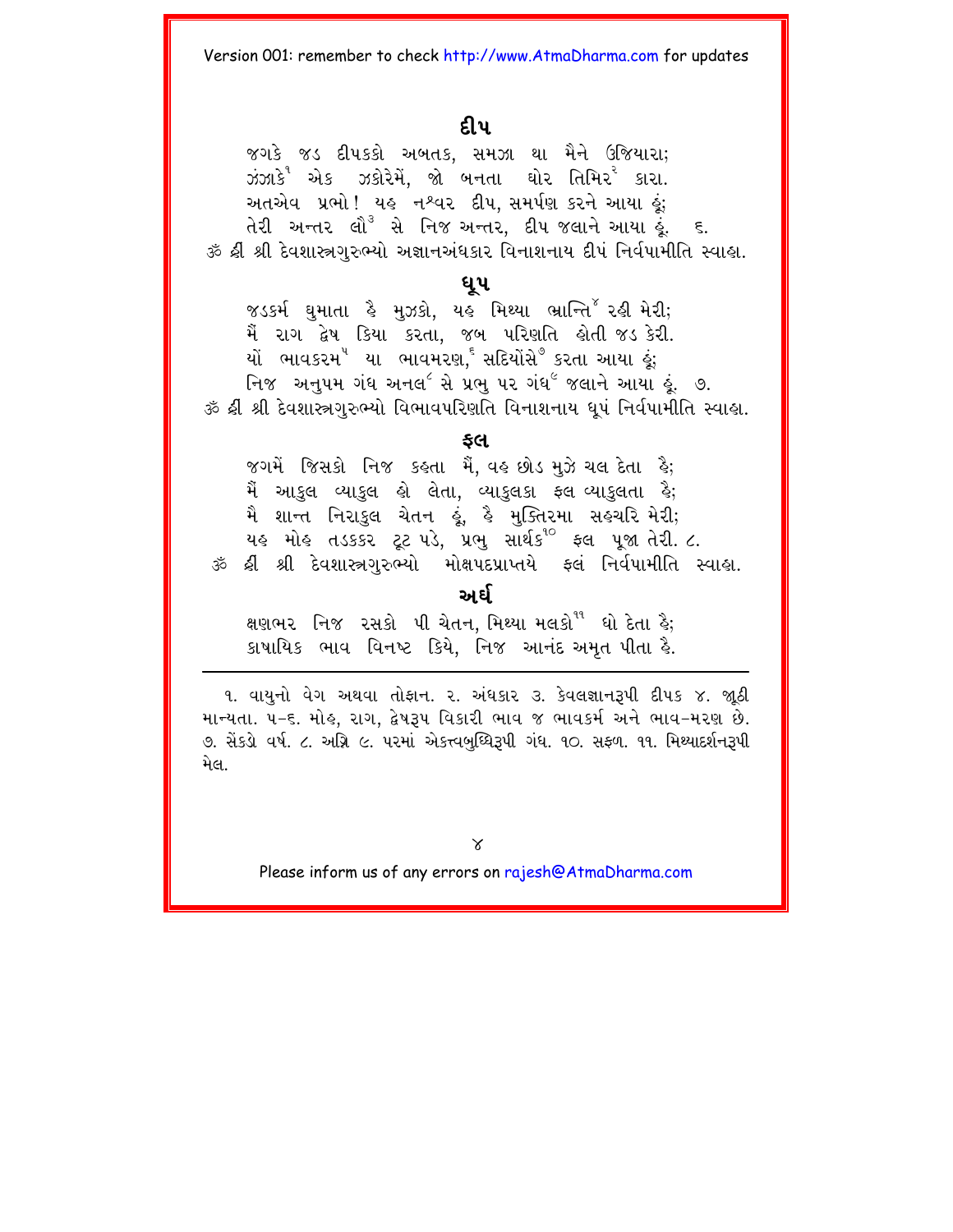અનુ૫મ સુખ તબ વિલસિત<sup>ર</sup> ક્રોતા, કેવલરવિ<sup>ર</sup> જગમગ કરતા ક્રે; દર્શનબલ<sup>3</sup> પૂર્ણ પ્રગટ હોતા, યહ હી અરહન્ત અવસ્થા હૈ. યહ અર્ઘ સમર્પણ કરકે પ્રભુ! નિજ ગુણકા<sup>×</sup> અર્ઘ બનાઊંગા; ઔર નિશ્ચિત તેરે સદશ પ્રભુ, અર્કત અવસ્થા પાઊંગા. ૐ શ્રી શ્રી દેવશાસ્ત્રગરુભ્યો અનર્ઘેપદપ્રાપ્તયે અર્ઘ નિર્વપામીતિ સ્વાહા.

#### સ્તવન

ભવવનમેં જીભર ઘૂમ ચુકા, કણ–કણકો જી ભર–ભર<sup>ુ</sup>દખા;<br>મૃગ–સમ<sup>ે</sup> મૃગ–તૃષ્ણાકે પીછે, મુઝકો ન મિલી સુખકી રેખા.

#### ભાવનાઓ

અનિત્ય- જ્યુઠે જગકે સપને સારે, જાૂઠી મનકી સબ આશાયે;<br>તન-જીવન-યોવન અસ્થિર <sup>ફે</sup>, ક્ષણભંગુર ૫લમેં મુરઝાએ. અશરણ- સમ્રાટ મહા-બલ સેનાની, ઉસ ક્ષણકો ટાલ સકેગા કયા; અશરણ મૃત કાયામેં હર્ષિત, નિજ જીવન ડાલ સકેગા કયા. સંસાર- સંસાર મહા દુઃખ-સાગરકે, પ્રભુ દુઃખમય સુખ આભાસોંમે; મુઝકોન મિલા સુખ ક્ષણભર ભી, કંચન કામિર્નિ<sup>૬</sup> પ્રાસાદો<sup>૭</sup> મે. તન ધનકો સાથી સમઝા થા, પર યે ભી છોડ ચલે જાતે. અન્યત્વ-મેરે ન કુએ યે મૈં ઈનસે, અતિ ભિન્ન અખંડ નિરાલા કું; નિજમેં પરસે અન્યત્વ<sup>૧૧</sup> લિએ. નિજ સમરસ<sup>૧૨</sup> પીનેવાલા *કું.* અશુચિ− જિસકે શુંગારોમે મેરા યઙ મઙંગા જીવન ઘુલ જાતા<sup>પ</sup>ેં; આસ્ત્રવ-દિન રાત શુભાશુભ ભાવોમે, મેરા વ્યાપાર ચલા કરતા; માનસ<sup>ય</sup> વાણી ઓેર કાયાસે, આસ્ત્રવકા દ્વાર ખુલા રહતા.

9. પ્રગટ થાય છે, શોભે છે. ૨. કેવળજ્ઞાનરૂપી સૂર્ય. ૩. અનંત દર્શન અને અનંત વીર્ય. ૪. નિજ સ્વભાવ (ગુણો) ની સાધના કરીશ. ૫. મૃગને પેઠે. ૬. રણમાં તૃષિત ઢરણ રેતીની સકેદીને પાણી સમજીને દોડધામ કરે છે પણ તેની તરસ છીપતી નથી તેને મગતૃષ્ણા કહે છે, તે જ રીતે આ આત્મા ભોગોમાં સુખ શોધતો રહ્યો પણ મળ્યું નહિ. ૭. સ્ત્રી. ૮. મર્લેલોમાં. ૯. એકલો. ૧૦. એકલાપણ. ૧૧. ભિન્નપણ. ૧૨. સમતારૂપી ૨.મ. ૧૩. બરબાદ થઈ જાય છે. ૧૪. અપવિત્ર ૧૫. મૈન.

પ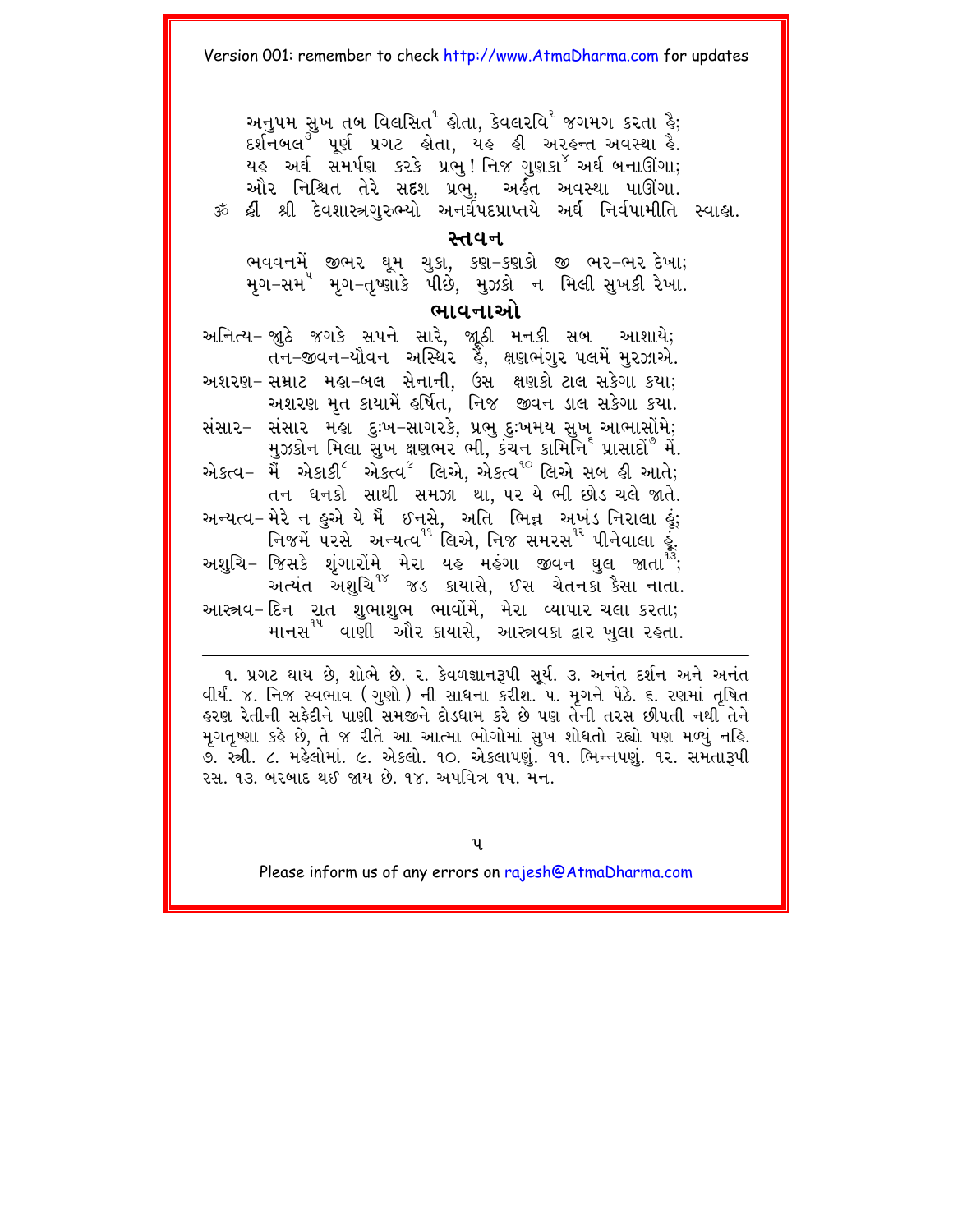શભ ઓર અશુભકી જવાલાસે, ઝુલસા હૈ મેરા અન્તસ્થલ; $^{\mathsf{a}}$ સંવર– ર્શીતલ સમક્તિ<sup>ર</sup> કિરણે ફૂટે, સંવરસે જાગે અન્તર્બલ<sup>3</sup>. નિર્જરા- ફ્રિર તપકી શોધક વહ્નિ જગે. કર્મોંકી કડિયાં ટ્ટ  $y\ddot{\delta}$ : સર્વાંગ નિજાત્મ પ્રદેશોસે, અમૃતકે નિર્ઝર<sup>૪</sup> ફૂટ પડે. લો ક— હમ છોડ ચલે યહ લોક તભી લોકાંત<sup>ષ</sup> વિરાજે ક્ષણમેં જા: નિજ લોક<sup>૬</sup> હમારા વાસા હો, શોકાંત<sup>૭</sup> બને ફિર હમકો કયા. બોધિદુર્લભ– જાગે મમ દુર્લભબોધિ<sup>૮</sup> પ્રભો, દુર્નયતમ<sup>૯</sup> સત્વ૨<sup>૧૦</sup> ટલ જાવે; ા <sub>બન્દ</sub>ાના હુન્યુન હતુ છે છે.<br>બસ જ્ઞાતા દષ્ટા<sup>ય</sup> ૨૬ જાઉ, મદ<sup>્દર</sup> મત્સ૨<sup>૧૩</sup> મોઙ વિનસજાવે; ચિર રક્ષક ધર્મ હમારા હો, હો ધર્મ હમારા ચિર સાથી; ધર્મ− જગમેં ન હમારા કોઈ થા, હમ ભી ન રહે જગકે સાથી. ચરણોંમેં આયા હૂઁ પ્રભુવર, શીતલતા મુઝકો મિલ જાવે; મુરઝાઈ જ્ઞાન-લતા મેરી, નિજ અંર્તબલસે ખિલ જાવે. સોચા કરતા હૂં ભોગોંસે, બુઝ જાવેગી ઈચ્છા જવાલા; પરિણામ નિકલતા કે લેકિન, માનોં પાવકમેં<sup>૧૪</sup> ઘી  $SCH<sub>1</sub>$ ચરશોંકી પૂજાસે, ઈન્દ્રિય-સુખકો હી અભિલાષા; તેરે અબ તક ન સમઝ હી પાયા પ્રભુ, સચ્ચે સુખકી ભી પરિભાષા. તુમ તો અવિકારી હો પ્રભુવર, જગમેં રહતે જગસે ન્યારે; અતએવ ઝુકે તવ ચરણોંમેં, જગકે માણિક મોતી સારે. સ્યાદ્વાદમયી તેરી વાણી, શુભનયકે ઝરને ઝરતે કૈ; ઉસ પાવન નૌકા પર લાખોં પ્રાણી, ભવ-વારિધિ<sup>યપ</sup> તિરતે કૈં.

૧. હૃદય ૨. સમ્યગ્દર્શન. ૩. આત્મશક્તિ. ૪. ઝરણાં. ૫. મુક્તિમાં. ૬. આત્મસ્વભાવ જ નિજ લોક છે. ૭. અમારા સર્વ શોકનો અંત. ૮. સમ્યગ્દર્શન-જ્ઞાન-ચારિત્ર. ૯. જઠા નયોરૂપી અંધકાર. ૧૦. શીઘ્ર. ૧૧. જ્ઞાનદર્શનમય. ૧૨. અભિમાન. ૧૩. ઈર્ષા, અદેખાઈ. ૧૪. અગ્નિ. ૧૫. સંસારરૂપી સમુદ્ર.

 $\epsilon$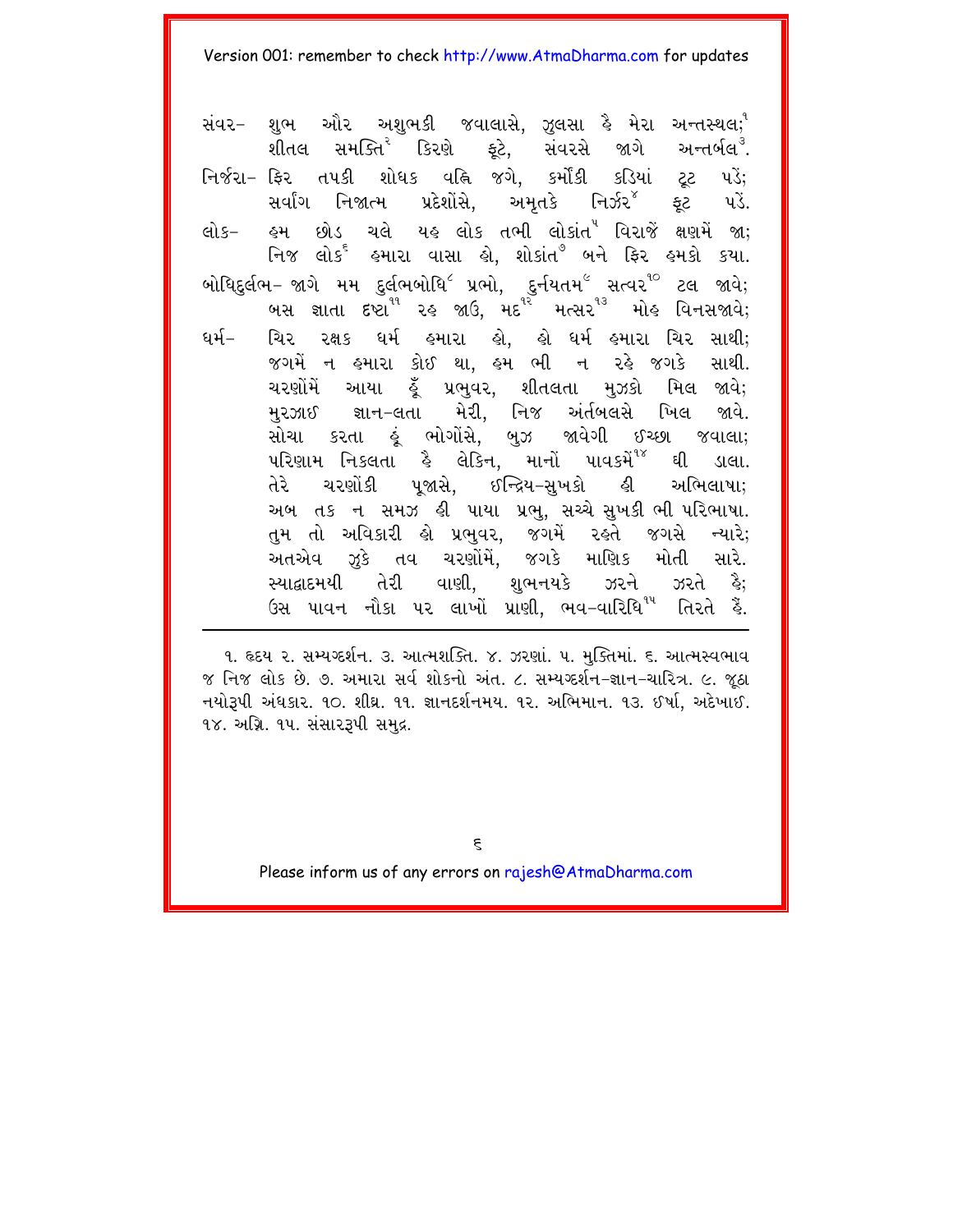કે ગરવર!શાશ્વત સખ-દર્શક. યક નગ્ન સ્વરૂપ તમ્કારા કૈં; જગકી નશ્વરતાકા સચ્ચા. દિગ્દર્શન<sup>ય</sup> કરનેવાલા કૈ. જબ જગ વિષયોમે<sup>ર</sup> રચ પચકર<sup>3</sup>. ગાફ્લિ નિદ્રામેં સોતા લો: અથવા વહ શિવકે નિષ્કંટક<sup>ઁ</sup>, પથમેં વિષ−કંટક<sup>ષ</sup> બોતા હો. હો અર્ધ નિશાકા<sup>દ</sup> સન્નાટા, વનમેં વનચારી ચરતે હોં. તબ શાંત નિરાકુલ માનસંતુમ, તત્ત્વોંકા ચિંતન કરતે હો. કરતે તપ શૈલ<sup>º</sup> નદી તટ પર, તરુતલ<sup>૯</sup> વર્ષાકી ઝડિયોમેં; સમતા રસ પાન કિયા કરતે, સખ દુઃખ દોનોંકી ઘડિયોંમેં. અન્તરજવાલા<sup>૯</sup> હરતી વાણી, માનોં ઝડતી હોં ફુલઝડિયાં; ભવ બન્ધન તડ તડ ટૂટ પડે, ખિલ જાવે અન્તરકી કલિયાં. તમ સા દાની કયા કોઈ હો. જગકો દેદી જગકી નિધિયાં; દિન રાત લુટાયા કરતે લો, સમ-શમકી<sup>10</sup> અવિનશ્વર મણિયાં. ૐ શ્રી શ્રી દેવશાસ્ત્રગુરુભ્યો અનર્ઘપદ પ્રાપ્તયે અર્ઘ નિર્વપામીતિ સ્વાહા.

હે નિર્મલ દેવ તુમ્હેં પ્રણામ, હે જ્ઞાનદીપ આગમ**!**પ્રણામ; કે શાંતિ ત્યાગકે મૂર્તિમાન, શિવ-પથ-પંથી ગુરૂવર પ્રશામ.

 $9.8 -$ 

૧. ચંદન અને નૈવેદ્યનાં ૫ઘ લખો તેનો ભાવ તમારા શબ્દોમાં જણાવો. ૨. જયમાલામાં શેનું વર્ણન છે તે ટૂંકમાં લખો.

૩. સંસાર ભાવના અને સંવર ભાવનાવાળા પદ્ય લખીને તેનો ભાવ સમજાવો.

૧. દેખાડનાર. ૨. પાંચ ઈન્દ્રિયોના વિષય-ભોગોમાં. ૩. લીન થઈને. ૪. કાંટા રફિત. ૫. વિષય-ભોગરૂપી કાંટા. ૬. અર્ધરાત્રિ. ૭. પર્વત. ૮. વક્ષની નીચે. ૯. હૃદયની જ્યાળા. ૧૦. સમતા અને શાંતિ.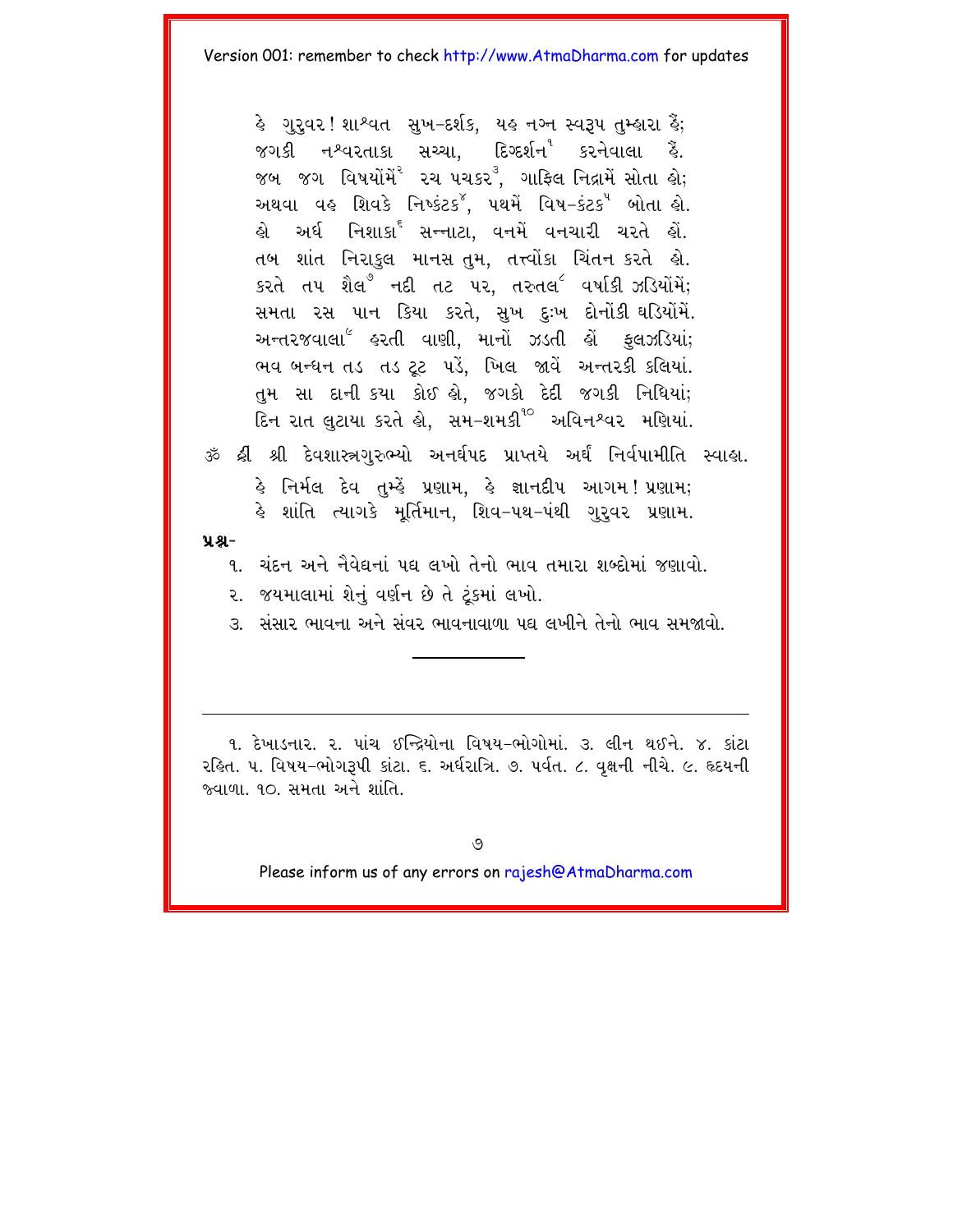<span id="page-11-0"></span>પાઠ ર દેવ-શાસ્ત્ર-ગુરુ

#### સમન્તભદાચાર્ય

(व्यक्तित्व અને કર્તત્વ)

લોકેષણાથી દર રહેનાર સ્વામી સમન્તભદ્રનું જીવનચરિત્ર એક રીતે અજ્ઞાત જ છે. જૈનાચાર્યોની એ વિશેષતા છે કે મહાન કાર્યો કર્યા પછી પણ તેમણે પોતાના વિષયમાં કયાંય કાંઈ લખ્યું નથી. જે કાંઈ થોડું ઘણું પ્રાપ્ત છે, તે પૂરતું ન થી

તેઓ કદંબ રાજવંશના ક્ષત્રિય રાજકુમાર હતા. તેમની બાલ્યાવસ્થાનું નામ શાન્તિ વર્મા હતું. તેમનો જન્મ દક્ષિણ ભારતમાં કાવેરી નદીના કિનારે આવેલા ઉરગપુર નામના નગરમાં થયો હતો. તેમની હયાતી વિક્રમ સંવત ૧૩૮ સુધી હતી.

તેમના પરિવારના જીવન વિષે કાંઈ પણ જાણવામાં આવ્યું નથી. તેમણે નાની ઉમરમાં જ મુનિદીક્ષા ધારણ કરી લીધી હતી. દિગંબર જૈન સાધુ થઈને તેમણે ઘોર તપ કર્યું અને અગાધ જ્ઞાન મેળવ્યું.

તેઓ જૈન સિદ્ધાંતના તો અગાધ મર્મજ્ઞ હતા જ. સાથોસાથ તર્ક, ન્યાય, વ્યાકરણ, છંદ, અલંકાર, કાવ્ય અને કોષના પણ અદ્વિતીય વિદ્વાન હતા. તેમનામાં અજોડ વાદ-શક્તિ હતી. તેમણે કેટલીયે વાર ફરી ફરીને કુવાદીઓના ગર્વનું ખંડન કર્યું હતું. તેઓ પોતે લખે છે :-

 $\overline{\mathcal{L}}$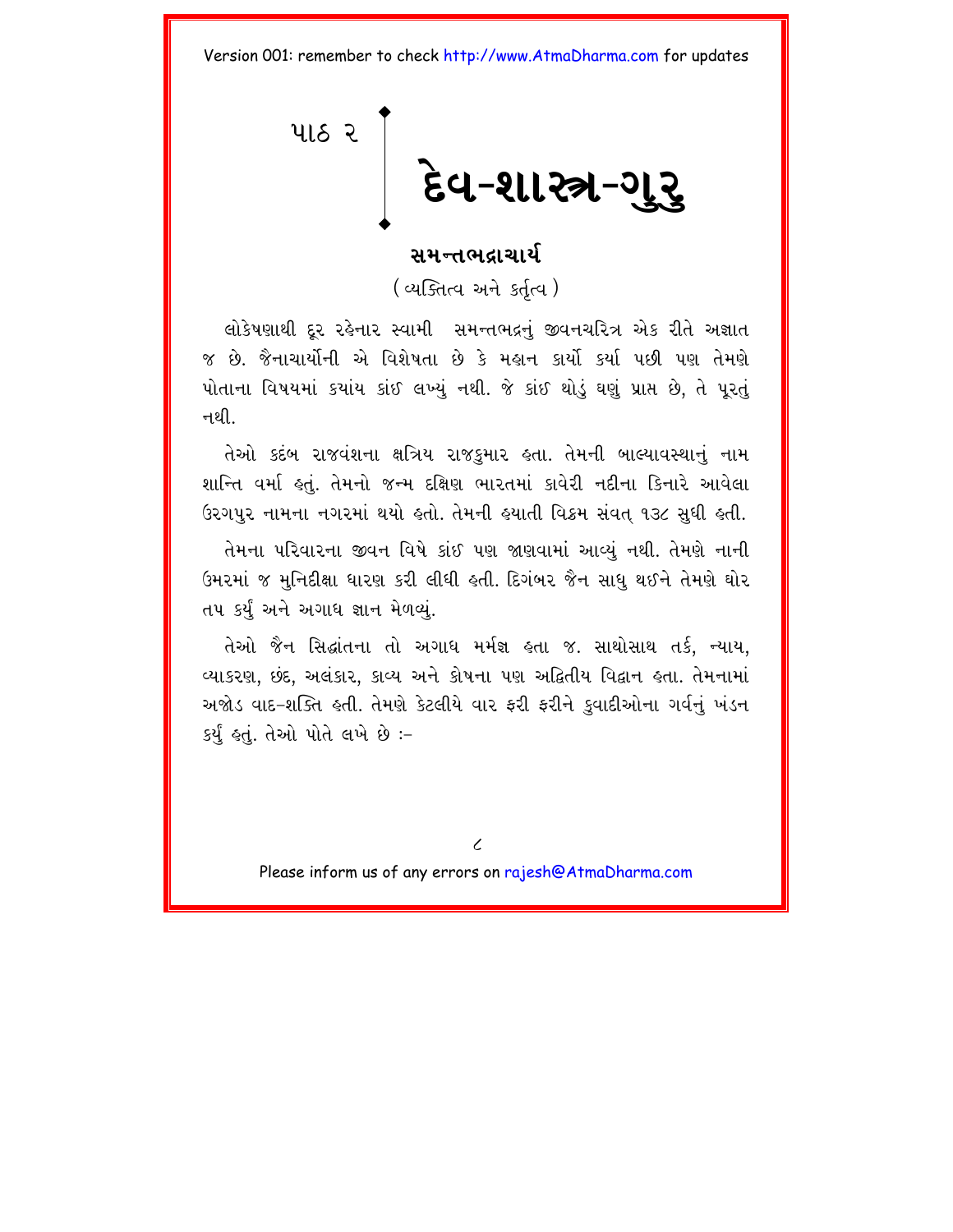#### " वादार्थी विचराम्यहं नरपते शार्दलविक्रीडितम "

" કે રાજા, કું વાદને માટે સિંકની જેમ વિચરણ કરી રહ્યો છું."

તેમના પછી થયેલા આચાર્યોએ તેમનું સ્મરણ ખૂબ જ સન્માન પૂર્વક કર્યું છે. આઘ સ્તુતિકાર તરીકે તેમની પ્રસિદ્ધિ છે. તેમણે સ્તોત્ર-સાહિત્યને પ્રૌઢતા પ્રદાન કરી છે. તેમની સ્તુતિઓમાં ઘણા-ઘણા ગંભીર ન્યાયો ભરેલા છે.

તેમણે આપ્તમીમાંસા, તત્ત્વાનુશાસન, યુક્ત્યનુશાસન, સ્વયંભુ–સ્તોત્ર, જિનસ્તુતિ શતક, રત્નકરંડ શ્રાવકાચાર, પ્રાકૃત વ્યાકરણ, પ્રમાણ પદાર્થ, કર્મ પ્રાભુત ટીકા અને ગંધહસ્તિ મહાભાષ્ય (અપ્રાપ્ય ) નામના ગ્રંથોની રચના કરી છે.

પ્રસ્તુત ભાગ રત્નકરંડ શ્રાવકાચારના પ્રથમ અધ્યાયના આધારે લખવામાં આવ્યો છે

## આધાર-રત્નકરંડ શ્રાવકાચાર

#### દેવની વ્યાખ્યા-

- ५ आप्तेनोछिन्नदोषेण सर्वज्ञेनागमेशिना। भवितव्यं नियोगेन. नान्यथा ह्याप्तता भवेत् ।।
- ६ क्षुत्पिपासाजरातंकजन्मान्तकभयरमयाः। न रागदेषमोहाश्च यस्थाप्त: स प्रकीर्त्यते ।।

#### શાસ્ત્રની વ્યાખ્યા-

९ आप्तोपज्ञमनल्लङ घ्य. – मदृष्टेष्टविरोधकम। तत्त्वोपदेशकृत–सार्वं, शास्त्रं कापथ–घड़नम।

### ગુરુની વ્યાખ્યા-

<u> १० विषयाशावशातीतो. निरारंभोऽपरिग्रह:।</u> ज्ञानध्यानतपोरक्तस्तपस्वी स प्रशस्यते ।।

 $\epsilon$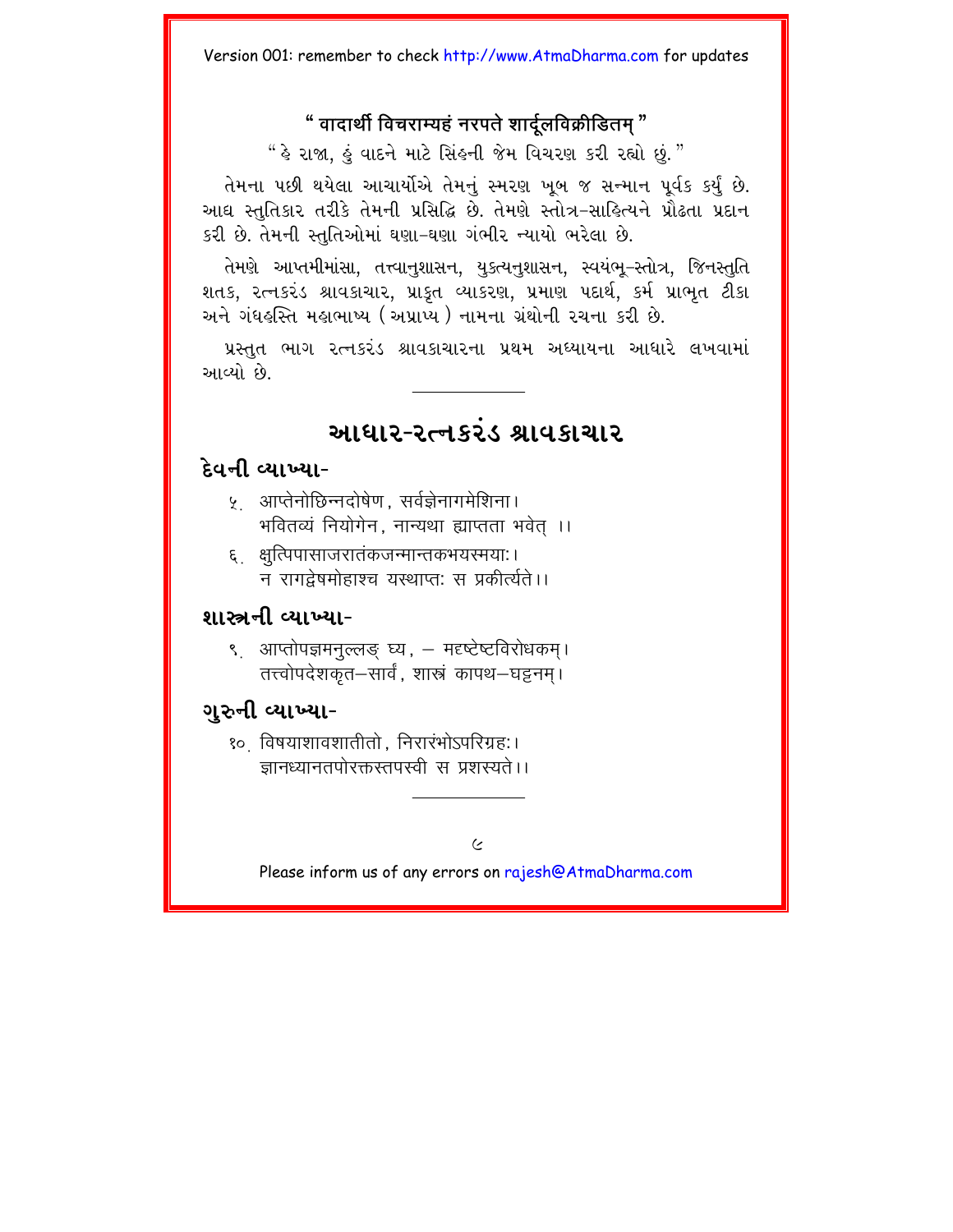#### દેવ-શાસ્ત્ર-ગુરુ

સબોધ- કેમ ભાઈ. વહેલી સવારે જ સંન્યાસી બનીને કયાં જઈ રહ્યા છો?

- પ્રબોધ- પુજા કરવા જઈ રહ્યો છું. આજે ચૌદશ છે ને ? હું તો દરેક આઠમ અને ચૌદશે ૫જા જરૂર કરું છું.
- સુબોધ- કેમ ભાઈ, તમે કોની પૂજા કરો છો?
- પ્રબોધ- દેવ, શાસ્ત્ર અને ગુરુની પૂજા કરૂં છું.
- સબોધ- કયા દેવની ?
- પ્રબોધ- જૈનધર્મમાં વ્યક્તિની મુખ્યતા નથી. તે વ્યક્તિને બદલે ગુણોની પૂજામાં भाने છे
- સુબોધ- ઠીક, તો દેવમાં કયા ગુણો હોવા જોઈએ ?
- પ્રબોધ- જે વીતરાગ. સર્વજ્ઞ અને હિતોપદેશી હોય તે જ સાચા દેવ છે. જે કોઈના પ્રત્યે રાગેય કરતા ન હોય અને દ્વેષ પણ કરતા ન હોય તે જ વીતરાગ કહેવાય છે. વીતરાગને જન્મ-મરણ વગેરે ૧૮ દોષ હોતા નથી. તેમને ભૂખ-તરસ પણ લાગતી નથી. જાણે કે તેમણે બધી ઈચ્છાઓ ઉપર વિજય મેળવી લીધો છે.
- સુબોધ- વીતરાગનો અર્થતો સમજ્યો પણ સર્વજ્ઞપણું શું વસ્તુ છે?
- પ્રબોધ- જે બધું જ જાણે છે, તે જ સર્વજ્ઞ છે. જેમના જ્ઞાનનો પુરેપુરો વિકાસ થઈ ગયો છે. જેઓ ત્રણલોકની બધી વાતો-જે ભતકાળમાં થઈ ગઈ. વર્તમાનમાં થઈ રહી છે અને ભવિષ્યમાં થવાની છે-તે બધી વાતોને એકસાથે જાણતા હોય, તે જ સર્વજ્ઞ છે.
- સુબોધ- ઠીક, તો એમ સિદ્ધ થયું કે જે રાગ-દ્વેષ (પક્ષપાત) રહિત હોય અને પર્ણજ્ઞાની હોય, તે જ સાચા દેવ છે.
- પ્રબોધ- હા, વાત તો એમ જ છે, તેઓ જે કાંઈ ઉપદેશ આપશે તે સાચો અને ભલો હશે. તેમનો ઉપદેશ હિત કરનાર હોવાથી જ તેમને હિતોપદેશી કહેવામાં આવે છે.
- સુબોધ- તેમનો ઉપદેશ સાચો અને ભલો કેમ હશે ?

#### $9O$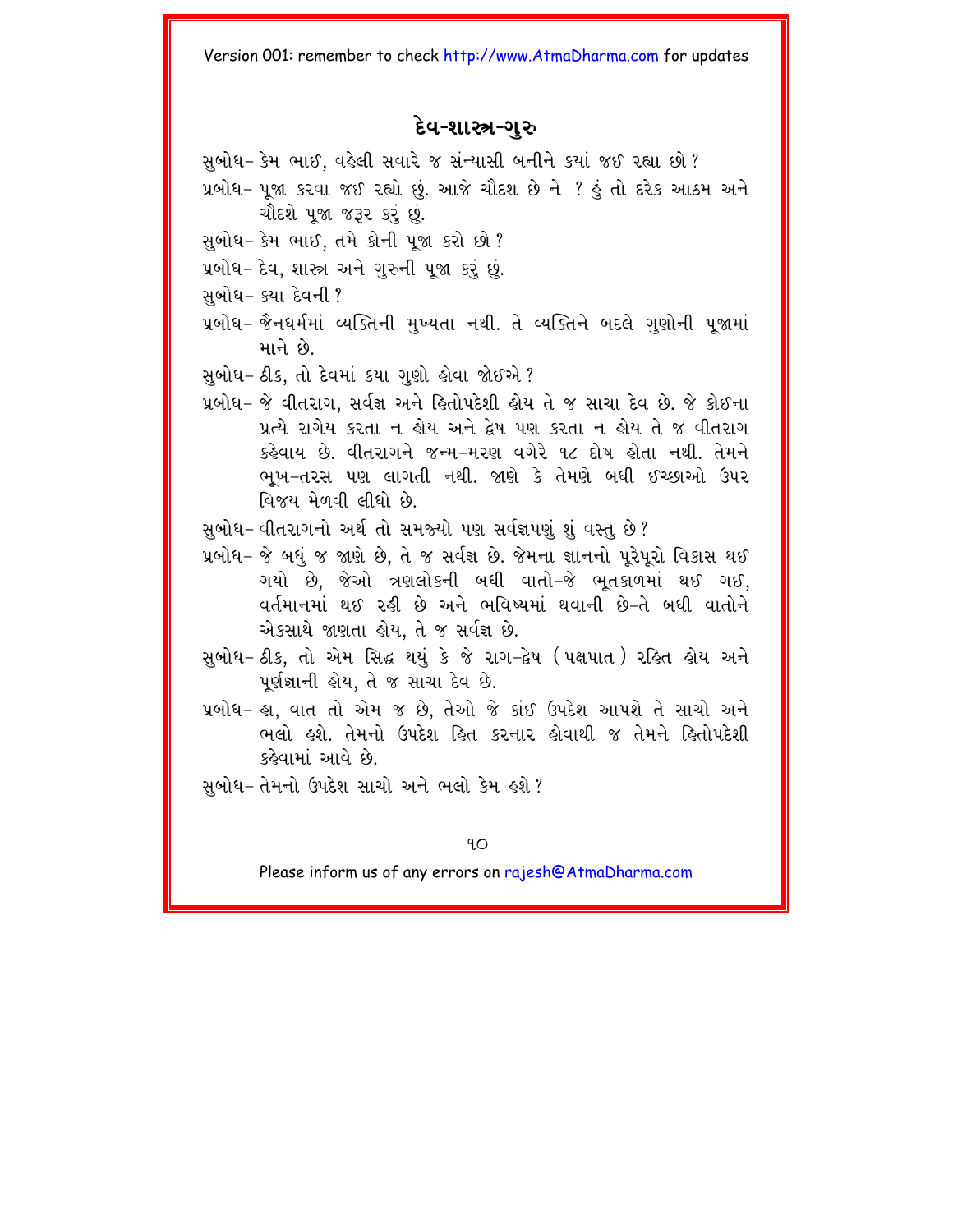- પ્રબોધ- જાઠં તો અજ્ઞાનપણાથી બોલાય છે. જ્યારે તેઓ બધં જ જાણે છે તો પછી તેમની વાણી સાચી જ હશે અને તેમને રાગ-દ્વેષ નથી તો તેઓ બરી વાત કેમ કહે? તેથી તેમનો ઉપદેશ ભલો પણ હશે.
- સુબોધ- દેવનો અર્થતો સમજાયો પણ શાસ્ત્ર કોને કહે છે?
- પ્રબોધ- તે જ દેવની વાણીને શાસ્ત્ર કહે છે. તેઓ વીતરાગ છે તેથી તેમની વાણી પણ વીતરાગતાની પોષક ક્ષેય છે. રાગને ધર્મ બતાવે તે વીતરાગની વાણી નથી. તેમની વાણીમાં તત્ત્વનો ઉપદેશ આપે છે. સૌથી મોટી વિશેષતા એ છે કે તેમાં કયાંય પણ તત્ત્વનો વિરોધ આવતો નથી.
- સબોધ- તેના અભ્યાસથી શંલાભ થાય?
- પ્રબોધ- જીવ ખોટા રસ્તે ચાલતો બચી જાય છે. અને તેને સાચો રસ્તો મળી જાય  $\Theta$ .
- સુબોધ- બરાબર છે. દેવ અને શાસ્ત્રનો અર્થ તો તમે સમજાવ્યો અને ગુરુજી તો આપણા શિક્ષક સાહેબ છે જ.
- પ્રબોધ- પાગલ, શિક્ષક તો આપણા વિદ્યાગુરુ છે. તેમનો પણ આદર કરવો જોઈએ. પણ જે ગુરુની આપણે પુજા કરીએ છીએ તેઓ તો નગ્ન દિગંબર સાધુ હોય છે.
- સુબોધ- ઠીક, તો મુનિરાજને ગુરુ કહે છે, એમ કેમ નથી કહેતા ? સીધી વાત છે, જે નગ્ન રહેતા હોય તે ગુરુ કહેવાય છે.
- પ્રબોધ- તમે હજી પણ સમજ્યા નહિ .ગુરુ નગ્ન રહે છે એ તો સાચું છે. પણ માત્ર નગ્ન રહેવાથી જ કોઈ ગુરુ થઈ જતા નથી. તેમનામાં બીજી પણ ઘણી સારી વાતો હોય છે. તેઓ ભગવાનની વાણીનું રહસ્ય જાણે છે.
- સુબોધ- ઠીક, બીજી કઈ કઈ વાતો તેમનામાં હોય છે?
- પ્રબોધ– તેઓ હંમેશા આત્મધ્યાન અને સ્વાઘ્યાયમાં લીન રહે છે, સર્વ પ્રકારના આરંભ–પરિગ્રહથી સર્વથા રહિત હોય છે, વિષય–ભોગોની લાલસા તેમનામાં જરાપણ હોતી નથી, એવા તપસ્વી સાધુઓને ગુરુ કહે છે.
- સબોધ-તેઓ જ્ઞાની પણ લોતા *હશે* ?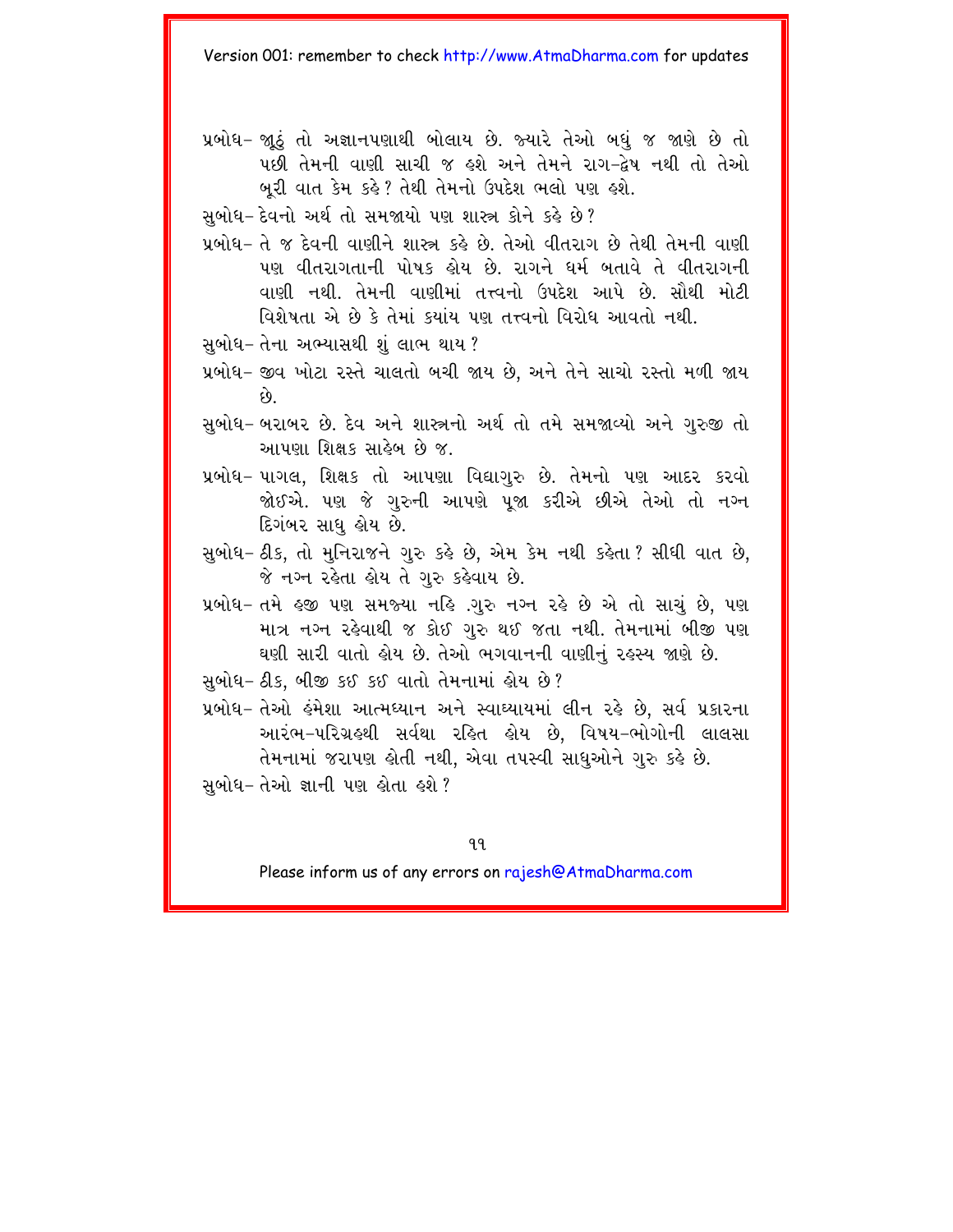પ્રબોધ- શું વાત કરો છો? આત્મજ્ઞાન વિના તો કોઈ મુનિ બની જ શકતા નથી. સબોધ- તો આત્મજ્ઞાન વિના આ ક્રિયાકાંડ (બાહ્યઆચરણ અથવા

વ્યવહારચારિત્ર) શંસાવ નકામા છે?

- પ્રબોધ-સાંભળો ભાઈ. મૂળ વસ્તુ તો આત્માને સમજીને તેમાં લીન થવાનું છે. આત્મશ્રદ્ધા (સમ્યગ્દર્શન), આત્મજ્ઞાન (સમ્યગ્જ્ઞાન) અને આત્મલીનતા (સમ્યકચારિત્ર ) જેમનામાં હોય અને જેમનું બાહ્યાચરણ પણ આગમાનુકૂળ હોય, તે જ વાસ્તવમાં સાચા ગુરુ છે.
- સુબોધ- તો તમે એમની જ પુજા કરવા જતા હશો ! હું પણ આવીશ. પણ એ તો બતાવો કે એનાથી આપણને શું મળે?
- પ્રબોધ- પાછી તમે અણસમજણની વાત કરી. પજા એટલા માટે કરવામાં આવે છે કે આપણે પણ તેમના જેવા બની જઈએ. તેઓ બધં છોડી ગયા છે. તેમની પાસેથી સંસારનું કાંઈ માગવું કયાં સુધી યોગ્ય ગણાય ?

સુબોધ- ઠીક, બરાબર છે. કાલથી મને પણ લઈ જજો.

#### $9.8 -$

- ૧. પુજા કોની અને શા માટે કરવી જોઈએ?
- ૨. સાચા દેવ કોને કર્લે છે?
- ૩. શાસ્ત્ર કોને કહે છે? તેની સત્યતા અને સારાપણાનો આધાર શું છે?
- ૪. ગુરુ કોને કહે છે? તેમની વિશેષતાઓનું વર્ણન કરો. શું વિદ્યાગુરુ તે ગુરુ નથી  $\overline{?}$
- ૫. ટંકમાં નોંધ લખો -વીતરાગ. સર્વજ્ઞ. હિતોપદેશી.
- ૬ સમન્તભદાચાર્યના જીવન અને રચના પર સંક્ષિપ્ત પ્રકાશ આપો

 $92$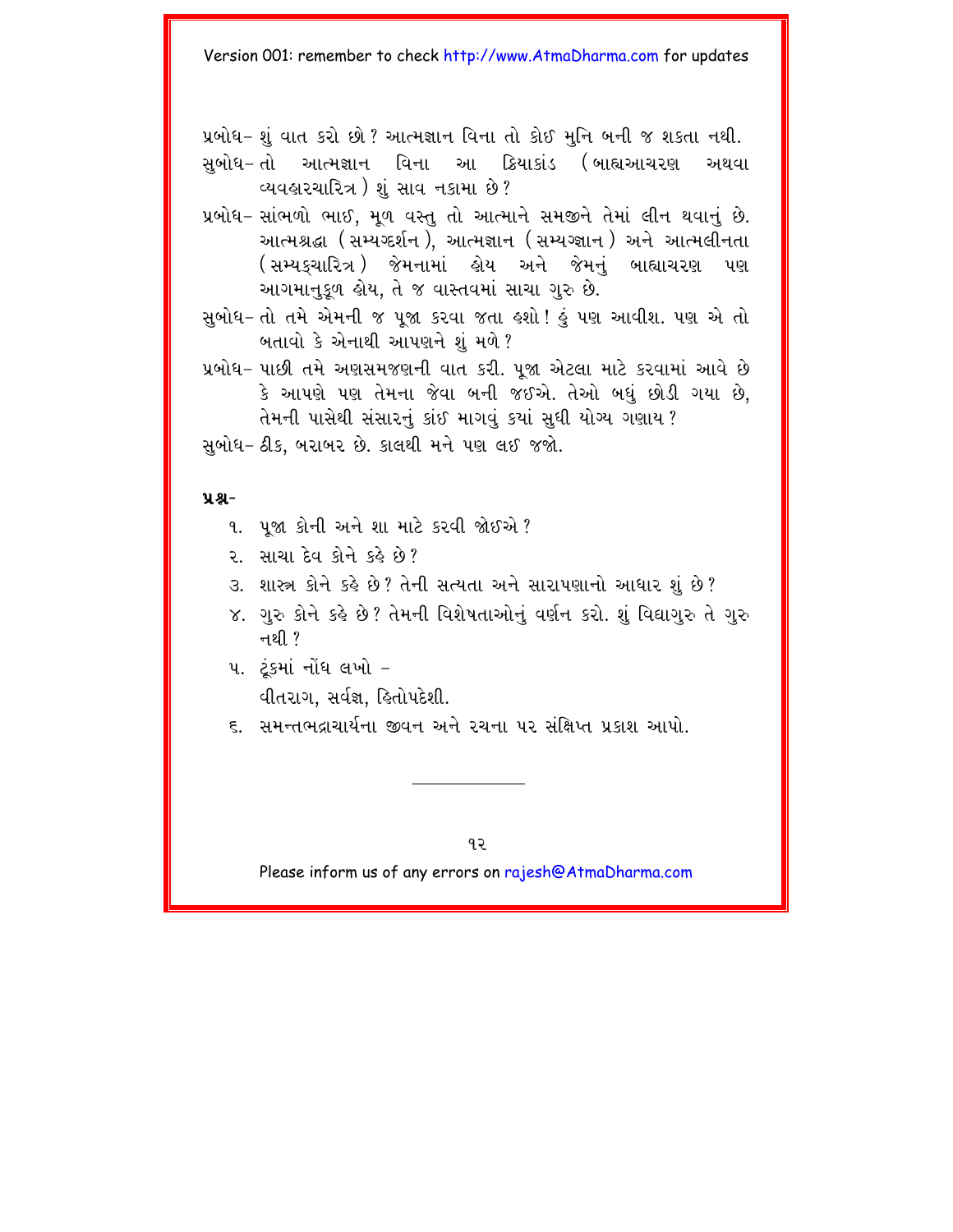<span id="page-16-0"></span>પાઠ 3 શિત તત્ત્વ<br>2. શિન શિત માત

અઘ્યાત્મપ્રેમી પં. દૌલતરામજી

(व्यक्तित्व अने sर्तृत्व)

( સંવત ૧૮૫૫-૧૯૨૩ )

અધ્યાત્મ-રસમાં નિમગ્ન રહેનાર, ઓગણીસમી સદીના તત્ત્વદર્શી વિદ્વાન કવિવાર પં. દૌલતરામજી પલ્લીવાલ જાતિના નર-રત્ન હતા. તેમનો જન્મ અલીગઢ પાસે સાસની નામનાં ગામમાં થયો હતો. પછી તેઓ થોડા દિવસ અલીગઢ પણ રહ્યા હતા. તેમના પિતાનું નામ ટોડરમલજી હતું.

આત્મશ્લાઘાથી દૂર રહેનાર આ મહાન કવિનો જીવન-પરિચય પૂર્ણપણે પ્રાપ્ત થતો નથી. પણ તેઓ એક સાધારણ ગુલ્સ્થ હતા અને સરલ સ્વભાવી, આત્મજ્ઞાની પરષ હતા.

તેમણે રચેલ છ ઢાળા નામનો ગ્રંથ જૈન સમાજનો ખુબ પ્રચલિત અને આદર પામેલ ગ્રંથરત્ન છે. ભાગ્યે જ કોઈ એવો જૈન ભાઈ હશે કે જેણે છુ ઢાળાનો અભ્યાસ કર્યો નહિ હોય બધી જ જૈન પરિક્ષા બોર્ડોના પાઠ્યક્રમમાં એને સ્થાન મળેલં છે.

એની રચના તેમણે સંવત ૧૮૯૧ માં કરી હતી. તેમણે એમાં ગાગરમાં સાગર સમાવવાનો સફળ પ્રયત્ન કર્યો છે. તે ઉપરાંત તેમણે કેટલાંક ભક્તિપદો અને અધ્યાત્મરસથી ઓતપ્રોત અનેક ભજનો લખ્યાં છે. જે આજે પણ આખા ભારતનાં મંદિરોમાં અને શાસ્ત્ર-સભાઓમાં ગવાય છે. તેમનાં ભજનોમાં માત્ર ભક્તિ જ નહિ, ગઢ તત્ત્વ પણ ભરેલાં છે.

ભક્તિ અને અધ્યાત્મની સાથોસાથ તેમનાં કાવ્યમાં કાવ્યત્વ પણ તેના પ્રૌઢતમ રૂપમાં પ્રાપ્ત થાય છે. ભાષા સરલ, સુબોધ અને પ્રવાહમયી છે. ભર્તીવાળા શબ્દોનો અભાવ છે. તેમનાં પદ હિન્દી ગીત સાહિત્યના કોઈપણ મહારથીની સામે ખુબ જ ગર્વ પર્વક મકી શકાય તેમ છે.

પ્રસ્તુત ભાગ, તેમની પ્રસિદ્ધ રચના છ ઢાળાની બીજી ઢાળના આધારે છે.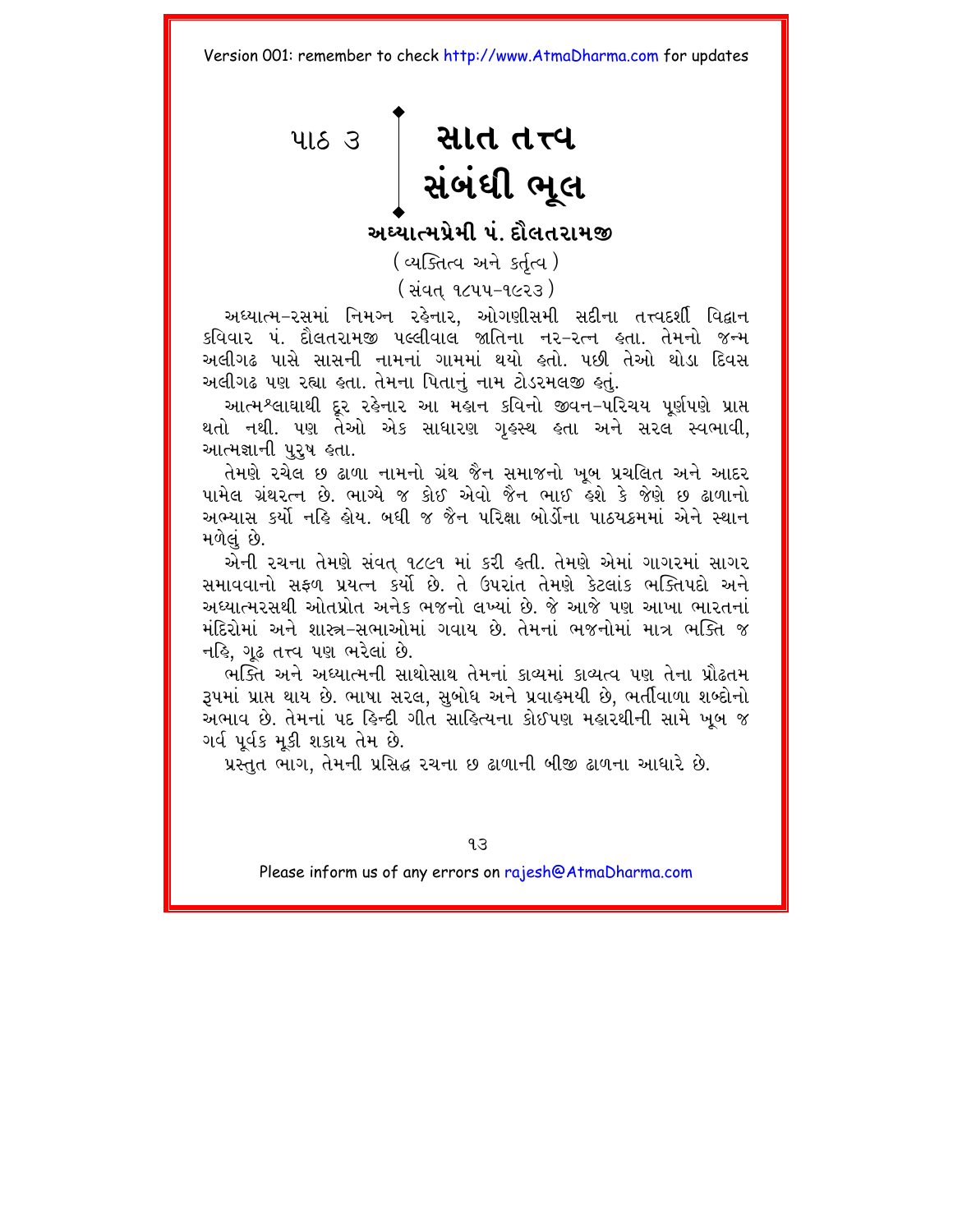#### સાત તત્ત્વ સંબંધી ભુલ

જીવાદિ સાત તત્ત્વોને સાચા અર્થમાં સમજ્યા વિના સમ્યગ્દર્શનની પ્રાપ્તિ થઈ શકતી નથી. અનાદિ કાળથી જીવોને એ સંબંધી ભ્રમ રહ્યો છે. અહીં સંક્ષેપમાં તે ભલોનું સ્પષ્ટીકરણ કરવામાં આવે છે.

#### જીવ અને અજીવ તત્ત્વ સંબંધી ભલ

જીવનો સ્વભાવ તો જાણવા–દેખવારૂપ જ્ઞાન–દર્શનમય છે અને પદગલથી બનેલા શરીરાદિ-વર્ણ, ગંધ, રસ અને સ્પર્શવાળા હોવાથી મર્તિક છે. તથા ધર્મદ્રવ્ય, અધર્મદ્રવ્ય. કાળદ્રવ્ય અને આકાશદ્રવ્ય અમર્તિક લેવા છતાં પણ જીવની પરિણતિ તે બધાંથી જાુદી છે. તોપણ આ આત્મા આ ભેદ જણાતો નથી અને શરીરાદિની परिशतिने આત્માની પરિશતિ માની લે છે.

પોતાનો જ્ઞાનસ્વભાવ ભૂલી જઈને શરીરની સુંદરતાથી પોતાને સુંદર અને કરૂપતાથી કરૂપ માની લે છે તથા તેના સંબંધથી થતા પત્રાદિમાં પણ આત્મ-બદ્ધિ કરે છે. શરીરાશ્રિત ઉપવાસાદિ અને ઉપદેશાદિ ક્રિયાઓમાં પણ પોતાપણું અનુભવે  $\hat{\rho}_3$ 

શરીરની ઉત્પત્તિથી પોતાની ઉત્પત્તિ માને છે અને શરીરનો વિયોગ થતા પોતાનં મરણ માને છે. આ જ એની જીવ અને અજીવ તત્ત્વ સંબંધી ભલ છે.

જીવને અજીવ માનવો એ જીવ તત્ત્વ સંબંધી ભૂલ છે અને અજીવને જીવ માનવો તે અજીવ તત્ત્વ સંબંધી ભૂલ છે.

#### આસ્ત્રવ તત્ત્વ સંબંધી ભલ

રાગ-દ્વેષ-મોલ્ આદિ વિકારી ભાવ પ્રગટપણે દઃખ દેનાર છે. પણ આ જીવ એનું જ સેવન કરતો થકો પોતાને સુખી માને છે. કહે છે કે શુભરાગ તો સુખદાયી છે, તેનાથી તો પુણ્યબંધ થશે. સ્વર્ગાદિનાં સુખ મળશે પણ એમ વિચારતો નથી કે જે બંધનું કારણ છે તે સુખનું કારણ કેમ હોય ? પહેલી ઢાળમાં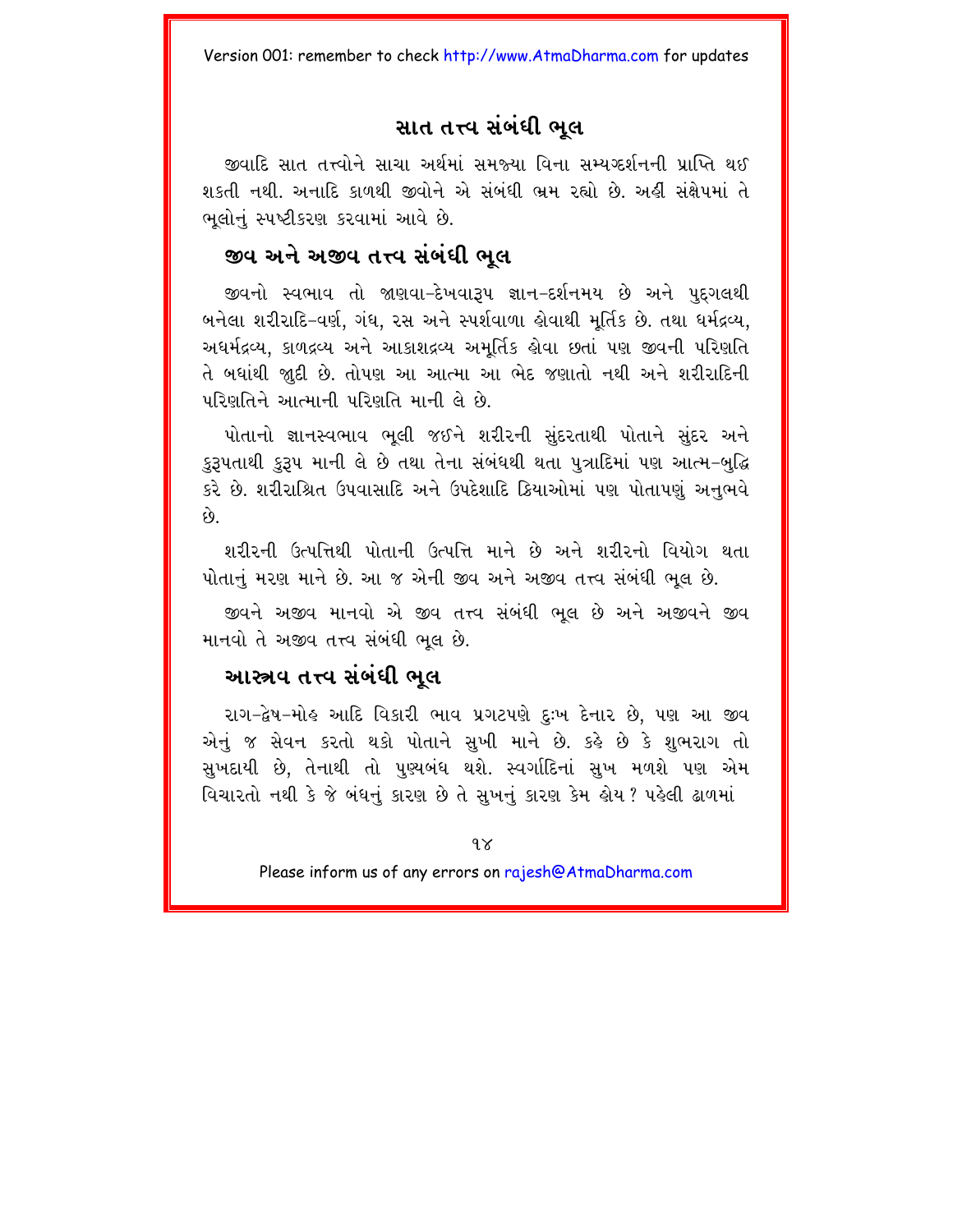તો ચોખ્ખં જ બતાવ્યું છે કે સ્વર્ગમાં સખ છે કયાં ? જ્યાં સંસારમાં સખ છે જ નહિ તો મળે કયાંથી ? માટે જે શુભાશુભ રાગ પ્રગટ દુઃખ દેનાર છે તેને સખદાયક માનવા તે જ આસ્ત્રવ તત્ત્વ સંબંધી ભલ છે.

#### બંધ તત્ત્વ સંબંધી ભલ-

આ જીવ શુભ કર્મોનાં ફળમાં રાગ કરે છે અને અશુભ કર્મોનાં ફળમાં દ્વેષ કરે છે. પણ શુભ કર્મોનું ફળ ભોગ-સામગ્રીની પ્રાપ્તિ છે અને ભોગ દઃખમય જ છે. સુખમય નથી. તેથી શુભ અને અશુભ બન્નેય કર્મ વાસ્તવમાં સંસારનું કારણ હોવાથી હ્રાનિકારક છે અને મોક્ષ તો શુભ−અશુભ બંધના નાશથી જ થાય છે−એ જાણતો નથી. એ જ એની બંધ તત્ત્વ સંબંધી ભૂલ છે.

#### સંવર તત્ત્વ સંબંધી ભલ-

આત્મજ્ઞાન અને આત્મજ્ઞાન સહિત વૈરાગ્ય તે સંવર છે અને તે જ આત્માને સખદાયક છે. તેને કષ્ટદાયક માને છે. તાત્પર્ય એ છે કે સમ્યગ્જ્ઞાનની અને વૈરાગ્યની પ્રાપ્તિ કષ્ટદાયક છે એમ માને છે. જ્ઞાન અને વૈરાગ્યની પ્રાપ્તિ આનંદમય હોય છે. કષ્ટમય નહિ – એની એને ખબર જ નથી.

તેને કષ્ટદાયક માનવાં તે જ સંવર તત્ત્વ સંબંધી ભૂલ છે.

#### નિર્જરા તત્ત્વ સંબંધી ભલ-

આત્મજ્ઞાન ૫ર્વક ઈચ્છાઓનો અભાવ તે જ નિર્જરા છે અને તે જ આનંદમય છે. તેને ન જાણતાં અને આત્માની શક્તિને ભુલીને ઈચ્છાઓની પૂર્તિમાં જ સુખ માને છે અને ઈચ્છાનાં અભાવને સુખ માનતો નથી એ જ એની નિર્જરા તત્ત્વ સંબંધી ભલ છે.

#### મોક્ષ તત્ત્વ સંબંધી ભલ-

મોક્ષમાં પૂર્ણ નિરાકળતારૂપ સાચું સુખ છે. તેને તો જાણતો નથી અને ભોગ સંબંધી સુખને જ સુખ માને છે તથા મોક્ષમાં પણ આ જ જાતના સુખની કલ્પના કરે છે, એ જ એની મોક્ષ તત્ત્વ સંબંધી ભૂલ છે.

જ્યાં સુધી આ સાતેય તત્ત્વ સંબંધી ભૂલોને જીવ દૂર ન કરે ત્યાં સુધી તેને સાચું સુખ પ્રાપ્ત કરવાનો માર્ગ મળી શકતો નથી.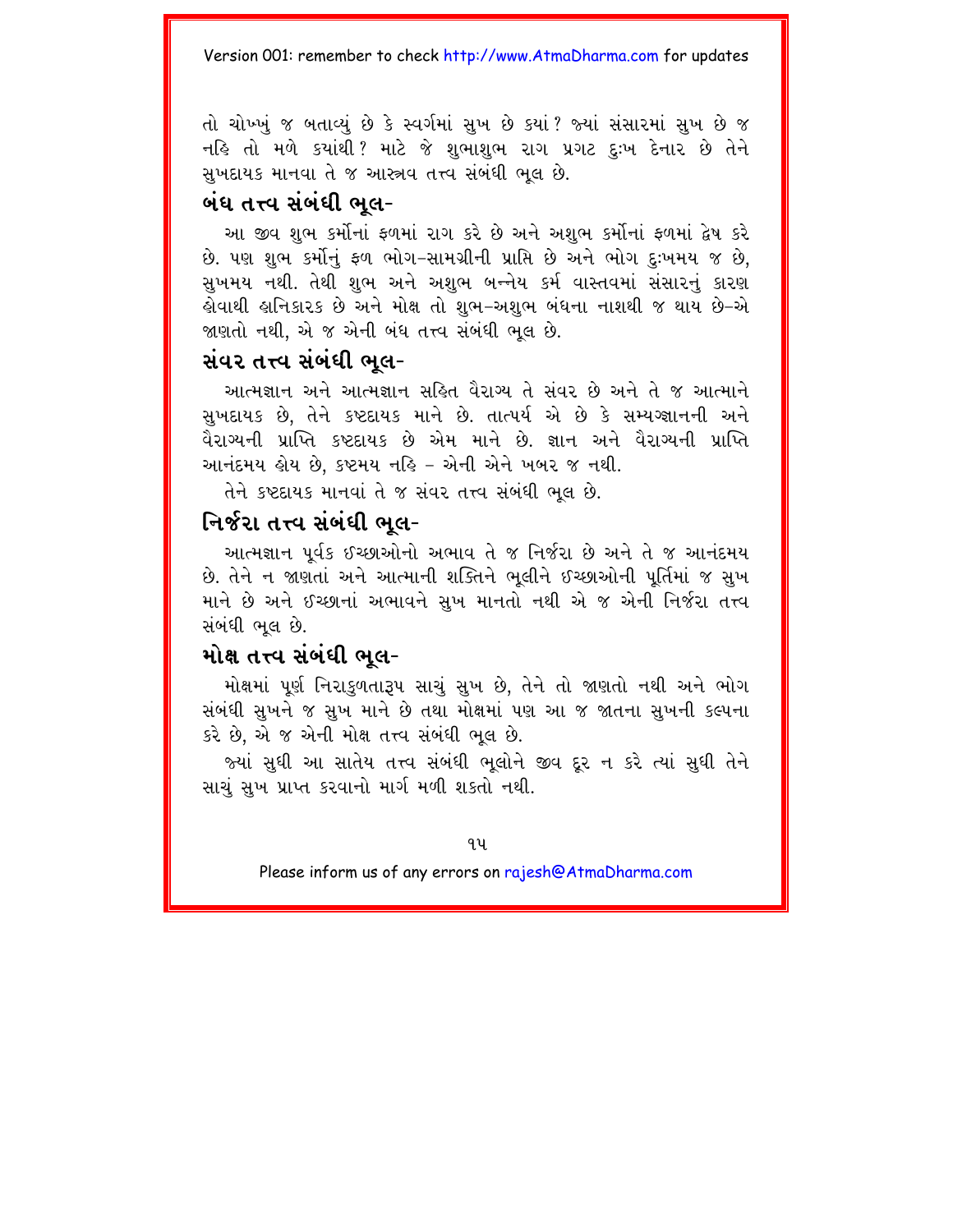#### આધાર

ચેતનકો હૈ ઉપયોગરૂપ, ચિન્મુરત બિન મુરત અનુપ. પુદગલ નભ ધર્મ અધર્મ કાલ, ઈનતૈં ન્યારી હૈ જીવ ચાલ, તાકો ન જાન વિપરીત માન, કરિ કરૈ દેહમેં નિજ પિછાન. મૈં સુખી દુ:ખી મૈં રંક રાવ, મેરે ધન ગુઢ ગોધન પ્રભાવ, મેરે સુત તિય મેં સબલ દીન, બેરૂપ સુભગ મુરખ પ્રવીન. તન ઉપજત અપની ઉપજ જાન, તન નશત આપકો નાશ માન; રાગાદિ પ્રગટ જે દુઃખ દૈન, તિનહીકો સેવત ગિનત ચૈન. શભ અશભ બંધકે ફ્લ મંઝાર, રતિ અરતિ કરે નિજપદ વિસાર; આતમ-હિત હેતુ વિરાગ-જ્ઞાન, તે લખૈ આપકો કષ્ટ દાન. રોકે ન ચાહુ નિજ શક્તિ ખોય. શિવરૂપ નિરાકલતા ન જોય.

#### $9.8 -$

- ૧. જીવ અને અજીવ તત્ત્વ સંબંધી આ જીવે કયા પ્રકારની ભલ કરી છે?
- ૨. "આપણે શભભાવ કરીશું તો સુખી થશું," એમ માનવામાં કયા તત્ત્વ સંબંધી ભલ થઈ?
- ૩. " તત્ત્વજ્ઞાન પ્રાપ્ત કરવું દુઃખદાયક છે." શું એ વાત સાચી છે? ન હોય તો શા માટે નથી  $2$
- ૪. " જેવું સુખ આપણને છે, તેવું જ તેના કરતાં અનેકગણું મુક્ત જીવોને છે. "આમ માનવામાં શંદોષ છે?
- ૫. " જો પરસ્પર પ્રેમ (રાગ) કરશો તો આનંદમાં રહેશો", શું આવી માન્યતા બરાબર છે?

Please inform us of any errors on rajesh@AtmaDharma.com

 $95$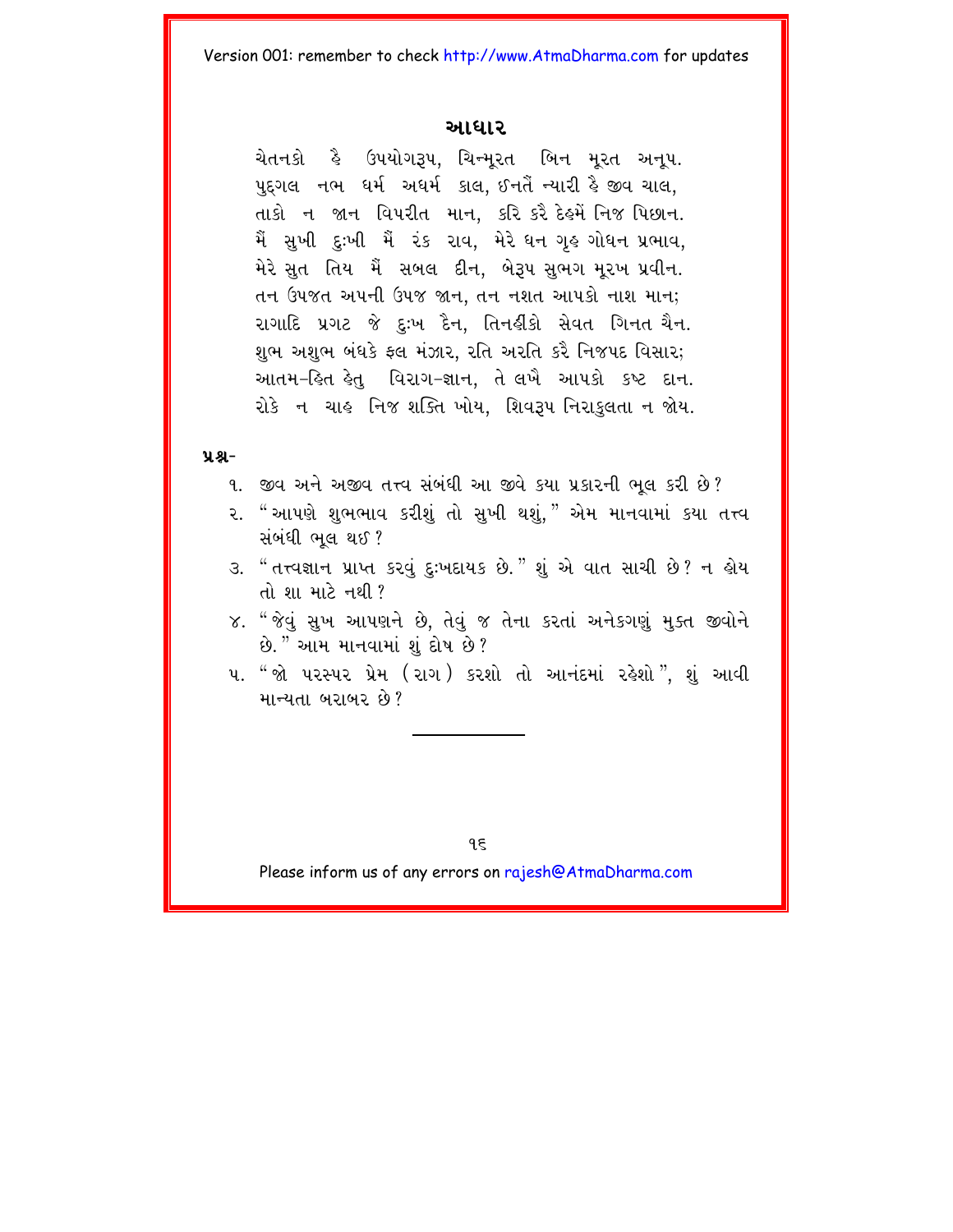<span id="page-20-0"></span> $415<sup>8</sup>$ ચાર અનુયોગ

<u>આચાર્યકલ્પ પંટોડરમલજી</u>

(व्यक्तित्व अने sर्तत्व)

આચાર્યકલ્પ પં. ટોડરમલજી વિ. સં. ૧૭૯૭ માં લગભગ જયપુરમાં જન્મ્યા હતા. તેમના પિતા શ્રી જોગીદાસજી ખંડેલવાલ દિગંબર જૈન ગોદીકા ગોત્રના હતા. .<br>તેમની માતાનં નામ રંભાબાઈ કતં. તેઓ પોતાના મા–બાપના એકના એક પત્ર કતા. તેમના મોટા પુત્રનું નામ કરિશ્ચંદ્ર અને નાનાનું નામ ગુમાનીરામ કતું. ગુમાનીરામ મહાન પ્રતિભાશાળી અને ક્રાન્તિકારી હતા.

બાળક ટોડરમલની પ્રતિભા જોઈને તેમને ભણાવવા માટે બનારસથી વિદ્વાનને oilલાવવામાં આવ્યા હતા. તેમની સ્મરણશક્તિ વિલક્ષણ હતી. તેમણે ૧૦-૧૧ વર્ષની ઉમરમાં જ ન્યાય, વ્યાકરણ અને ગણિત જેવા અધરા વિષયોનું ગંભીર જ્ઞાન પ્રાપ્ત કરી લીધું હતું. તેમના ગુરુનું નામ બંશીધર હતું.

તેમની કુલ દસ રચનાઓ પ્રાપ્ત છે. જે ગઘ અને પઘ બન્ને પ્રકારની છે. ગદ્યમાં કેટલીક તો ટીકાઓ અને કેટલીક સ્વતંત્ર રચનાઓ છે.

|  | (૧) ગોમ્મટસાર જીવકાંડ ટીકા |  |  |  | ( ૨ )   ગોમ્મટસાર કર્મંકાંડ ટીકા |  |  |
|--|----------------------------|--|--|--|----------------------------------|--|--|
|--|----------------------------|--|--|--|----------------------------------|--|--|

- (૩) લબ્ધિસાર ક્ષપણાસાર ટીકા (૪) ત્રિલોકસાર ટીકા
- (૫) આત્માનુશાસન ટીકા (૬) પુરુષાર્થ સિદ્ધિપુપાય ટીકા
- 
- (7) A=R sH¹i\*! ivcar (8) maeÙmagR Ýkaxk (maEilk)
- (૯) રઙસ્યપૂર્ણ ચિક્રી (મૌલિક) (૧૦) ગોમ્મટસાર પુજા સંસ્કૃત (મૌલિક)

તેમની ગઘ શૈલી પરિમાર્જિત, પ્રૌઢ અને સહજ બોધગમ્ય છે. ભાષા ઉપર તેમનો અસાધારણ કાબુ હતો. તેઓ હિન્દીની સાથોસાથ પ્રાકૃત અને સંસ્કૃતના 4શ મહાન વિદ્વાન હતા. તેમનું મૃત્યુ ૨૭–૨૮ વર્ષની નાની ઉમરમાં જ સામાજિક દ્વેષને કારણે થયં.

પ્રસ્તુત અંશ મોક્ષમાર્ગ પ્રકાશકના આઠમા અધ્યાયના આધારે લખવામાં આવ્યો છે.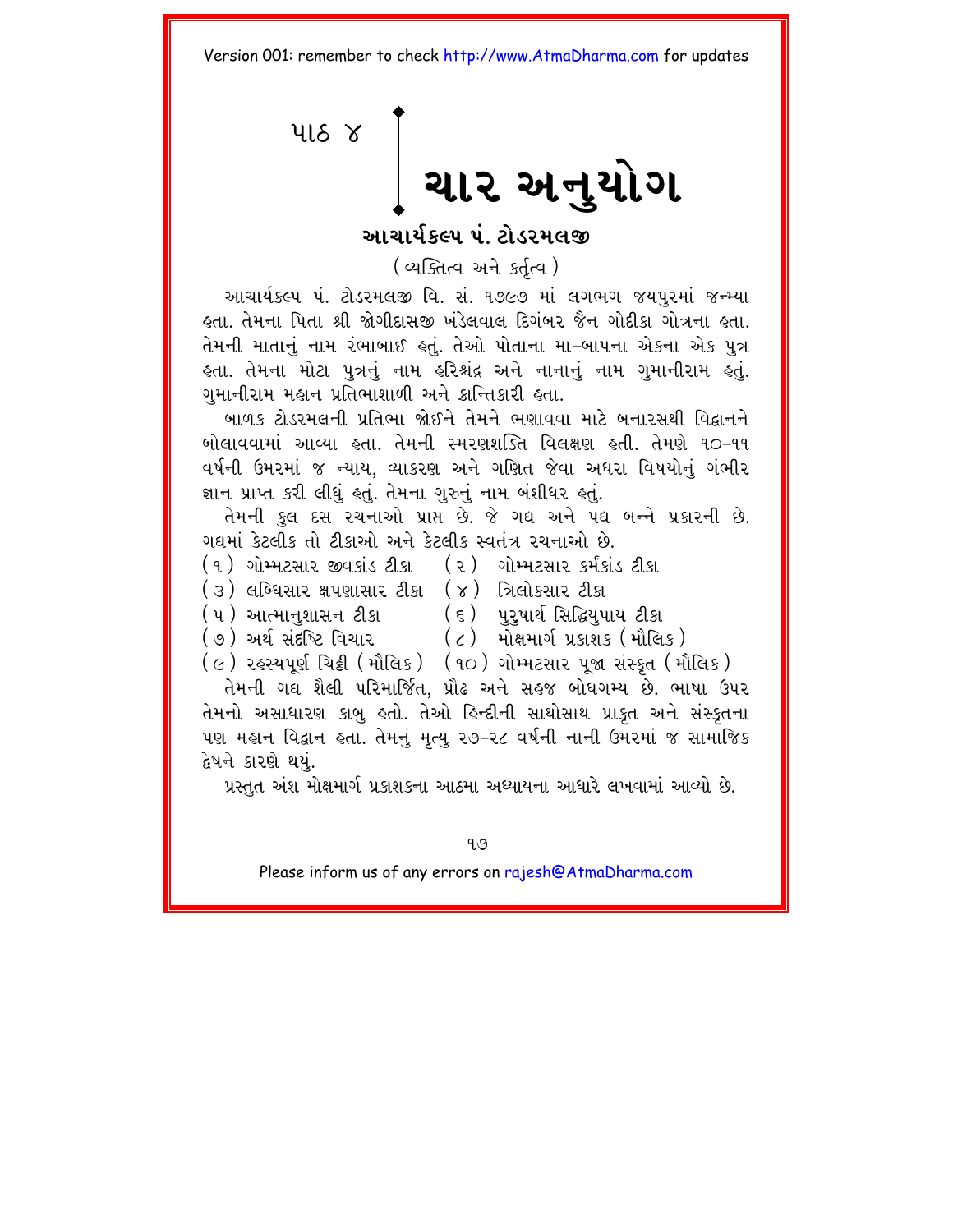#### ચાર અનયોગ

- વિદ્યાર્થી- મોક્ષમાર્ગ પ્રકાશકમાં કોની વાર્તા છે?
- શિક્ષક– મોક્ષમાર્ગ પ્રકાશકમાં વાર્તા થોડી જ છે? તેમાં તો મોક્ષનો માર્ગ બતાવ્યો  $\hat{y}$  ?
- વિદ્યાર્થી- ઠીક, તો મોક્ષમાર્ગ પ્રકાશક શું શાસ્ત્ર નથી ?
- શિક્ષક– કેમ ?
- વિદ્યાર્થી- શાસ્ત્રમાં તો કથાઓ લોય છે. મારા પિતાજી તો કલેતા હતા કે મંદિર જતા રહો. ત્યાં સાંજે શાસ્ત્ર વંચાય છે, તેમાં સારી સારી વાર્તાઓ આવે  $\hat{\omega}$
- શિક્ષક– હા. હા. શાસ્ત્રોમાં મહાપરુષોની કથાઓ પણ હોય છે. જે શાસ્ત્રોમાં મહાપરુષોના ચરિત્ર દ્વારા પણ્ય–પાપનાં ફળનું વર્ણન હોય છે અને અંતે વીતરાગતાને હિતકારી બતાવવામાં આવે છે. તેને પ્રથમાનયોગના શાસ્ત્ર  $63.68$
- વિદ્યાર્થી- તો શું શાસ્ત્ર જુદા જુદા પ્રકારનાં હોય છે?
- શિક્ષક- શાસ્ત્ર તો જિનવાણીને કહે છે. તેમાં તો વીતરાગતાનં પોષણ હોય છે. તેનું કથન કરવાની રીત ચાર છે; તેને અનુયોગ કહે છે. પ્રથમાનુયોગ, કરણાનુયોગ, ચરણાનુયોગ અને દ્રવ્યાનુયોગ.
- વિદ્યાર્થી- અમને તો વાર્તાઓ વાળું શાસ્ત્ર જ સારૂં લાગે છે. તેમાં ખુબ આનંદ આવે છે.
- શિક્ષક– ભાઈ, શાસ્ત્રનું સારાપણું તો વીતરાગતારૂપ ધર્મના વર્ણનમાં છે. કોરી વાર્તાઓમાં નહિ
- વિદ્યાર્થી- તો પછી આ કથાઓ શાસ્ત્રમાં લખી જ શા મારે?
- શિક્ષક– તમે જ કહેતા હતા કે અમારૂં મન કથાઓમાં ખૂબ લાગે છે. વાત એ જ છે કે રાગી જીવોનું મન કેવળ વૈરાગ્યના કથનમાં લાગતું નથી. તેથી જેવી રીતે બાળકને પતાસા સાથે દવા આપે છે. તેવી જ રીતે તચ્છ બુદ્ધિવાળા જીવોને કથાઓ દ્વારા ધર્મ (વીતરાગતા) માં રૂચિ કરાવે છે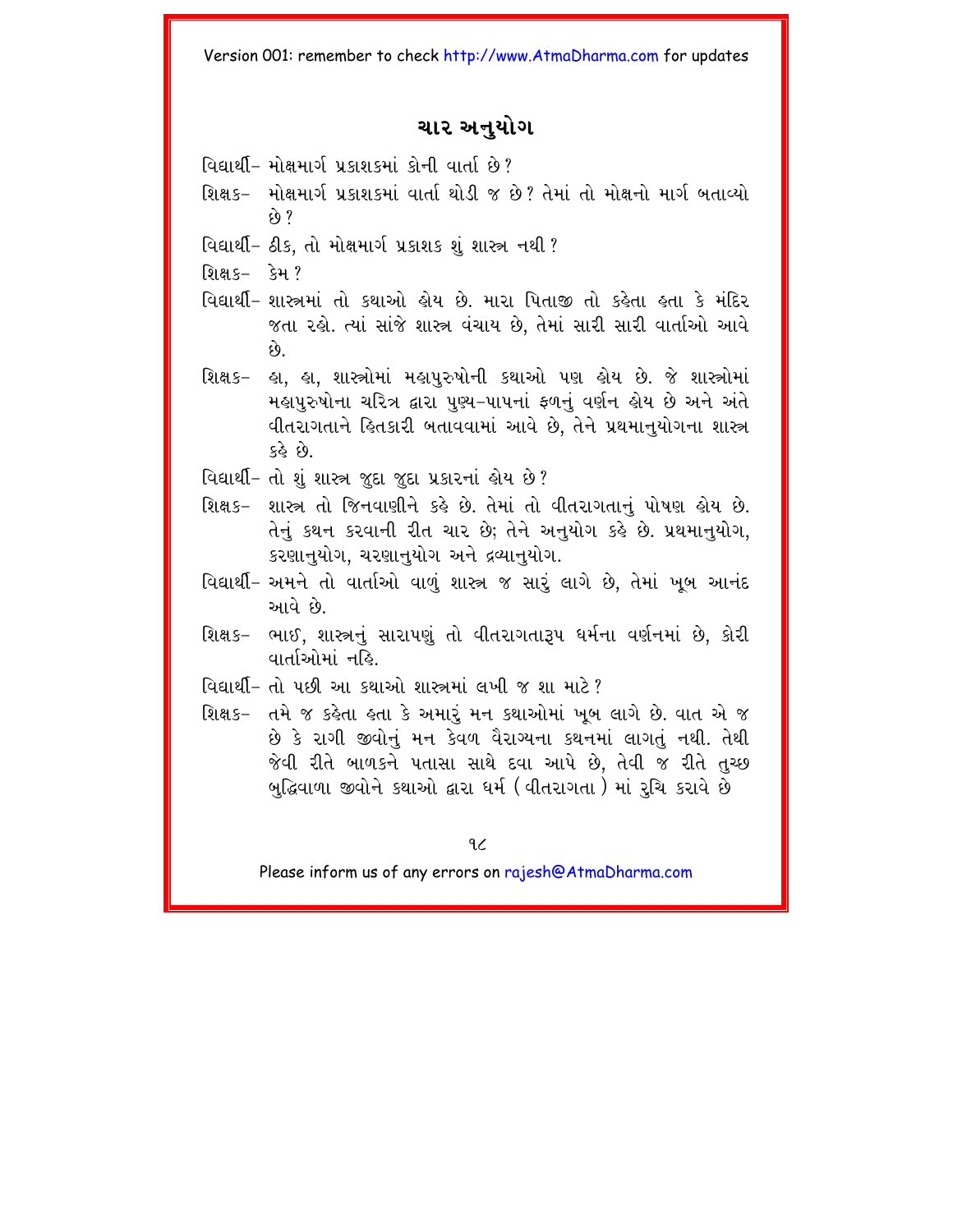અને અંતે વૈરાગ્યનં જ પોષણ કરે છે.

- વિદ્યાર્થી- ઠીક, એમ વાત છે. આ પુરાણ અને ચરિત્ર-ગ્રંથ પ્રથમાનુયોગમાં જ આવતા હશે. કરણાનુયોગમાં કઈ વાતનું વર્ણન હોય છે?
- શિક્ષક− કરણાનુયોગમાં ગુણસ્થાન, માર્ગણાસ્થાન આદિરૂપે તો જીવનું વર્ણન હોય છે અને કર્મો તથા ત્રણે લોકનું ભુગોળ સંબંધી વર્ણન હોય છે. એમાં ગણિતની મુખ્યતા રહે છે કેમ કે ગણતરી અને માપનું વર્ણન હોય છે ने ?
- વિદ્યાર્થી- એ તો અઘર પડતું હશે ?
- શિક્ષક- (અઘરૂં) પડે જ. કેમ કે તેમાં અતિ સક્ષ્મ કેવળજ્ઞાનગમ્ય વાતનું વર્ણન હોય છે. ગોમ્મટસાર જીવકાંડ, ગોમ્મટસાર કર્મકાંડ, લબ્ધિસાર અને ત્રિલોકસાર આદિ એવા જ ગ્રંથ છે.
- વિદ્યાર્થી- ચરણાનુયોગ સહેલો પડતો હશે?
- શિક્ષક- હા, કેમ કે એમાં સ્થળ બુદ્ધિગોચર કથન હોય છે. એમાં સુભાષિત, નીતિ-શાસ્ત્રોની પદ્ધતિ મુખ્ય છે કેમ કે એમાં ગુઢસ્થ અને મુનિઓનાં આચરણના નિયમોનું વર્ણન હોય છે. આ અનુયોગમાં જે રીતે આ જીવ પાપ છોડીને ધર્મમાં લાગે અર્થાત વીતરાગતામાં વૃદ્ધિ કરે તે રીતે અનેક યક્તિઓથી કથન કરવામાં આવે છે.
- વિદ્યાર્થી- તો રત્નકરંડ શ્રાવકાચાર આ જ અનુયોગનું શાસ્ત્ર હશે ?
- શિક્ષક− ઙા. ઙા. તે તો છે જ. સાથોસાથ મખ્યપણે પરપાર્થ સિદ્ધિ−ઉપાય આદિ બીજાં પણ અનેક શાસ્ત્રો છે
- વિદ્યાર્થી- તો શું સમયસાર અને દ્રવ્ય સંગ્રહ પણ આ જ અનુયોગનાં શાસ્ત્ર છે?
- શિક્ષક– ના, તે તો દ્રવ્યાનુયોગનાં શાસ્ત્ર છે. કેમકે છ દ્રવ્ય, સાત તત્ત્વ આદિનું તથા સ્વ-૫૨ ભેદવિજ્ઞાન આદિનું વર્ણન તો દ્રવ્યાનુયોગમાં હોય છે.
- વિદ્યાર્થી- એમાં પણ કરણાનુયોગની પેઠે કેવળજ્ઞાનગમ્ય કથન થતું હશે ?

 $9<sub>2</sub>$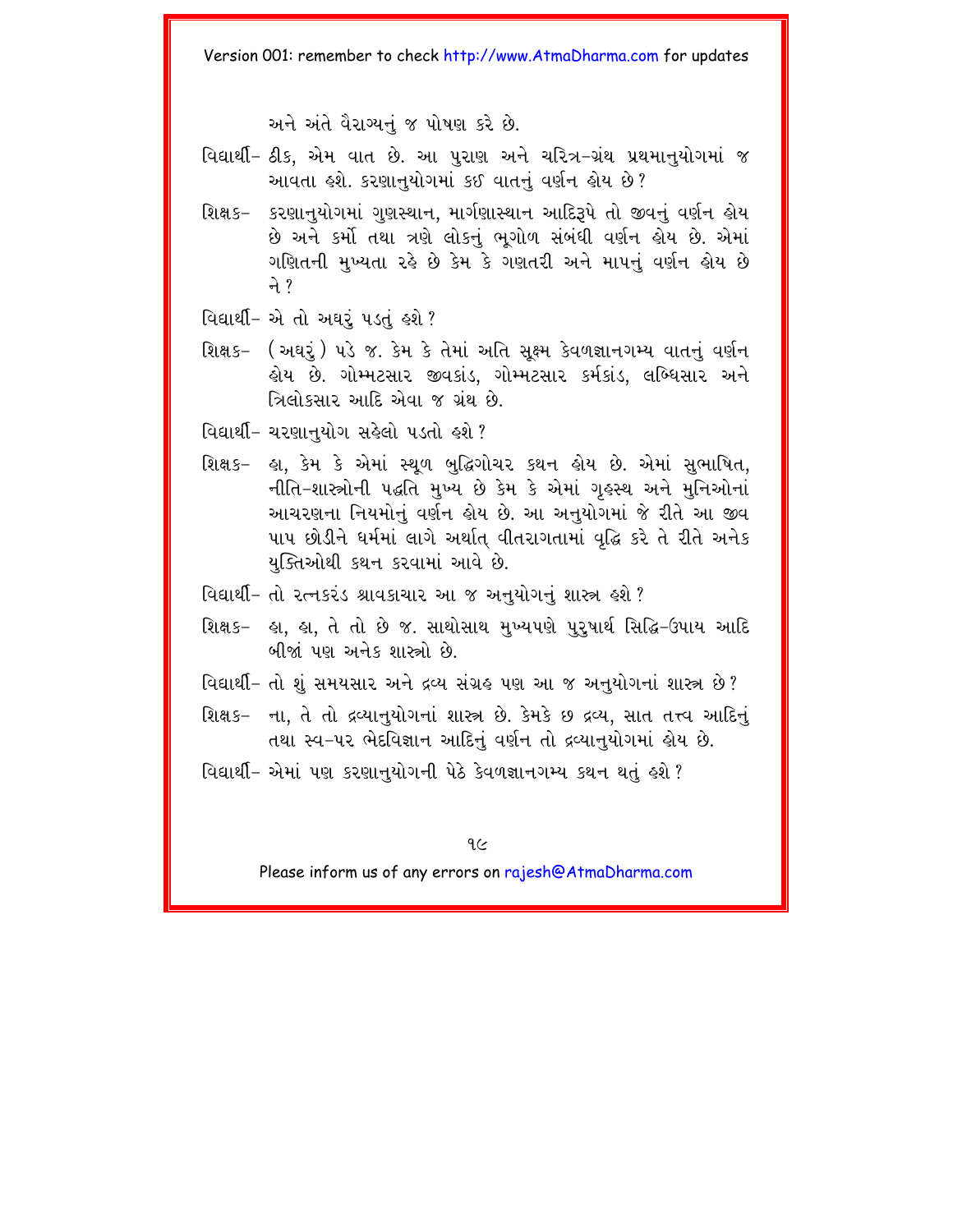- શિક્ષક- ના, એમ તો ચરણાનુયોગની પેઠે બુદ્ધિગમ્ય કથન હોય છે પણ ચરણાનુયોગમાં બાહ્યક્રિયાની મુખ્યતા રહે છે અને દ્રવ્યાનુયોગમાં ન્યાયશાસ્ત્રની પદ્ધતિ મુખ્ય છે.
- વિદ્યાર્થી- એમાં ન્યાયશાસ્ત્રની પદ્ધતિ મખ્ય કેમ છે?
- શિક્ષક– કેમકે એમાં તત્ત્વનિર્ણય કરવાની મુખ્યતા છે. યુક્તિ અને ન્યાય વિના નિર્ણય કેવી રીતે થાય?
- વિદ્યાર્થી- કેટલાક માણસો કહે છે કે અઘ્યાત્મ-શાસ્ત્રમાં બાહ્યાચારને હીન બતાવ્યો છે, તે વાંચીને લોકો આચારભ્રષ્ટ થઈ જશે. શું આ વાત સાચી છે?
- શિક્ષક- દ્રવ્યાનયોગમાં આત્મજ્ઞાન વિનાના કોરા બાહ્યાચારનો નિષેધ કર્યો છે પણ ઠેકાણે ઠેકાણે સ્વચ્છંદી થવાનો એ નિષેધ કર્યો છે. એથી તો લોકો આત્મજ્ઞાની થઈને સાચા વ્રતી બનશે.
- વિદ્યાર્થી- જો કોઈ અજ્ઞાની ભ્રષ્ટ થઈ જાય તો?
- શિક્ષક- જો ગધેડો સાકર ખાવાથી મૃત્યુ પામે તો તેથી સજ્જન તો સાકર ખાવાનં છોડે નહિ. તેવી જ રીતે જો અજ્ઞાની તત્ત્વની વાત સાંભળીને ભ્રષ્ટ થઈ જાય તો તેથી જ્ઞાની તો તત્ત્વનો અભ્યાસ છોડે નહિ. વળી તે તો પહેલાં પણ મિશ્યાદષ્ટિ હતો અને હવે પણ મિશ્યાદષ્ટિ જ રહ્યો એટલું જ નુકસાન થશે કે સુગતિ ન થતાં કુગતિ થશે, રહેશે તો તે સંસારનો સંસારમાં જ. પરંત અઘ્યાત્મનો ઉપદેશ ન આપવાથી ઘણા જીવોને મોક્ષમાર્ગનો અભાવ થાય છે અને એમાં ઘણા જીવોનું ઘણું બુરું થાય છે. તેથી અઘ્યાત્મના ઉપદેશનો નિષેધ ન કરવો.
- વિદ્યાર્થી- જેનાથી જોખમની આશંકા લેય. તેવાં શાસ્ત્રો વાંચવાં જ શા માટે? તે ન વાંચીએ તો એવું શું નુકસાન છે?
- શિક્ષક– મોક્ષમાર્ગનો મળ ઉપદેશ તો અઘ્યાત્મ શાસ્ત્રોમાં જ છે. તેના નિષેધથી મોક્ષમાર્ગનો નિષેધ થઇ જશે.
- $0$  and  $-$  40  $\sqrt{2}$  and  $\frac{1}{2}$  and  $\frac{1}{2}$  and  $\frac{1}{2}$
- શિક્ષક- જૈનધર્મ પ્રમાણે તો એવી પરિપાટી છે કે પહેલાં દ્રવ્યાનુયોગાનુસાર

Φ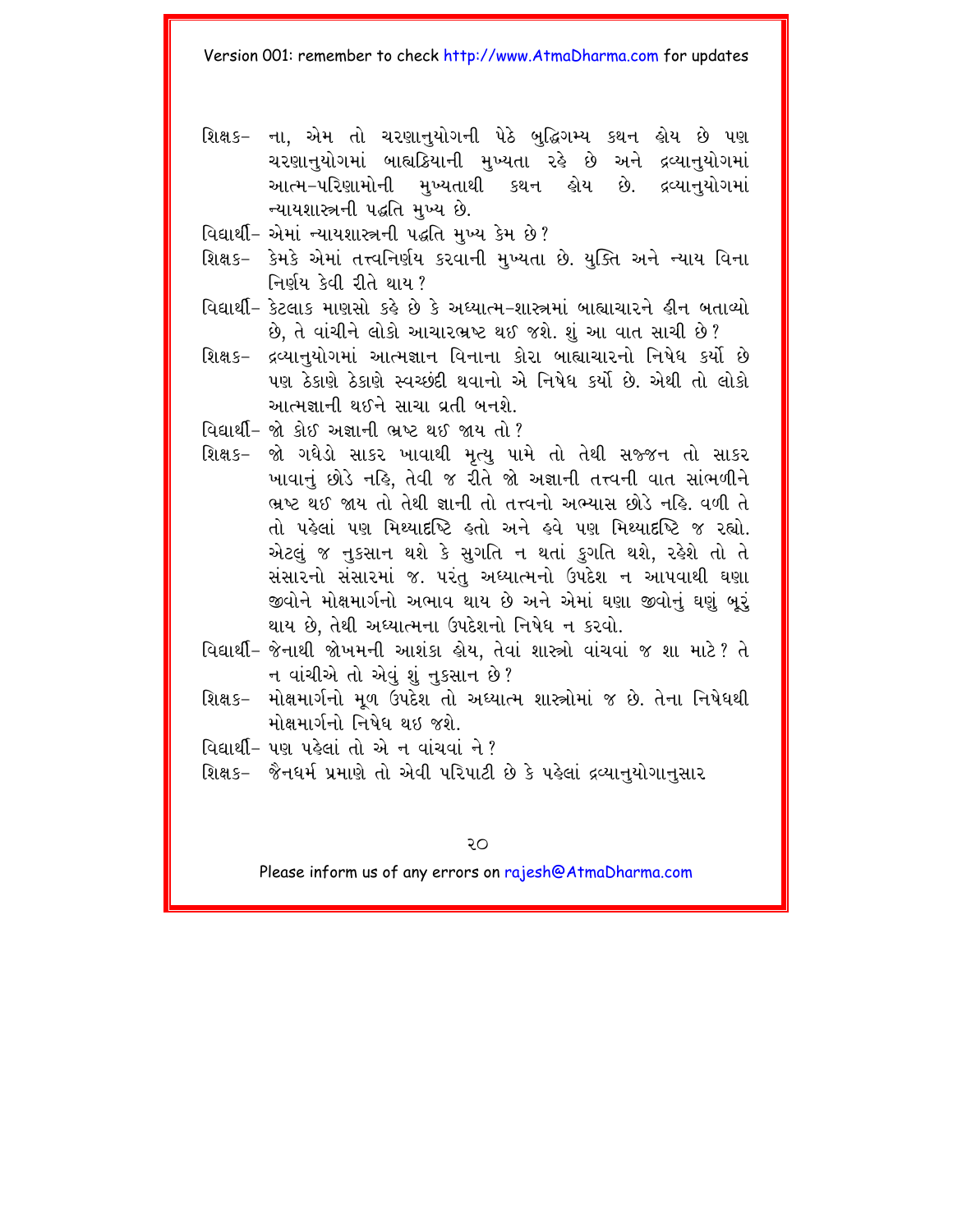સમ્યગ્દષ્ટિ થાય. ૫છી ચરણાનયોગ અનસાર વ્રતાદિ ધારણ કરીને વ્રતી થાય. તેથી મખ્યપણે તો નીચલી દશામાં જ દ્રવ્યાનયોગ કાર્યકારી છે.

વિદ્યાર્થી- પહેલાં તો પ્રથમાનયોગનો અભ્યાસ કરવો જોઈએ?

શિક્ષક- પહેલાં આનો અભ્યાસ કરવો. પછી તેનો-એવો નિયમ નથી. પોતાના પરિણામોની સ્થિતિ જોઈને જેના અભ્યાસથી ધર્મમાં પોતાની રૂચિ અને પ્રવૃત્તિ વધે તેનો જ અભ્યાસ કરવો અથવા કોઈવાર આનો, કોઈવાર તેનો. એમ ફેરફાર કરીને અભ્યાસ કરવો. કેટલાંક શાસ્ત્રોમાં તો બે-ત્રણ અનુયોગોની મિશ્ર પદ્ધતિથી પણ કથન લોય છે.

#### $9.8 -$

- ૧. અનુયોગ કોને કહે છે? તેના કેટલા પ્રકાર છે?
- ૨. પં. ટોડરમલજીના મત પ્રમાણે અનુયોગોનો અભ્યાસક્રમ કઈ રીતે છે?
- ૩. દ્રવ્યાનુયોગનો અભ્યાસ શા માટે આવશ્યક છે? તેમાં કઈ પદ્ધતિથી, કઈ વાતનું વર્ણન હોય છે?
- ૪. ચરણાનુયોગ અને કરણનુયોગમાં શું તફાવત છે?
- ૫. પ્રત્યેક અનયોગના ઓછામાં ઓછા બબ્બે ગ્રંથોનાં નામ લખો.
- ૬ ્ષં ટોડરમલજીની બાબતમાં તમારા વિચારો વ્યક્ત કરો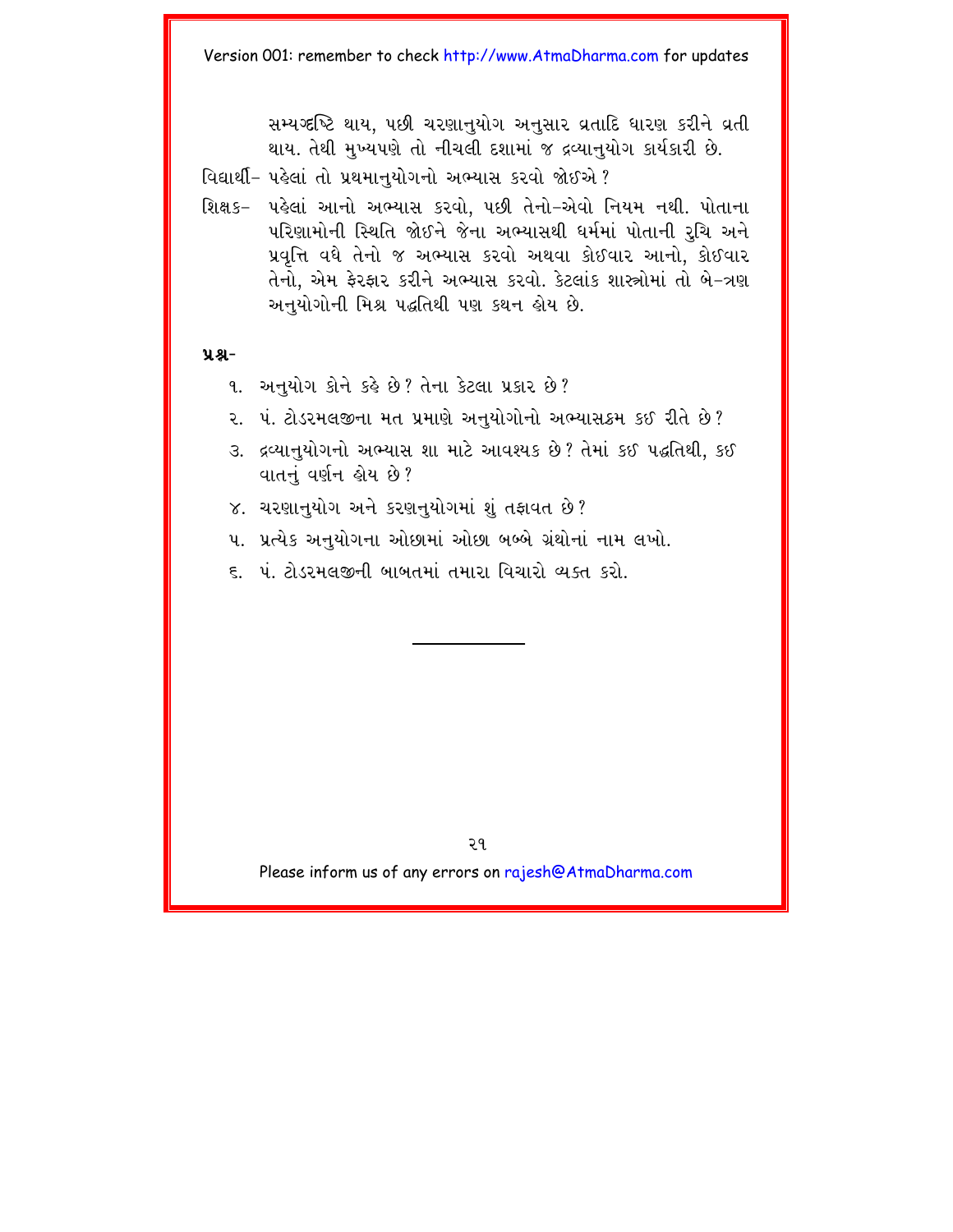# <span id="page-25-0"></span>પાઠ પ |<br>291 લોક

### આચાર્ય ગૃદ્ધપિચ્છ ઉમાસ્વામી

(व्यक्तित्व अने sर्तृत्व) तत्त्वार्थसूत्रकर्त्तारं , गृद्धपिच्छोपलक्षितम । वन्दे गणीन्द्रसंजातममास्वामीमनीश्वरम ।।

ઓછામાં ઓછું લખીને વધારેમાં વધારે પ્રસિદ્ધિ મેળવનાર આચાર્ય ગૃદ્ધપિચ્છ ઉમાસ્વામીની તત્ત્વાર્થસત્રથી જૈન સમાજ જેટલો વધારે પરિચિત છે, તેમના જીવન-પરિચયની બાબતમાં તેટલો અપરિચિત છે

તેઓ કુન્દકુન્દાચાર્યના પટ્ટશિષ્ય હતા અને વિક્રમની પ્રથમ શતાબ્દીના અંતિમ કાળમાં તથા દ્વિતીય શતાબ્દીના પુર્વાર્ધમાં ભારત-ભૂમિને પવિત્ર કરી રહ્યા હતા.

આચાર્ય ગૃદ્ધપિચ્છ ઉમાસ્વામી તે ગૌરવશાળી આચાર્યોમાંના એક છે કે જેમને સમગ્ર આચાર્ય-પરંપરામાં પૂર્ણ પ્રામાણિકતા અને સન્માન મળેલું છે. જે મહત્ત્વ વૈદિકોમાં ગીતાને, ઈસાઈયોમાં બાઈબલને અને મુસલમાનોમાં કુરાનને આપવામાં આવે છે, તે મહત્ત્વ જૈન પરંપરામાં ગૃદ્ધપિચ્છ ઉમાસ્વામીના તત્ત્વાર્થસૂત્રને મળેલું છે. એનું બીજાું નામ મોક્ષશાસ્ત્ર પણ છે. એ સંસ્કૃત ભાષાનો સર્વ પ્રથમ જૈન ગ્રંથ  $\hat{\mathfrak{g}}$ 

પ્રસ્તુત ભાગ તત્ત્વાર્થસૂત્રના આધારે લખવામાં આવ્યો છે.

રર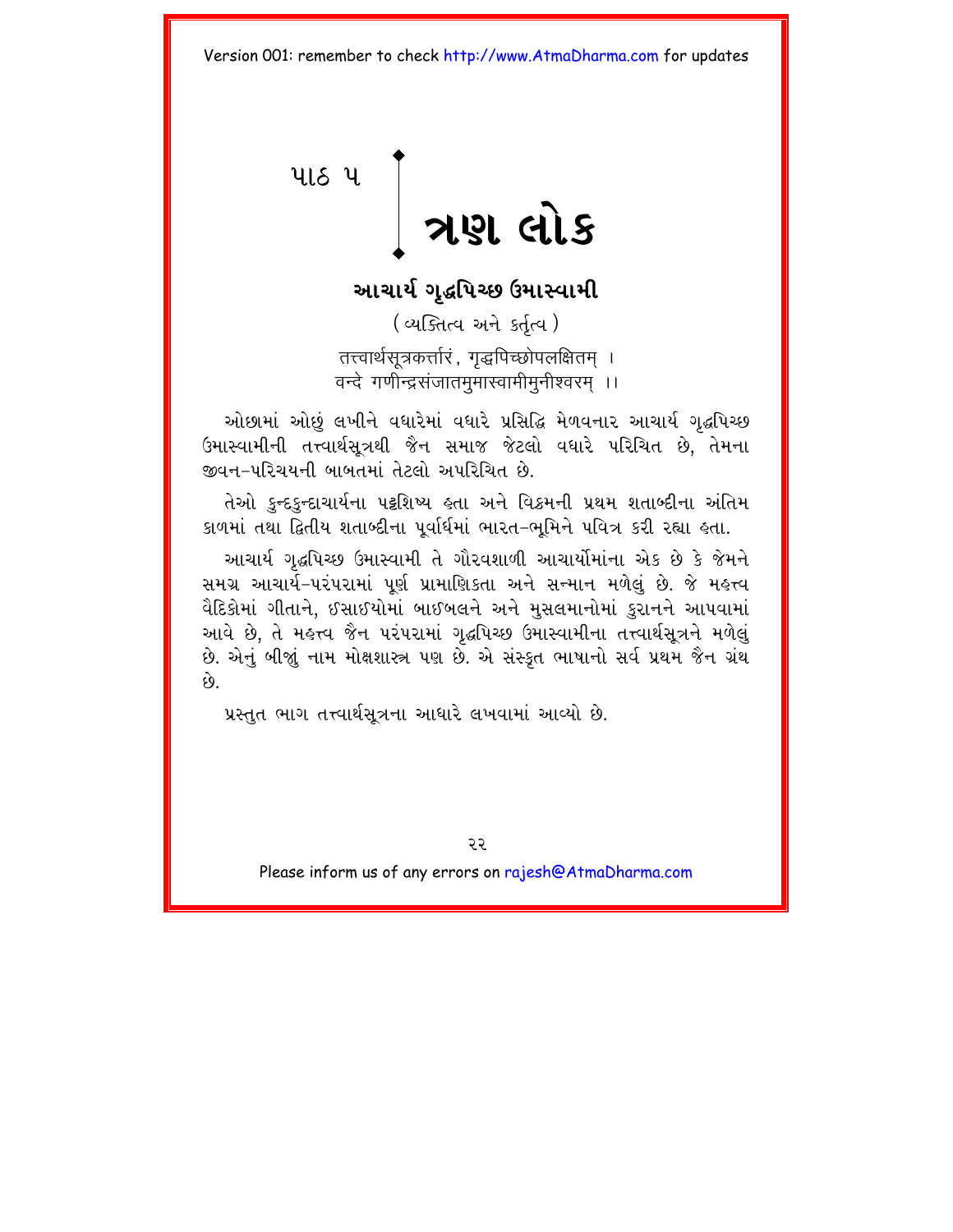#### ત્રણ લોક

- વિદ્યાર્થી- ગુરુજી, આજે પ્રવચનમાં સાંભળ્યું હતું કે કુન્દકુન્દાચાર્ય દેવ શ્રી સીમંધર ભગવાનનાં દર્શન કરવા વિદેહક્ષેત્રમાં ગયા હતા. એ વિદેહક્ષેત્ર કર્યા છે?
- આ આખું વિશ્વ ત્રણ લોકમાં વહેંચાયેલું છે. જ્યાં હું અને તમે રહીએ શિક્ષ ક– છીએ, એ મધ્યલોક છે. એમાં અસંખ્યાત દ્વીપ અને સમુદ્ર છે, તે એક બીજાને ઘેરીને રહેલા છે. બધાની મધ્યમાં જંબદ્વીપ છે. તેની ચારે બાજાુએ લવણ સમુદ્ર છે. તેની ચારે બાજાુએ ધાતકી ખંડ દ્વીપ છે, તેની પણ ચારે બાજાુએ કાલોદધિ સમુદ્ર છે, પછી પુષ્કરવર દ્વીપ અને પુષ્કરવર સમુદ્ર. એ જ પ્રમાણે અસંખ્યાત દ્વીપ અને સમુદ્ર છે.
- વિદ્યાર્થી- હું અને આપ તો જંબદ્વીપમાં રહીએ છીએ, પણ સીમંધર ભગવાન કયાં  $28.9?$
- શિક્ષક- તેઓ પણ જંબદ્વીપમાં જ રહે છે. પણ ભાઈ. જંબદ્વીપ સાવ નાનો ઓછો જ છે? એ તો એક લાખ યોજન વિસ્તારવાળો છે. એની વચ્ચોવચ્ચ સુમેરૂ નામનો ગોળ પર્વત છે તથા આ ગોળ જંબુદ્વીપને વિભાજિત કરનાર છ મહા પર્વતો છે જે પૂર્વથી માંડીને પશ્ચિમ સુધી પથરાયેલા છે. તેમનાં નામ છે-હિમવન, મહાહિમવન, નિષધ, નીલ, રૂક્મિ અને શિખરી..
- વિદ્યાર્થી- જો એ પૂર્વથી પશ્ચિમ સુધી પથરાયેલા છે તો જંબુદ્વીપ સાત ભાગોમાં વહેંચાઈ ગયો લોવો જોઈએ.
- શિક્ષક- હા, આ જ સાત ભાગોને સાત ક્ષેત્ર કહે છે, જેનાં નામ છે-ભરત, ફૈમવત, ક્રુરિ, વિદેક, રમ્યક, ફૈરણ્યવત અને ઐરાવત.
- વિદ્યાર્થી- હવે સમજ્યો કે જંબુદ્વીપનો જે વચ્ચેનો ભાગ છે તે વિદેહ ક્ષેત્ર છે. ત્યાં જ સીમંધર ભગવાન છે. પણ આપણે…?
- શિક્ષક- તેની જ દક્ષિણે જે ભરતક્ષેત્ર છે ને, તેમાં જ આપણે રહીએ છીએ. અહી જ કન્દકન્દ જન્મ્યા હતા અને તેઓ વિદેહક્ષેત્રમાં ગયા હતા.
- વિદ્યાર્થી- શું આપણે પણ ત્યાં ન જઈ શકીએ ?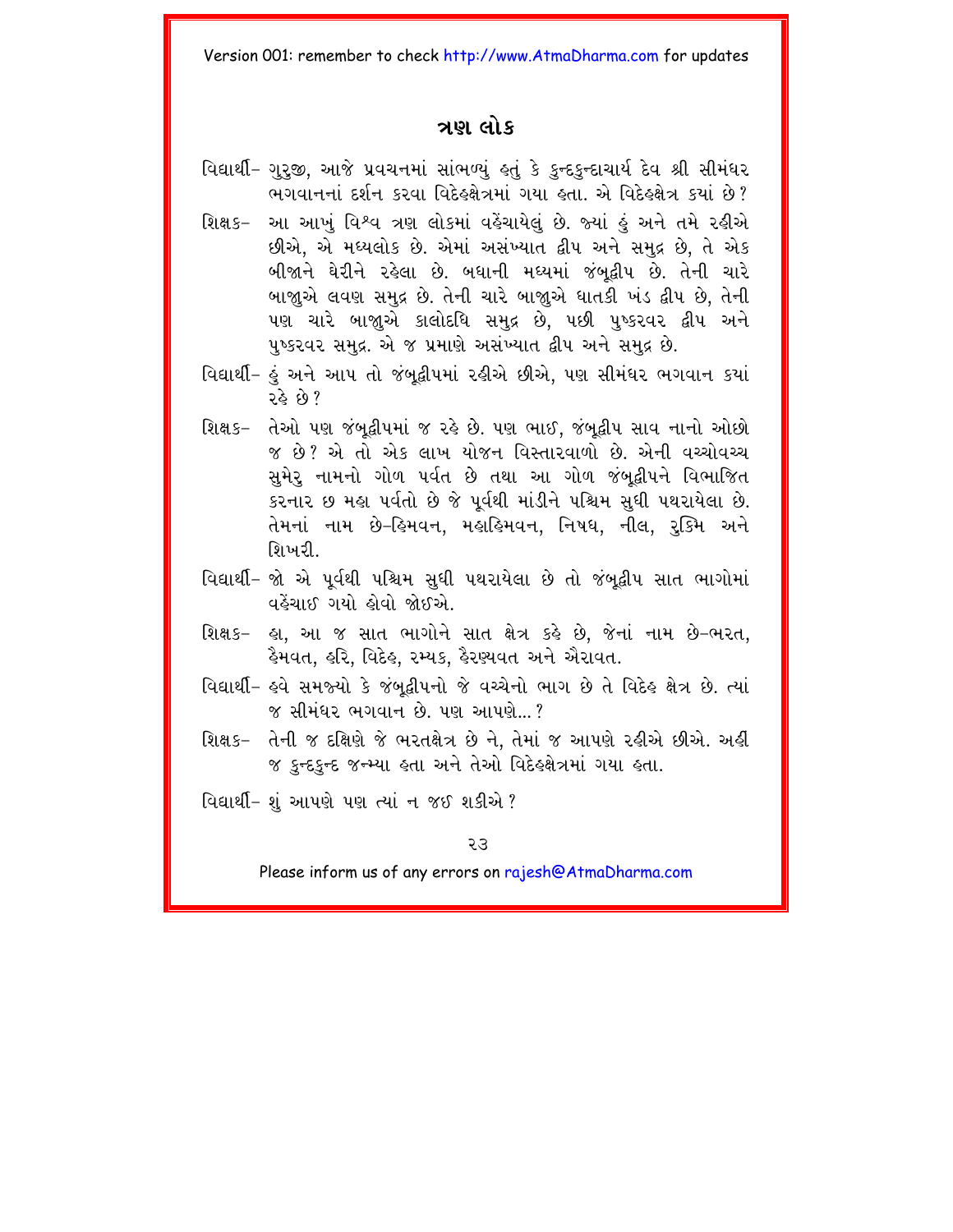શિક્ષક- ના ભાઈ. મેં જણાવ્યં કર્ત ને કે રસ્તામાં અત્યંત વિશાળ પર્વતો છે. તે પૂર્વતોમાંના દરેક ઉપર એકેક વિશાળ સરોવર છે. તેમાંથી ૧૪ નદીઓ નીકળે છે અને સાતેય ક્ષેત્રોમાં વહે છે. તેમનાં નામ છેઃ ગંગા-સિંધ. રોહિત-રોહિતાસ્યા. હરિત-હરિકાન્તા. સીતા-સીતોદા. નારી-નરકાન્તા. સવર્ણકુલા-રુપ્યકુલા અને રક્તા-રક્તોદા.

> આ નદીઓ ક્રમપૂર્વક ભરતક્ષેત્રથી માંડીને ઐરાવતક્ષેત્ર સુધી દરેકમાં બબ્બે વહે છે. જેમાંથી પહેલી પૂર્વ સમુદ્રમાં અને બીજી પશ્ચિમ સમુદ્રમાં  $y \rightarrow y$

આ મઘ્યલોકને તિર્યક લોક પણ કહે છે કેમ કે તે ત્રિછો વસેલો છે ને?

- વિદ્યાર્થી- આપનો કહેવાનો અર્થ શું છે? ગામ તો પહોળાઈમાં જ વસેલાં હોય છે?
- શિક્ષક- મધ્યલોકનાં ગામ પહોળાઈમાં વસેલાં છે પણ અધોલોકનાં નહિ, તે તો એકની નીચે એક છે
- વિદ્યાર્થી- કે, શું કહ્યું ! અધોલોક ?
- શિક્ષક− હા, હા, આ જ પૃથ્વીની નીચે સાત ન૨ક છે, જેનાં નામ છે− રત્નપ્રભા, શર્કરાપ્રભા, વાલુકાપ્રભા, પંકપ્રભા, ધૂમપ્રભા, તમઃપ્રભા, મહાતમપ્રભા. તે ક્રમપૂર્વક એકની નીચે એક છે. તે સ્થાનો બહુ જ દઃખદાયક છે. રહેવાનાં સ્થાન પણ બિલ જેવાં છે. ત્યાંની આબોહવા અને વાતાવરણ ઘણાં જ દુષિત છે. ત્યાંના જીવો બાહ્ય વાતાવરણની પ્રતિકળતાથી દઃખી તો છે જ. પરંતુ તેમને કપાયોની તીવ્રતા પણ છે તેથી અંદરોઅંદર મારફાડ કર્યા કરે છે. નરક શું દઃખનું ઘર જ છે. જ્યારે જીવ ઘોર પાપ કરે છે ત્યારે ત્યાં ઉત્પન્ન થાય છે. જે જીવો ત્યાં ઉત્પન્ન થાય છે તેમને નારકી 62 ER
- વિદ્યાર્થી- પાપી જીવ તો નરકમાં જાય છે અને પુણ્યાત્મા?
- શિક્ષક- પુણ્યાત્મા સ્વર્ગમાં જાય છે.
- વિદ્યાર્થી- એ સ્વર્ગ કર્યા છે અને કેવાં છે?

 $5x$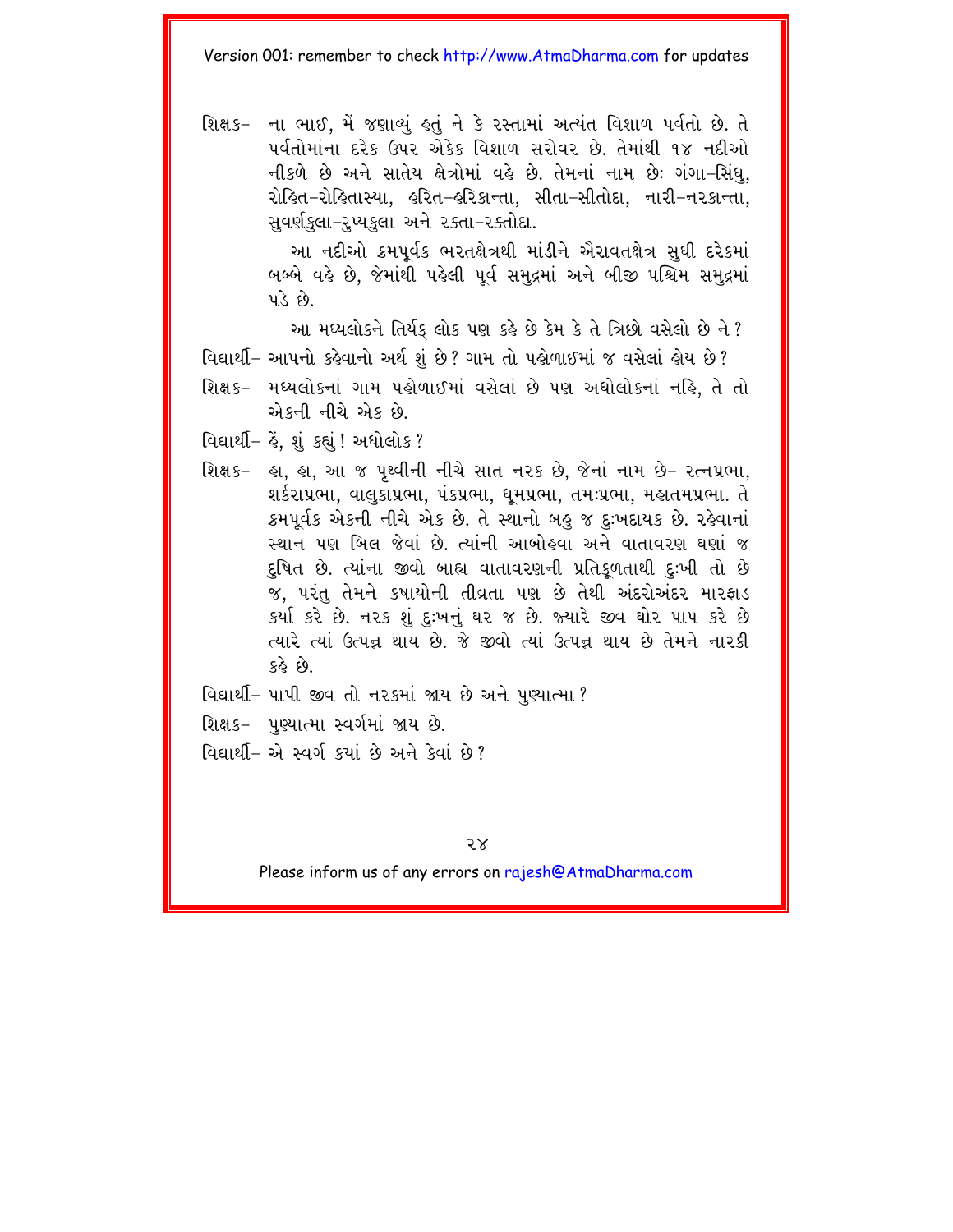જ ખૂદ્વી પ **art**  $\overline{z}$  $\overline{H}$ **Radit Land Car**  $\overrightarrow{u}$  d  $\overrightarrow{n}$ शिस्परी uugta पर्वत है रच्या मृत **ALC & MIT** अंत जा का ला  $47.4$ संबिम  $U/T$ 24 ■ 耳声 ■ wed : रम्यक नर का ना ü ्रे<sup>ं मी</sup>ल  $\mathbf{1}$  $787.27$ पर्वत  $\mathbf{1}$ 谷々さ đ 52 जीतीदा  $277.77$  $\mathbf{H}$ निय थ  $_{H}$ तिमान्द्र  $47.7$  $B12$ **ARMAT**  $ETZcT$ महा हिमवन यर्जन म हा पक्ष डेमचत and post 154 apr . रोहिल HY W दिस वन ायेत प्रता अवाजव コア 1431419  $47.47.1$ क्षेत्र-को <u>जल - निः</u> पर्वत- <u>कर्ल</u>

2p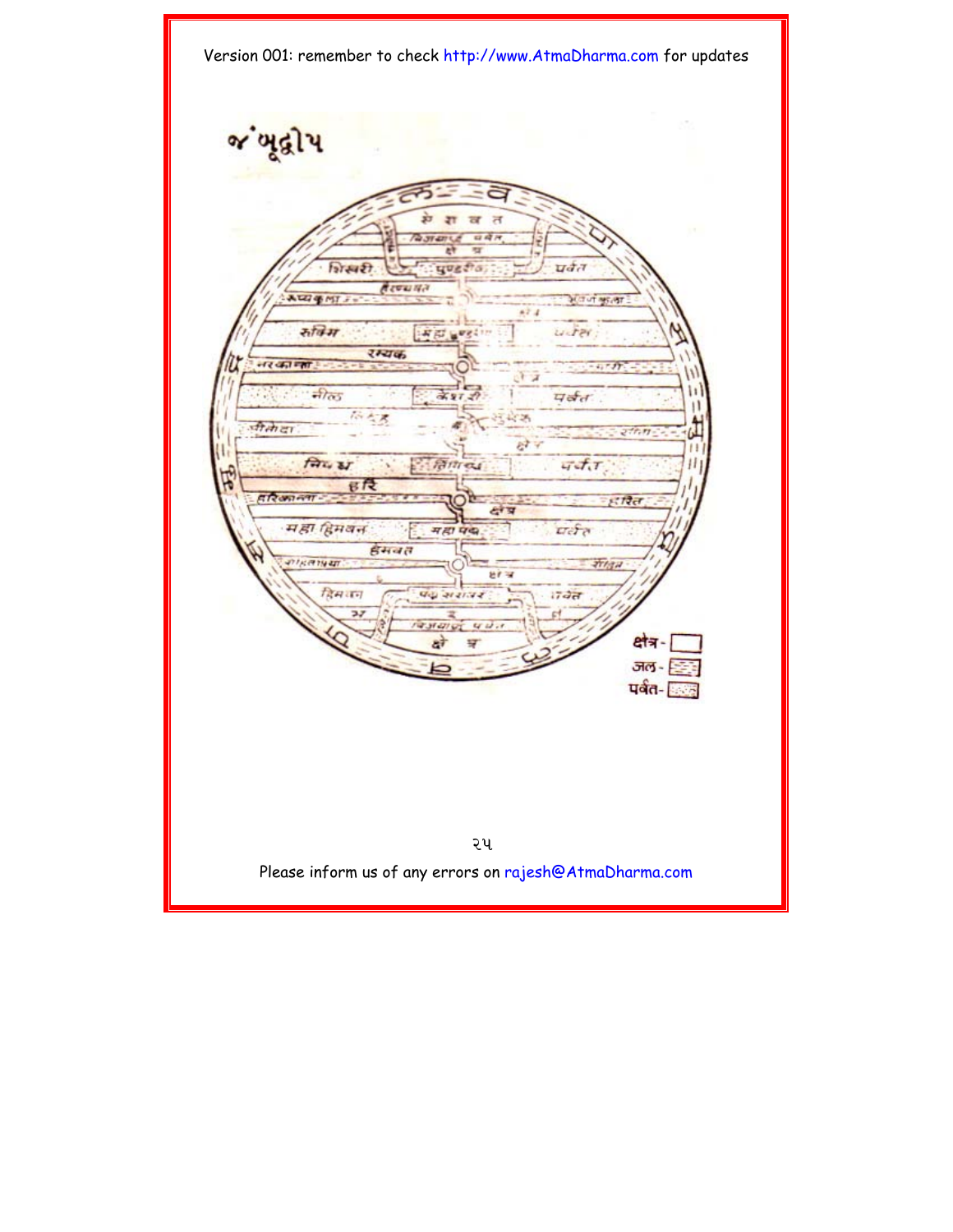- શિક્ષક- સ્વર્ગ ? સ્વર્ગ ઊર્દ્ધલોકમાં છે
- $\boxed{0 \sin 2 \left(1 3 \right) 3 \sin 2 \left(1 + 3 \right)}$
- શિક્ષક- એ તો ઉપર-ઉપર છે.
- વિદ્યાર્થી- ઠીક, નરક તો સાત છે પણ સ્વર્ગ ?
- શિક્ષક– સ્વર્ગતો સોળ છે, જેનાં નામ છે : સૌધર્મ-ઐશાન, સાનત્કુમાર-માર્લેન્દ્ર, બ્રહ્મ-બ્રહ્મોત્તર, લાન્તવ-કાપિષ્ઠ, શુક્ર-મહાશુક્ર, સતાર-સહસ્ત્રાર, આનત-પ્રાણત, આરણ-અચ્યુત. એનાથી પણ ઉપર નવ ગ્રૈવેયક, નવ અનુદિશ અને પાંચ અનુત્તર વિમાન છે. આ જ પાંચમાં સર્વાર્થ સિદ્ધિ પાંચમં વિમાન છે.
- વિદ્યાર્થી- એની ઉપર શં છે?
- શિક્ષક- સિદ્ધશિલા, જ્યાં અનેક સિદ્ધ બિરાજમાન છે. સામાન્યપણે આ જ ત્રણ લોકની રચના છે.
- વિદ્યાર્થી- ગુરૂજી, અમને પૂર્ણ સંતોષ થયો નથી, વિસ્તારથી સમજાવો.
- શિક્ષક- એક દિવસના પાઠમાં આનાથી વધારે શું સમજાવી શકાય? જો તમને જિજ્ઞાસા હોય તો તત્ત્વાર્થસૂત્ર, તત્ત્વાર્થવાર્તિક, ત્રિલોકસાર વગેરે શાસ્ત્રોમાંથી જાણી લેવું.

#### $9.8 -$

- ૧. જંબુદ્વીપનો નકશો બનાવો અને તેમાં મુખ્ય સ્થાન બતાવો.
- ૨. ન૨ક કેટલાં છે? તેમનાં નામ લખો. ત્યાંની સ્થિતિનું વર્ણન તમારા શબ્દોમાં દરો
- ૩. ક્ષેત્રોનં વિભાજન કરનાર પર્વતો અને ક્ષેત્રોનાં નામ લખો અને કુન્દકુન્દાચાર્ય તથા સીમંધર સ્વામીનું નિવાસસ્થાન બતાવો.

२६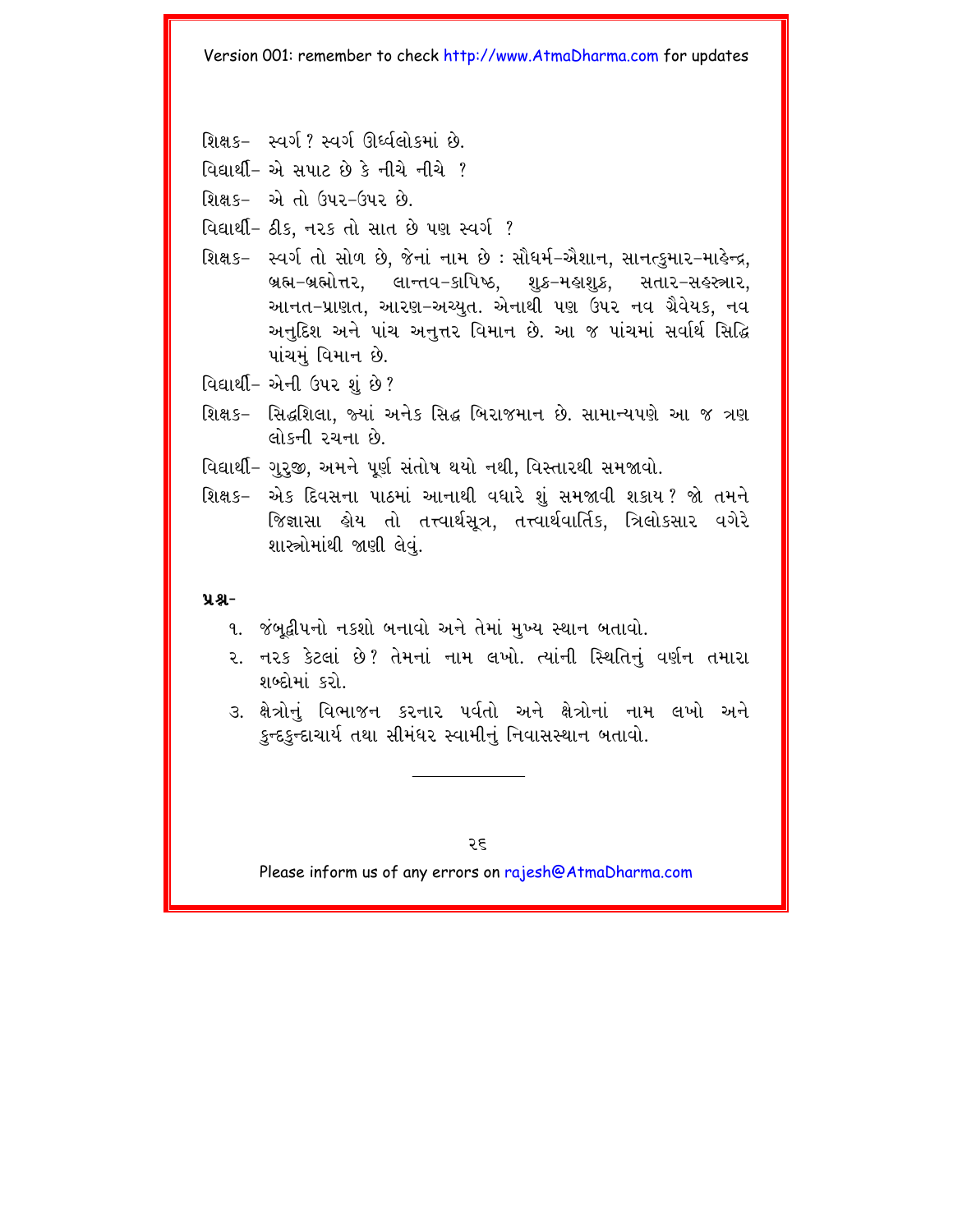<span id="page-30-0"></span>પાઠ $\epsilon$ 

# સાત વ્યસન

#### કવિવર પં. બનારસીદાસજી

(व्यक्तित्व अने sर्तृत्व)

અઘ્યાત્મ અને કાવ્ય બન્ને ક્ષેત્રમાં સર્વોચ્ચ પ્રતિષ્ઠા પામેલા ૫ં બનારસીદાસજી સત્તરમી શતાબ્દીના રસસિદ્ધ કવિ અને આત્માનભવી વિદ્વાન હતા.

તેમનો જન્મ શ્રીમાલ વંશમાં લાલા ખરગસેનને ત્યાં સં. ૧૬૪૩ માં માહ સુદ અગિયારસ અને રવિવારે થયો હતો. તે વખતે એમનું નામ વિક્રમજીત રાખવામાં આવ્યું હતું. પણ બનારસની યાત્રા વખતે પા<sup>શ્</sup>ર્વનાથની જન્મભૂમિ વારાણસીના નામ ઉપરથી એમનું નામ બનારસીદાસ રાખવામાં આવ્યું. તેઓ પોતાના મા-બાપના એક માત્ર સંતાન હતા.

તેમણે પોતાના જીવનમાં ઘણી ચડતી-પડતી જોઈ હતી. આર્થિક વિષમતાનો સામનો પણ તેમને ઘણીવાર કરવો પડયો હતો અને તેમનું કૌટુમ્બિક જીવન પણ કાંઈ સારૂં નહોતું. તેમનાં ત્રણ વાર લગ્ન થયાં, નવ સંતાન થયાં-સાત પુત્રો અને બે પુત્રીઓ-પણ એકેય જીવતું ન રહ્યું. આવી વિષમ સ્થિતિમાં પણ તેમનું ધૈર્ય નાશ પામ્યું નહિ કેમ કે તેઓ આત્માનુભવી પુરુષ હતા.

કાવ્યની પ્રતિભા તો તેમને જન્મથી જ મળેલી હતી. ૧૪ વર્ષની ઉમરે તેઓ ઉચ્ચ પ્રકારની કવિતા કરવા લાગ્યા હતા, પણ શરૂઆતના જીવનમાં શુંગારિક કવિતાઓમાં મગ્ન રહ્યા. તેમની સર્વ પ્રથમ રચના 'નવરસ'૧૪ વર્ષની ઉમરે

२७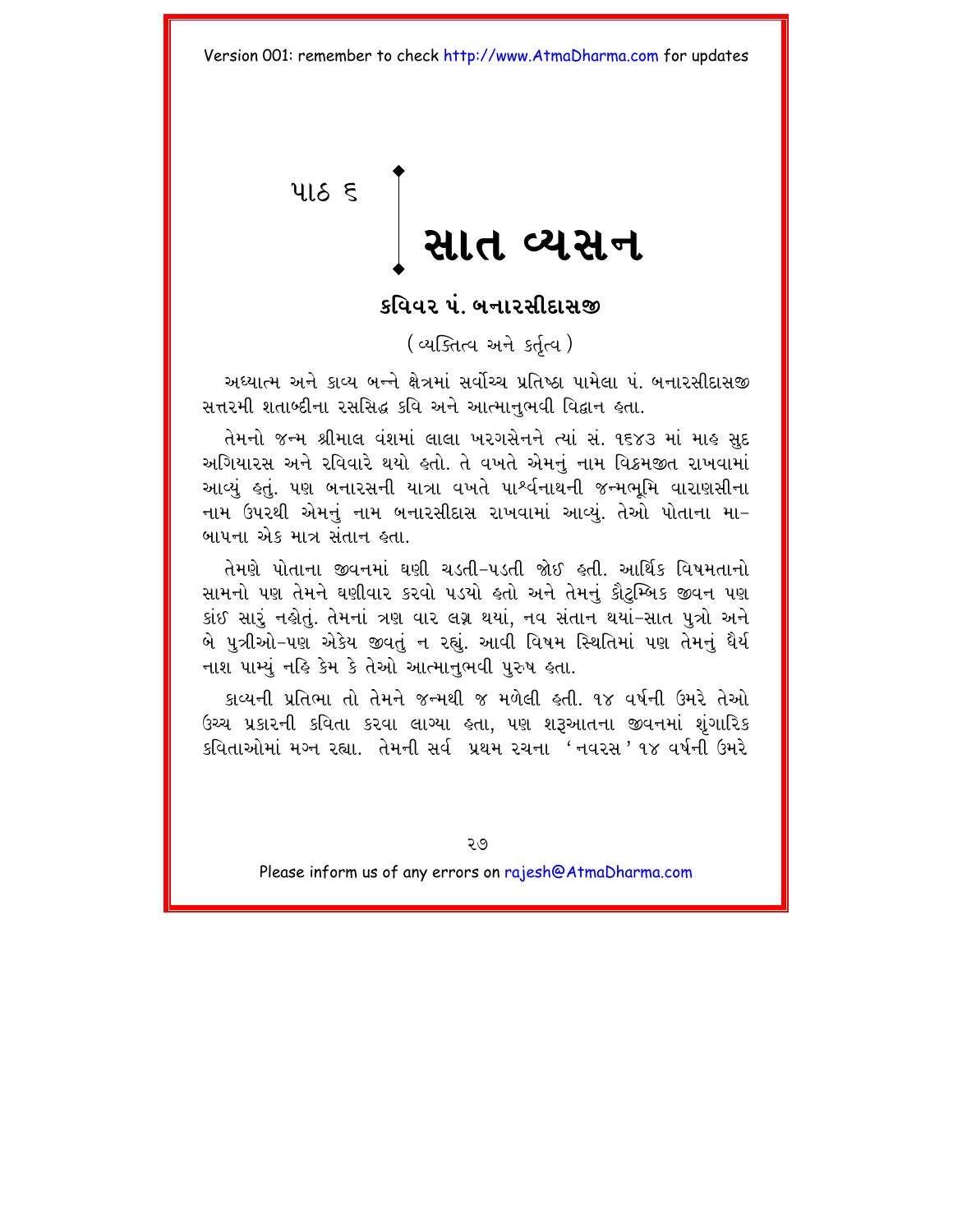તૈયાર થઈ ગઈ હતી, જેમાં મોટા ભાગે શંગાર રસનં જ વર્ણન હતં. એ શંગાર રસની એક ઉત્કષ્ટ કતિ હતી. વિવેક જાગત<sup>ે</sup>થયા પછી કવિએ તેને ગોમતી નદીમાં  $\alpha$ લેવાલવી દીધી હતી.

ત્યાર પછી તેમનું જીવન અઘ્યાત્મમય થઈ ગયું અને ત્યાર પછીની રચેલી ચાર રચનાઓ પ્રાપ્ત છે - 'નાટક સમયસાર', 'બનારસી વિલાસ', 'નામમાલા' અને 'અર્દ્ધશાનક'

' નાટક સમયસાર' અમતચંદ્રાચાર્યનાં કળશોનો એક રીતે પદ્યાનવાદ છે. પણ કવિની મૌલિક સમજશક્તિને લીધે એના અધ્યયનમાં સ્વતંત્ર રચના જેવો આનંદ આવે છે. આ ગ્રંથરાજ અઘ્યાત્મ રસથી તરબોળ છે.

' અર્દ્ધકથાનક ' હિન્દી ભાષાનું પ્રથમ આત્મ–( પોતાનું ) ચરિત્ર છે જે સ્વયં એક અતિ પ્રૌઢ રચના છે. એમાં કવિનું ૫૫ વર્ષનું જીવન અરીસાની પેઠે વર્ણવાયું છે.

'બનારસી વિલાસ' કવિની અનેક રચનાઓનો સંગ્રહ-ગ્રંથ છે અને ' નામમાલા' કોષ–કાવ્ય છે

કવિ પોતાની આત્મ-સાધના અને કાવ્ય-સાધના બંનેમાં અજોડ છે.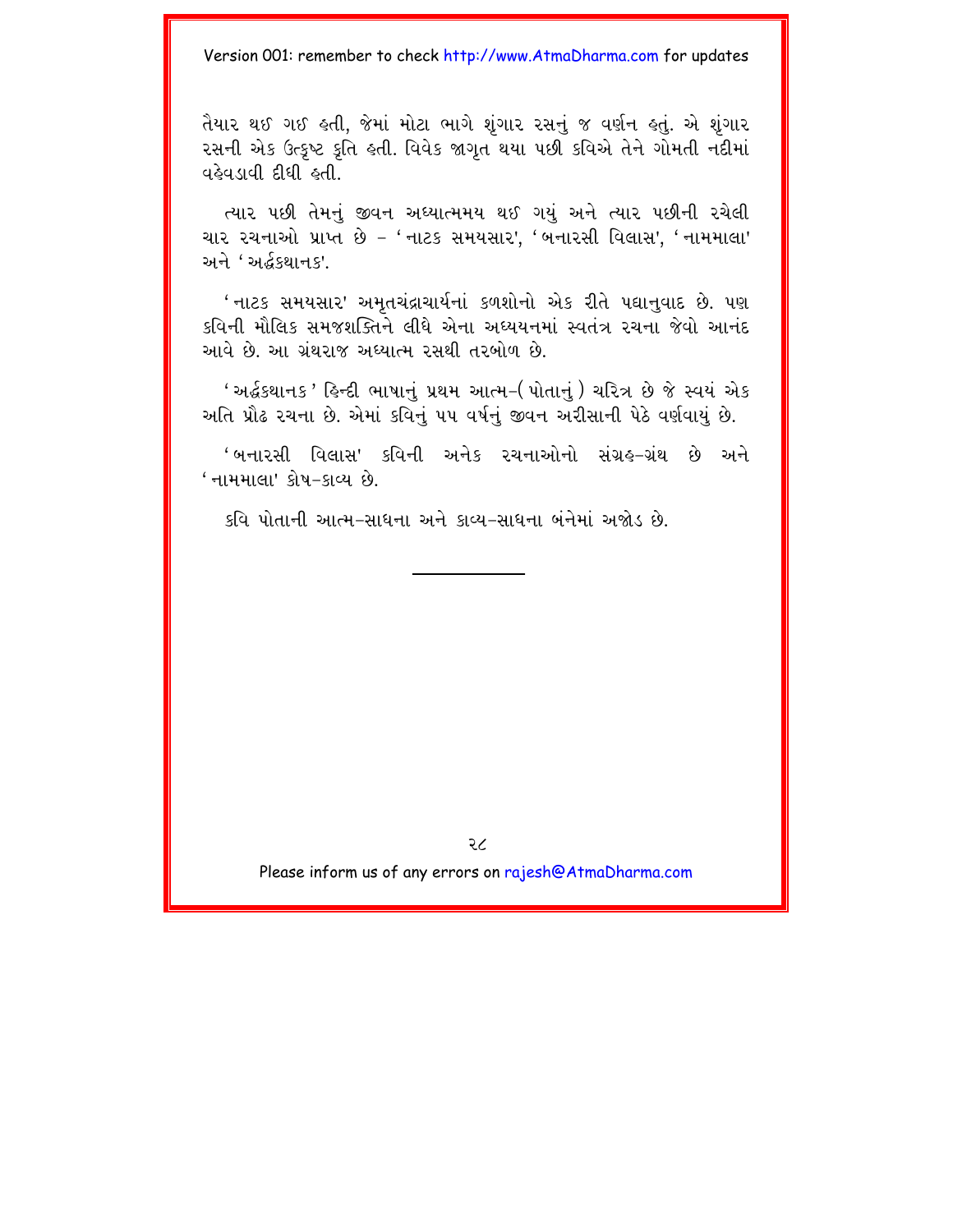#### સાત વ્યસન

જાઆ આમિષ મદિરા દારી. આખેટક ચોરી પરનારી: એહી સાત વ્યસન દુખદાઈ, દુરિત મૂલ દુર્ગતિકે ભાઈ.

દર્વિત યે સાતોં વ્યસન, દુરાચાર દુખધામ; ભાવિત અંતર-કલ્પના, મુષા મોહ પરિણામ.

અશભમેં હાર શભમેં જીત યહી હૈ ઘત કર્મ. દેહકી મગનતાઈ, યહૈ માંસ ભખિબો. મોહકી ગહલ સોં અજાન યહૈ સુરાપાન; કુમતિકી રીતિ ગણિકાકો રસ ચખિબો. નિર્દય હૈ પ્રાણધાત કરબો યહૈ શિકાર; ૫૨-નારી સંગ ૫૨-બદ્ધિકો પરખિબો. પ્યાર સોં પરાઈ સૌંજ ગહિબેકી ચાહ ચોરી: એઈ. સાતોં વ્યસન વિડારિ બ્રહ્મ લખિબો.

#### - બનારસીદાસ

જાગાર રમવો, માંસ ખાવું, મદિરા પાન કરવું, વેશ્યાગમન કરવું, શિકાર ખેલવો, ચોરી કરવી, પરસ્ત્રી સેવન કરવું એ સાત વ્યસન છે.

કોઈ પણ વિષયમાં લવલીન થવું તેને વ્યસન કર્લ છે. અહીં બરા વિષયમાં લીન થવું તેને વ્યસન કહેવામાં આવ્યું છે અને એના ૭ ભેદ કહ્યા છે, જે જીવોમાં મુખ્યપણે આકુળતા ઉત્પન્ન કરે છે અને તેને દુરાચારી બનાવે છે. આમ તો રાગ-દ્વેષ અને આકુળતા ઉત્પન્ન કરનાર બધી ટેવો વ્યસન જ છે. નિશ્ચયથી તો જ<mark>ે</mark> આત્માના સ્વરૂપને ભુલાવી દે. તે મિથ્યાત્વ સહિતના રાગ-દ્વેષ પરિણામ જ વ્યસન છે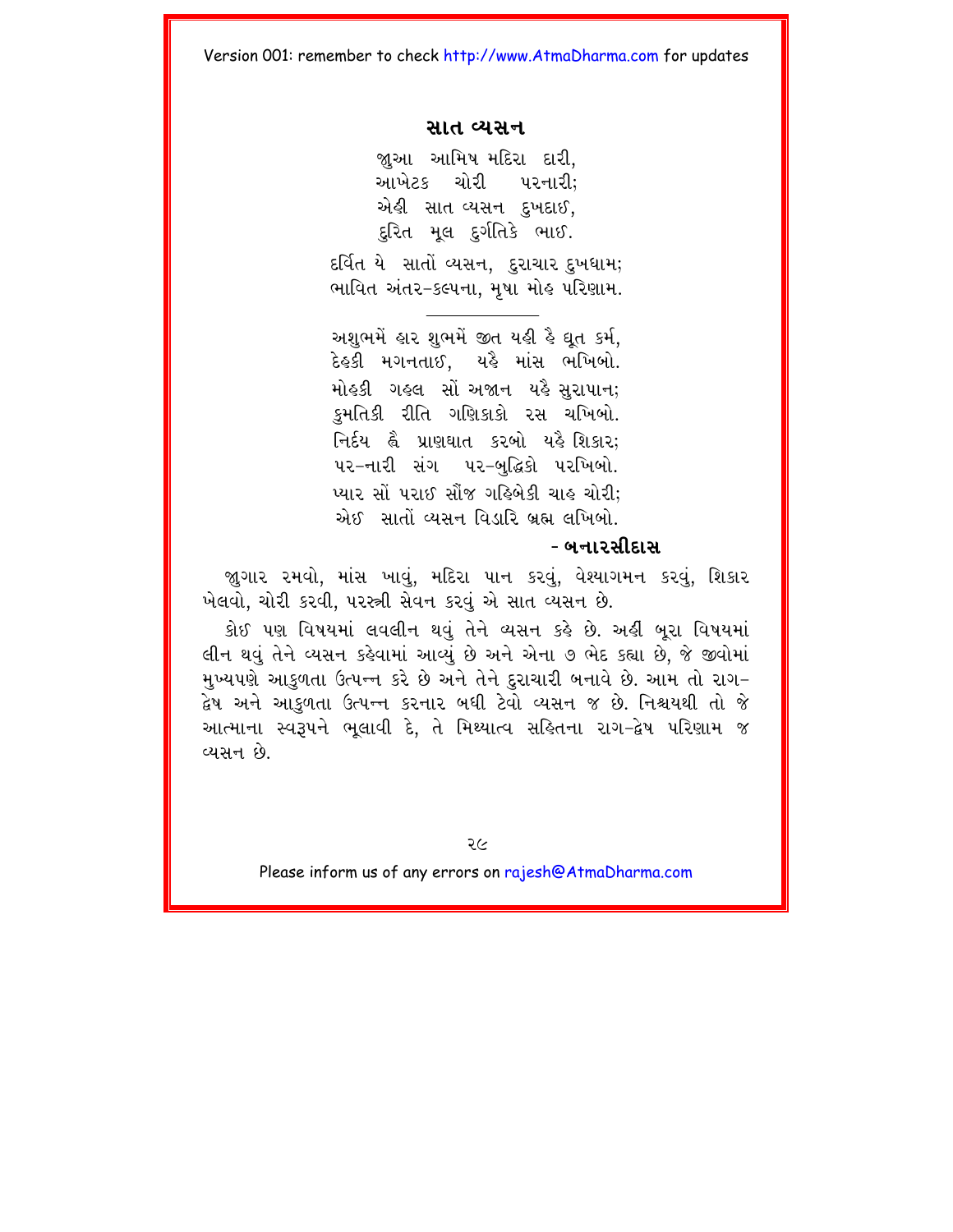**૧. જાગાર-** હાર-જીત ઉપર દીષ્ટિ રાખીને રૂપિયા, પૈસા કે કોઈ પણ પ્રકારના ' ધન ' થી કોઈ પણ ખેલ ખેલવો અથવા શરત લગાવીને કોઈ કામ કરવું અથવા દાવ લગાવીને અધિક લાભની આશા અથવા લુનિનો ભય લેવો તે દ્રવ્ય જુગાર છે. શભ (પણ્યના ઉદય ) માં જીત ( હર્ષ ) અને અશભ (પાપના ઉદય )માં હાર (વિષાદ) માનવી તે ભાવ જાગાર છે. આ ભાવનો ત્યાગ તે જ સાચી રીતે જગારનો ત્યાગ છે.

**૨. માંસ ખાવું-** મારીને અથવા મરેલા ત્રસ જીવોનું શરીર ખાવામાં આસક્ત રહેવં અને શરીરના પોષણના હેતથી આસક્તિ પર્વક અભક્ષ્ય ભક્ષણ કરવં તે દ્રવ્ય માંસ-ભક્ષણરૂપ વ્યસન છે. શરીરમાં મગ્ન રહેવું અર્થાત શરીર દુર્બળ થતાં દુઃખી થવું, વિષાદ કરવો અને શરીર પુષ્ટ થતાં હર્ષ માનવો અને નિરંતર શરીરને પુષ્ટ કરવામાં જ લાગ્યા રહેવું તેમ જ ચિંતા કરવી તે જ ભાવ માંસ ભક્ષણ રૂપ વ્યસન  $\hat{\rho_3}$ 

3. મદિરાપાન- શરાબ, ભાંગ, ચરસ, ગાંજો વગેરે નશાકારક વસ્તુઓનું સેવન કરવું તે દ્રવ્ય મદિરાપાન છે: અને મોહમાં પડીને સ્વરૂપથી અજ્ઞાત રહેવું. તે ભાવ મદિરાપાન છે.

૪. વેશ્યાગમન કરવું- વેશ્યાની સાથે રમવું, તેના ઘેર આવવું-જવું, તે દ્રવ્યરૂપ વેશ્યાગમન છે અને ખોટી બુદ્ધિમાં રમવાનો ભાવ, તે ભાવ વેશ્યાગમન છે. અર્થાત પોતાનો આત્મસ્વભાવ છોડીને વિષય-કષાયમાં બદ્ધિને લીન કરવી તે જ ભાવ વેશ્યારમણ છે. વેશ્યા ધન, સ્વાસ્થ્ય અને આબરૂનો નાશ કરીને છોડી દે છે પણ મિથ્યામતિ (કુબુદ્ધિ) તો આત્માની પ્રતિષ્ઠા હરી લઈને અનંતકાળ માટે આત્માને નિગોદનાં દુઃખોમાં ઘકેલી દે છે.

u. શિકાર ખેલવો- જંગલનાં રીછ, વાઘ, હરણ, સુવર વગેરે સ્વચ્છદે ફરનારા જાનવરોને તથા નાનાં નાનાં પક્ષીઓને નિર્દયપણે બંદક વગેરે કોઈ પણ હથિયારથી મારવા અથવા મારીને આનંદિત થવું, તે દ્રવ્યરૂપે શિકાર ખેલવો છે; અને તીવ્ર રાગવશ એવાં કામ કરીને ચૈતન્ય પ્રાણોનો ઘાત કરવો તે ભાવરૂપે શિકાર ખેલવો છે. અથવા જીવોને સતાવીને આનંદિત થવં એ ભાવ શિકાર છે.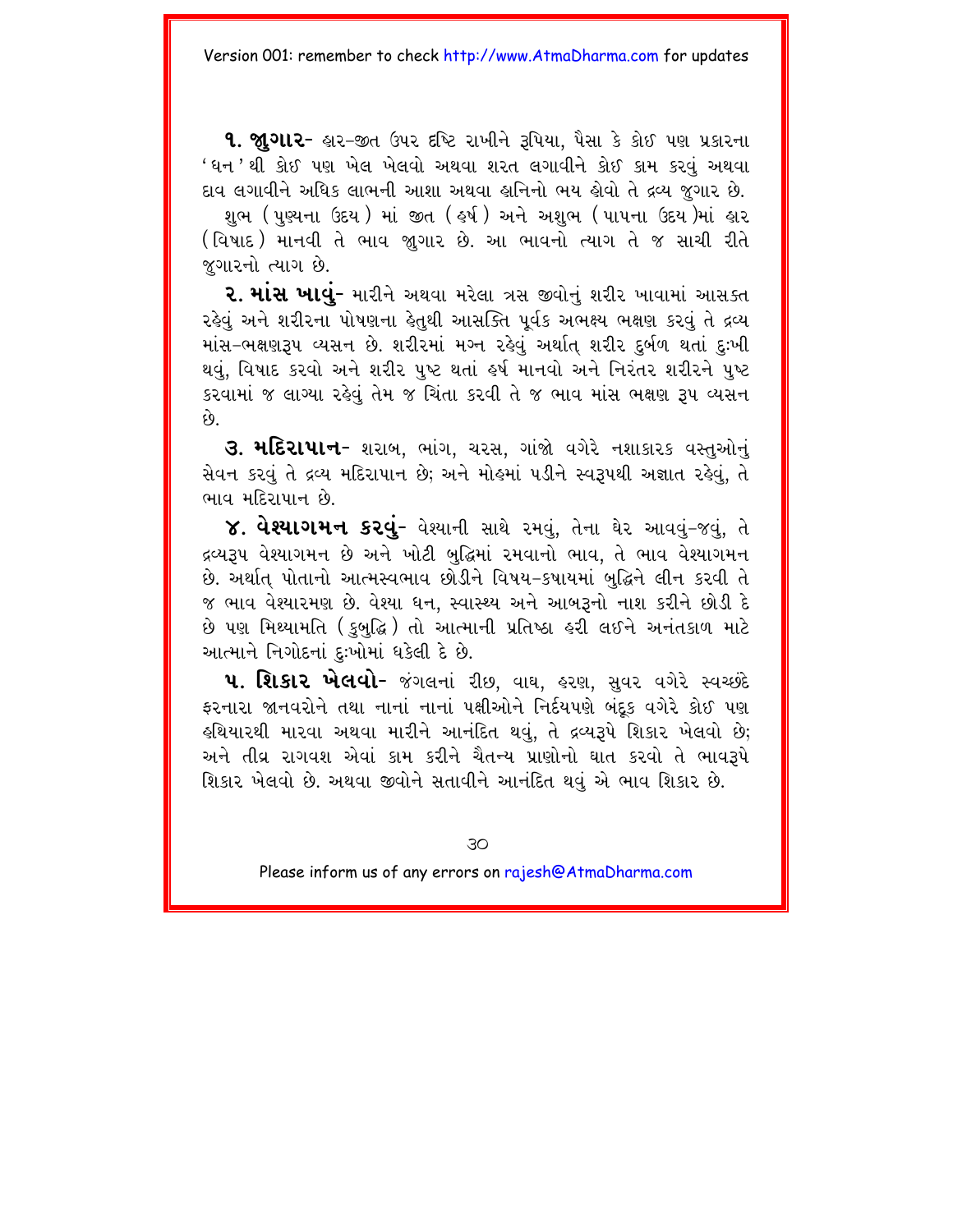૬. પ૨સ્ત્રી ૨મણ- પોતાની ધર્મપત્નીને છોડીને અન્ય સ્ત્રીઓ સાથે રમવાનો ભાવ તે દ્રવ્ય પરસ્ત્રીરમણ નામનં વ્યસન છે. તત્ત્વને સમજવાનો પ્રયત્ન ન કરતાં બીજાની પરીક્ષા કરવી તે ભાવ પરસ્ત્રીરમણ છે અર્થાત સ્વપરિણતિ છોડીને પરપરિણતિમાં અટકવું તે ભાવ પરસ્ત્રીરમણ છે.

**૭. ચોરી કરવી-** પ્રમાદથી. દીધા વિના કોઈની વસ્તુ લેવી તે દ્રવ્ય ચોરી છે તથા પ્રીતિભાવ (રાગભાવ) થી ૫રવસ્તને ગ્રહણ કરવાની ઈચ્છા કરવી તે જ ભાવ ચોરી છે

આ માતે વ્યસનોને છોડ્યા વિના આત્માને જાણી શકાતો નથી.

જેને સંસારનાં દુઃખોની અરુચિ થઈ હોય અને આત્મસ્વરૂપ પ્રાપ્ત કરીને સાચું સુખ મેળવવું હોય તેણે સર્વ પ્રથમ ઉક્ત સાત વ્યસનોનો ત્યાગ અવશ્ય કરી દેવો જોઈએ. કેમ કે જ્યાં સુધી એક પણ વ્યસન રહે, ત્યાં સુધી સમ્યગ્દર્શનની પ્રાપ્તિ થઈ શકતી નથી. આત્મરુચિ પૂર્વક આત્મસ્વભાવની વૃદ્ધિમાં આનંદિત થવાથી વ્યસન સહજપણે છૂટી જાય છે, આ સાતેય વ્યસન વર્તમાનમાં પણ પ્રત્યક્ષ દઃખદાયક અને જગતનિંઘ છે. વ્યસનનું સેવન કરનાર વ્યસની અને દુરાચારી કઢેવાય છે

 $9.8 -$ 

- ૧ કવિવર ૫ બનારસીદાસજીનાં જીવન અને કવન ઉપર પ્રકાશ કૈકો
- ર વ્યસન કોને કહે છે? તે કેટલાં છે? નામ સહિત ગણાવો
- ૩. દ્રવ્ય જાગાર, ભાવ મદિરાપાન, ભાવ પરસ્ત્રીરમણ અને દ્રવ્યશિકારરૂપ વ્યસનની સ્પષ્ટતા કરો
- $\times$  નીચેની પંક્તિઓને સ્પષ્ટપણે સમજાવો :-" દેહુકી મગનતાઈ. યહૈ માંસ ભખિવો. " " પ્યાર સોં પરાઈ સૌંજ ગહિવેકી ચાહ ચોરી. "

 $39$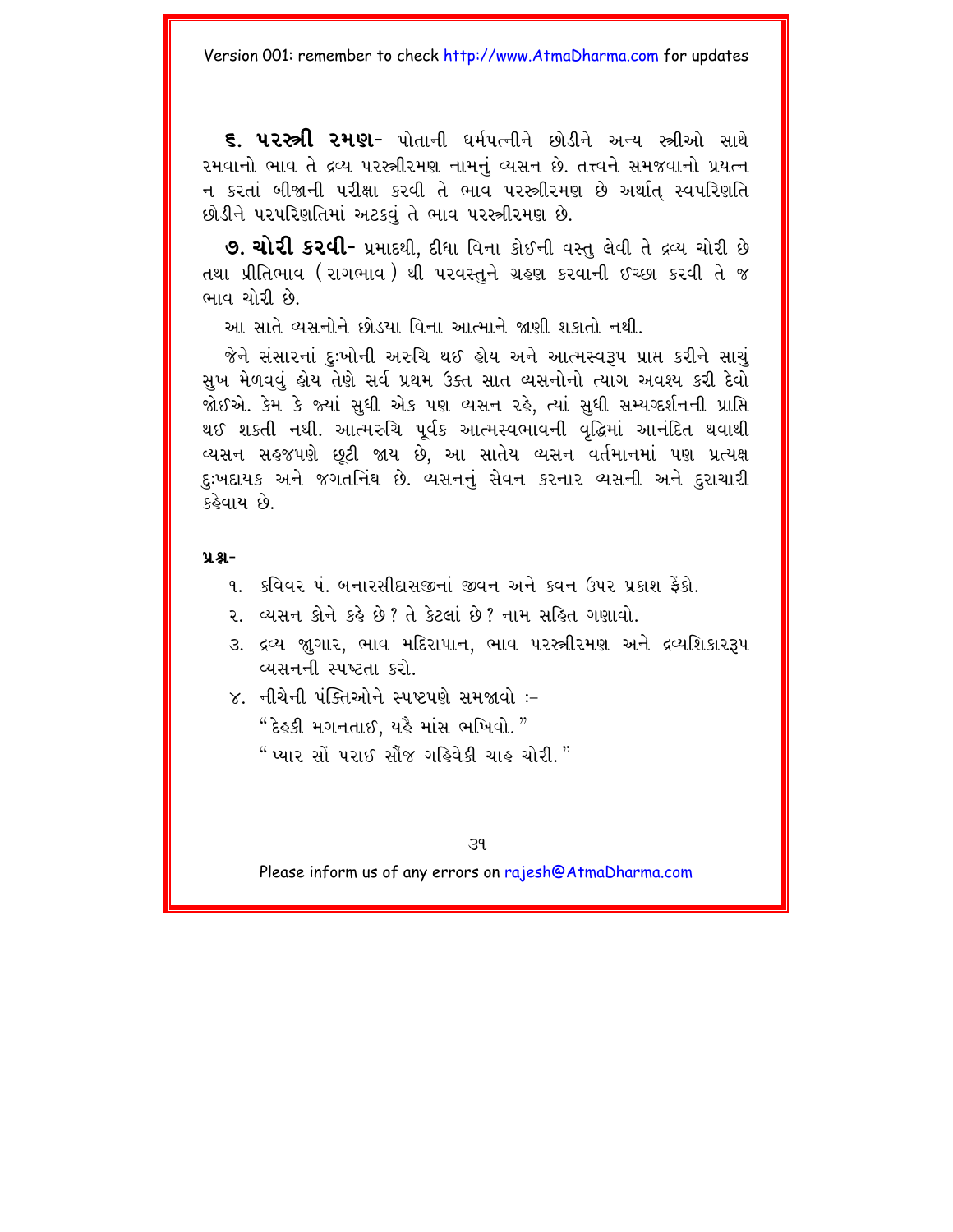# <span id="page-35-0"></span>**4169 | આર્ડિસા: એક વિવેચન**

#### આચાર્ય અમતચન્દ્ર

(व्यक्तित्व अने sर्तृत्व)

આધ્યાત્મિક સંતોમાં કુન્દકુન્દાચાર્ય પછી જો કોઈનું પણ નામ લઈ શકાય તો તે છે આચાર્ય અમૃતચંદ્ર. ખેદની વાત છે કે ૧૨મી સદીની લગભગ થયેલા આ મહાન આચાર્યના વિષયમાં તેમના ગ્રંથો સિવાય એક રીતે આપણે કાંઈ પણ જાણતા નથી.

લોક-પ્રશંસાથી દૂર રહેનાર આચાર્ય અમૃતચંદ્ર તો અપૂર્વ ગ્રંથોની રચના કરવા  $19 - 29 - 34$ 

वर्णैः कृतानि चित्रैः पदानि तू पदैः कृतानि वाक्यानि ।

वाक्यैः कृत पवित्रं शास्त्रमिदं न पुनरस्माभिः ।।

#### - पुरुषार्थसिद्ध्यू पाय

જાત-જાતના વર્ણોથી પદ બન્યાં, પદોથી વાકય બન્યાં અને વાકયોથી આ પવિત્ર શાસ્ત્ર બન્યું છે; મેં કાંઈ પણ કર્યું નથી. એવો જ ભાવ તેમણે તત્ત્વાર્થસારમાં પણ પ્રગટ કર્યો છે.

પં. આશાધરજીએ તેમને "ઠકકર" શબ્દથી સંબોધ્યા છે. તેથી જણાય છે કે તેઓ કોઈ ઊંચ ક્ષત્રિય કટંબના હશે.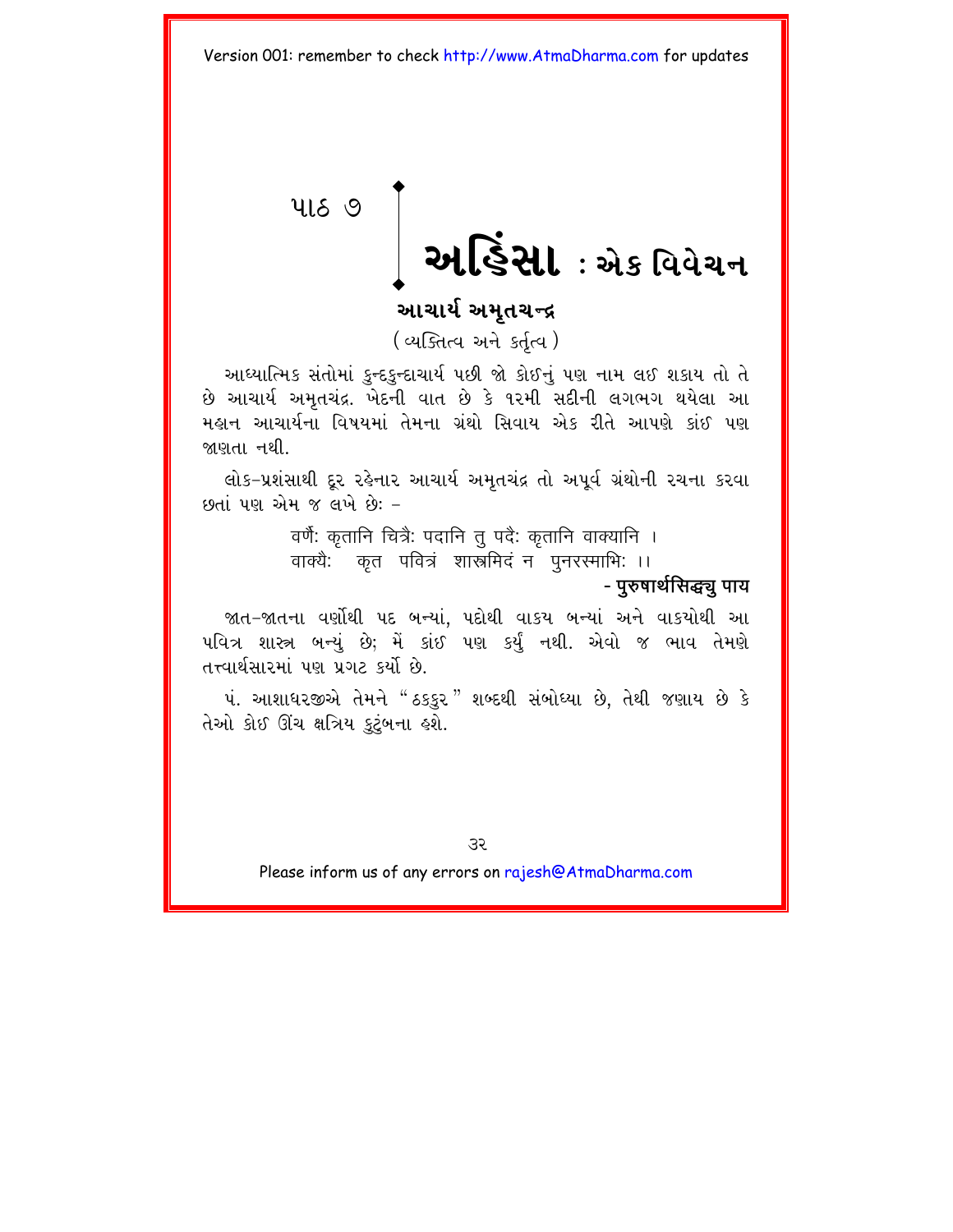તેમનો સંસ્કૃત ભાષા ઉપર અપૂર્વ કાબુ હતો. તેમની ગદ્ય અને પદ્ય બન્ને પ્રકારની રચનાઓમાં તેમની ભાષા ભાવને અનુસરતી અને સહજમાં સમજાય તેવી, માધર્ય ગુણવાળી છે. તેઓ આત્મરસમાં નિમગ્ન રહેનાર મહાત્મા હતા. તેથી તેમની રચનાઓ અધ્યાત્મ-રસથી ઓતપ્રોત છે.

તેમના બધા ગ્રંથ સંસ્કૃત ભાષામાં છે. તેમની રચનાઓ ગઘ અને પઘ બન્ને પ્રકારની મળે છે. ગઘ રચનાઓમાં આચાર્ય કુન્દકુન્દના મહાન ગ્રંથો ઉપર લખેલી ટીકાઓ છે –

- ૧. સમયસાર ટીકા–જે "આત્મખ્યાતિ " ના નામે જાણીતી છે.
- 2. પ્રવચનસાર ટીકા-જેને "તાત્પર્ય દીપિકા " કહે છે.
- 3. પંચાસ્તિકાય ટીકા-જેનું નામ "સમય વ્યાખ્યા " છે.
- ૪. તત્ત્વાર્થસાર–આ ગ્રંથ ગૃદ્ધપિચ્છ ઉમાસ્વામીના ગઘસૂત્રોનો એક રીતે તો પદ્યાનુવાદ છે.
- પ. પુરૂષાર્થ સિદ્ધયુપાય–ગુલ્સ્થ ધર્મ ઉપર તેમનો મૌલિક ગ્રંથ છે. તેમાં હિંસા અને અહિંસાનું ઘણું જ તથ્યપૂર્ણ વિવેચન કરવામાં આવ્યું છે.

પ્રસ્તુત નિબંધ તેમના ગ્રંથ પુરૂષાર્થ સિદ્ધયુપાયના આધારે લખેલો છે.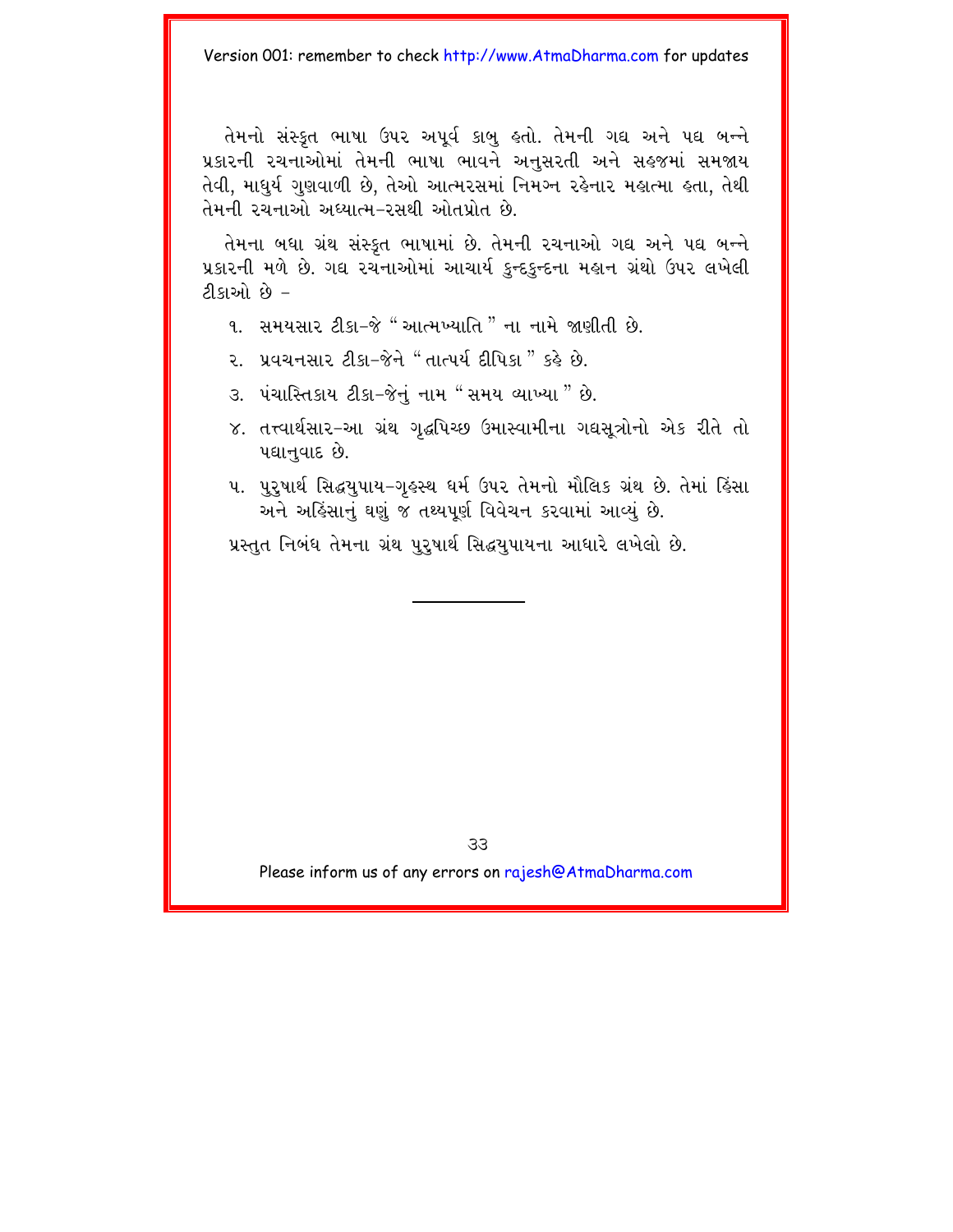#### અહિંસા : એક વિવેચન

"अहिंसा परमो धर्म:" અહિંસાને પરમ ધર્મ ઘોષિત કરનારી આ સક્તિ આજ બહુ પ્રચલિત છે. એ તો એક સ્વીકૃત સત્ય છે કે અહિંસા જ ૫૨મ ધર્મ છે. ૫શ પ્રશ્ન એ છે કે અહિસા શું છે?

હિંસા અને અહિંસાની ચર્ચા જ્યારે જ્યારે ચાલે છે ત્યારે આપણું ધ્યાન ઘણું કરીને બીજા જીવને મારવા, સતાવવા કે બચાવવા વગેરે બાબતો તરફ જ જાય છે. હિંસા અને અહિંસાનો સંબંધ ઘણું કરીને બીજાની સાથે જ જોડવામાં આવે છે. બીજાની હિંસા ન કરો, બસ એ જ અહિંસા છે, એવી જ લગભગ બધાની શ્રદ્ધા હોય છે. પોતાની પણ હિંસા થાય છે, એ (બાબત) તરફ ઘણા ઓછા લોકોન<mark>ું</mark> ઘ્યાન જાય છે. જેનું (ઘ્યાન) જાય પણ છે તેઓ આત્મહિંસાનો અર્થ વિષભક્ષણ આદિ વડે આત્મઘાત (આત્મઙ્ત્યા ) કરવો એમ માને છે. પણ તેના અન્તર્તમ સધી પહોંચવાનો પ્રયત્ન કરવામાં આવતો નથી. અંતરમાં રાગ-દ્વેષની ઉત્પત્તિ થવી તે પણ હિંસા છે એ વાત ઘણા ઓછા માણસો જાણે છે. આ જ કારણે અમૃતચંદ્રાચાર્યે હિંસા અને અહિંસાની વ્યાખ્યા બતાવતી વખતે અંતરંગ દષ્ટિને જ પ્રધાનતા આપી છે. તેઓ લખે છે:-

> ग्रप्रादुर्भाव: खलू रागादीनां भवत्यहिंसेति । ्<br>तेषामेवोत्पत्ति: हिंसेति जिनागमस्य संक्षेप: ।।

રાગ-દેષ-મોહ આદિ વિકારી ભાવોની ઉત્પત્તિ જ હિંસા છે અને તે ભાવોની ઉત્પત્તિ ન થવી તે જ અહિંસા છે.

તેથી તેઓ સ્પષ્ટ ઘોષણા કરે છે કે રાગ-દ્વેષ-મોલ્ર્ડમ પરિણતિમય લોવાથી જૂઠું, ચોરી, કુશીલ અને પરિગ્રહ પણ પ્રકારાન્તરે હિંસા જ છે. તેઓ કહે છે–

> ग्रात्मपरिणाम हिंसन हेतुत्वात्सर्वमेव हिंसैतत । ग्रनुतवचनादि केवलमुदाहृतं शिष्यबोधाय ।।

આત્માના શુદ્ધ પરિણામોનો ઘાત થવાથી જાઠું, ચોરી આદિ હિંસા જ છે, ભેદ પાડીને તો માત્ર શિષ્યોને સમજાવવાને માટે કહેવામાં આવ્યું છે.

 $\overline{\mathcal{S}}$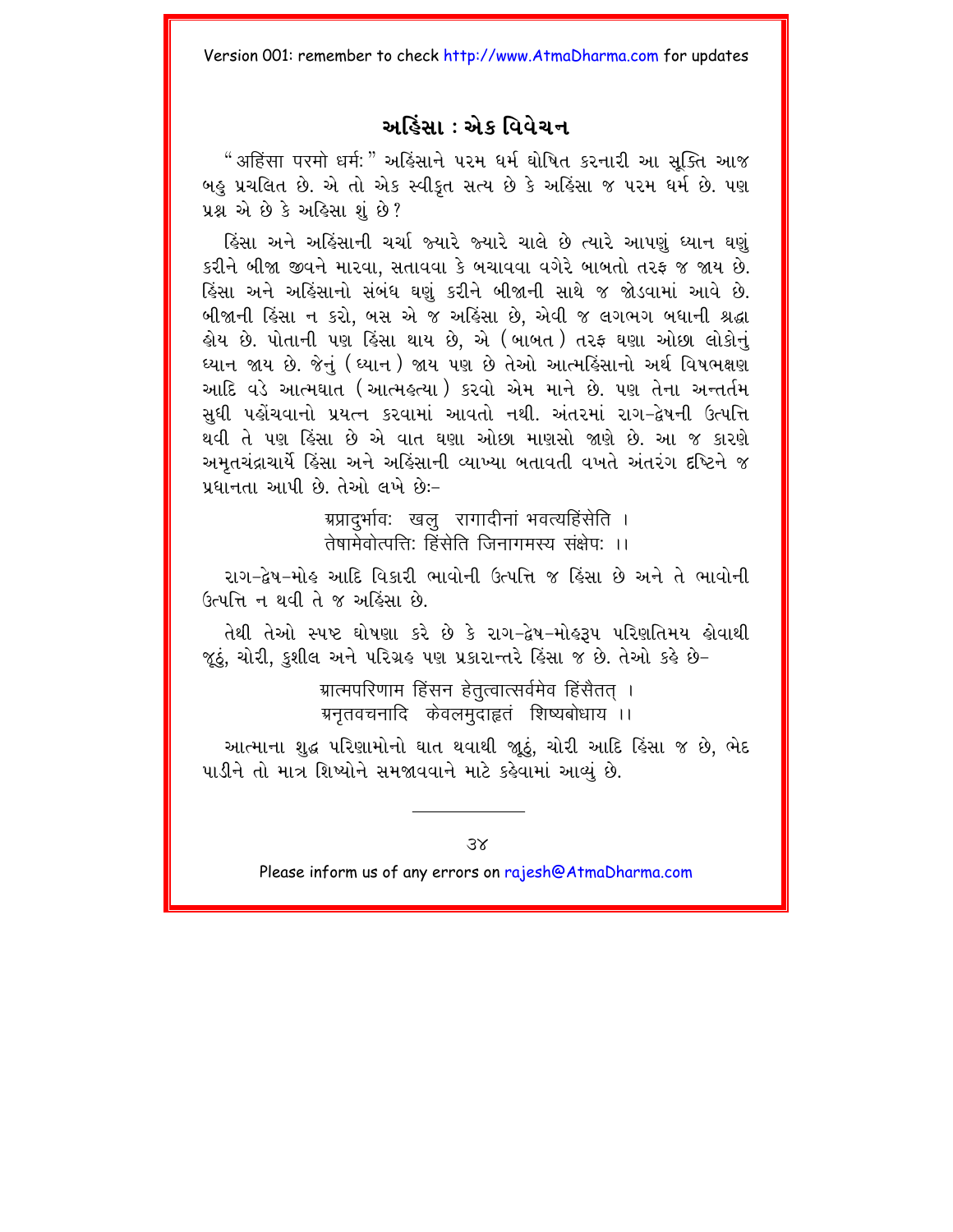યોગ્ય આચરણ કરનાર સત્પરષને રાગાદિ ભાવો નહી હોવાથી કેવળ પરપ્રાણ-જીવને. અન્ય જીવ મરે કે ન મરે હિંસા અવશ્ય થાય છે. કેમ કે તે કપાય ભાવોમાં , પ્રવૃત્ત રહીને આત્મઘાત તો કરતો જ રહે છે અને "આત્મઘાતી મહાપાપી<sup>"</sup> કઢેવાય છે

અહીં કોઈ કહી શકે છે કે જ્યારે બીજા જીવના મરવા કે ન મરવાની સાથે હિંસાનો કાંઈ સંબંધ નથી તો પછી હિંસાનાં કાર્યોથી બચવાની શી જરૂર છે? બસ પરિણામ જ શુદ્ધ રાખ્યા કરીએ. એનો ઉત્તર આપતાં આચાર્ય કહે છે-

> सूक्ष्मापि न खलु हिंसा परवस्तु निबंधना भवति पुंस: । हिंसायतन निवत्ति परिणाम विशद्धये तदपि कार्या ।।

જો કે પરવસ્તુને કારણે રંચમાત્ર પણ હિંસા થતી નથી છતાં પણ પરિણામોની શુદ્ધિ માટે હિંસાનાં સ્થાન પરિગ્રહાદિકને છોડી દેવાં જોઈએ.

વ્યવહારમાં જેને હિંસા કહે છે-જેમ કે કોઈને સતાવવા, દુઃખ દેવું વગેરે હિંસા ન લોય-એમ વાત નથી. તે તો લિંસા છે જ કેમકે તેમાં પ્રમાદનો યોગ રહે છે. પણ આપણું લક્ષ તેની ઉપર જ કેન્દ્રિત થઈ જાય છે અને આપણે અંતર્તમમાં થતી ભાવહિંસા તરફ દષ્ટિ દેતા નથી, તેથી અહીં વિશેષ કરીને અંતરમાં થતી રાગાદિ ભાવરૂપ ભાવકિંસા તરફ ઘ્યાન ખેંચવામાં આવે છે. જે જીવને બાહ્ય સ્થળકિંસાનો ૫ણ ત્યાગ નહીં હોય, તે તો આ અન્તરની હિંસાને સમજી જ નહીં શકે.

તેથી ચિત્તશુદ્ધિને માટે અભક્ષ્ય ભક્ષણ આદિ અને રાત્રિભોજનાદિ હિંસક કાર્યોનો ત્યાગ તો અતિ આવશ્યક છે જ તથા મઘ. માંસ. મધ અને પાંચ ઉદમ્બર ફળનો ત્યાગ પણ આવશ્યક છે. કેમકે એના સેવનથી અનંત ત્રસ જીવોનો ઘાત થાય છે તથા પરિણામોમાં ક્રૂરતા આવે છે. અહિંસક વૃત્તિવાળા મંદ કપાયી જીવને આ જાતની નિરંકુશ પ્રવૃત્તિ હોઈ શકતી નથી.

 $34$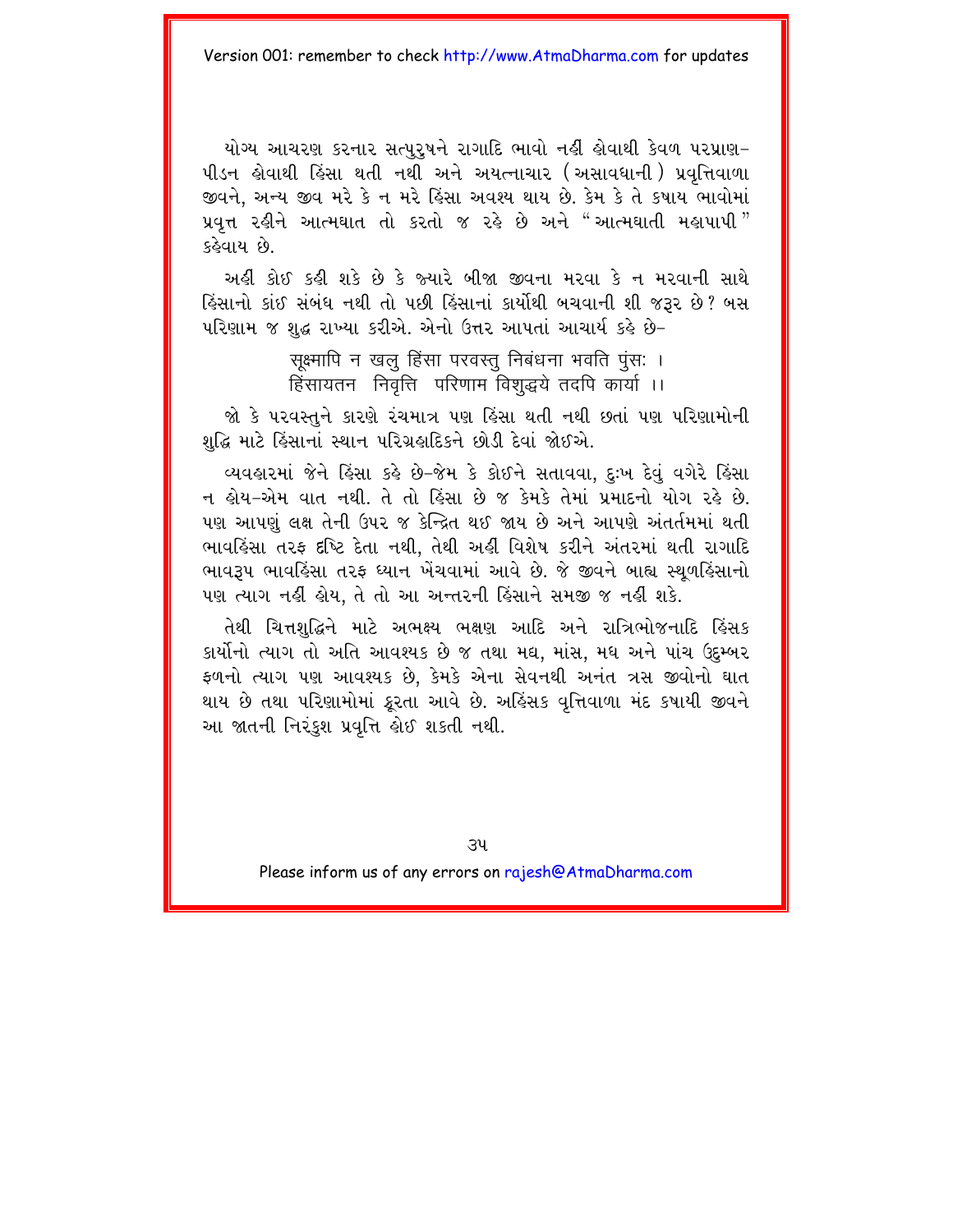હિંસા બે પ્રકારની છે :-

(૧) દવ્ય હિંસા

( ર ) ભાવ હિંસા

જીવોના ઘાતને દ્રવ્ય હિંસા કહે છે અને ઘાત કરવાના ભાવને ભાવ હિંસા. આટલું તો મોટા ભાગે જીવ સમજી જાય છે; પરંતુ બચાવવાનો ભાવ પણ વાસ્તવમાં સાચી અહિંસા નથી-કેમકે તે પણ રાગભાવ છે, ઘણું કરીને એવી સમજ હોતી નથી

રાગભાવ ભલે કોઈ પણ પ્રકારનો હોય. તેની ઉત્પત્તિ તે નિશ્ચયથી તો હિંસા જ છે, કેમ કે તે બંધનું કારણ છે. જ્યારે રાગ-ભાવની ઉત્પત્તિને હિંસાની વ્યાખ્યામાં અમતચંદ્ર આચાર્યે સામેલ કરી લ્શે ત્યારે તેના વ્યાપક અર્થ (શભ રાગ અને અશુભ રાગ) નો ખ્યાલ તેમને નહી રહ્યો હોય. એમ માની શકાતં નથી.

અહિંસાની સાચી અને સર્વોત્કૃષ્ટ વ્યાખ્યા અમૃતચંદ્રાચાર્યે કરી છે કે રાગભાવ કોઈ પણ પ્રકારનો હોય, તે હિંસા જ છે. જો તેને કયાંય અહિંસા કહી હોય તો તેને વ્યવહાર (ઉપચાર) નું કથન જાણવું.

અહી એ પ્રશ્ન થઈ શકે કે આવી અહિંસા તો સાધુ જ પાળી શકે છે, તેથી એ તો એમની વાત થઈ. સામાન્ય મનખ્યો (શ્રાવકો <sup>)</sup>ને તો દયારૂપ (બીજાને બચાવવાનો ભાવ ) અહિંસા જ સાચી છે. પણ અમતચંદ્રાચાર્યે શ્રાવકના આચરણના પ્રકરણમાં જ આ વાત લઈને એ સિદ્ધ કર્ય છે કે અહિંસા બે પ્રકારની હોતી નથી અહિંસાને જીવનમાં ઉતારવાના ભાગ બે હોઈ શકે છે હિંસા તો હિંસા જ રહેશે. જો શ્રાવક પર્ણ હિંસાનો ત્યાગી ન થઈ શકે તો તે અલ્પ હિંસાનો ત્યાગ કરે. પણ જે હિંસા તે છોડી ન શકે તેને અહિંસા તો માની શકાતી નથી. જો આપણે પર્ણપણે હિંસાનો ત્યાગ ન કરી શકીએ. તો આપણે અંશે ત્યાગ કરવો જોઈએ. જો તે પણ ન કરી શકીએ તો ઓછામાં ઓછું હિંસાને ધર્મ માનવાનું અને કહેવાનં તો છોડવં જ જોઈએ. શભરાગ. રાગ લેવાથી હિંસામાં આવે છે અને તેને આપણે ધર્મ માનીએ. એ તો બરાબર નથી.

 $35$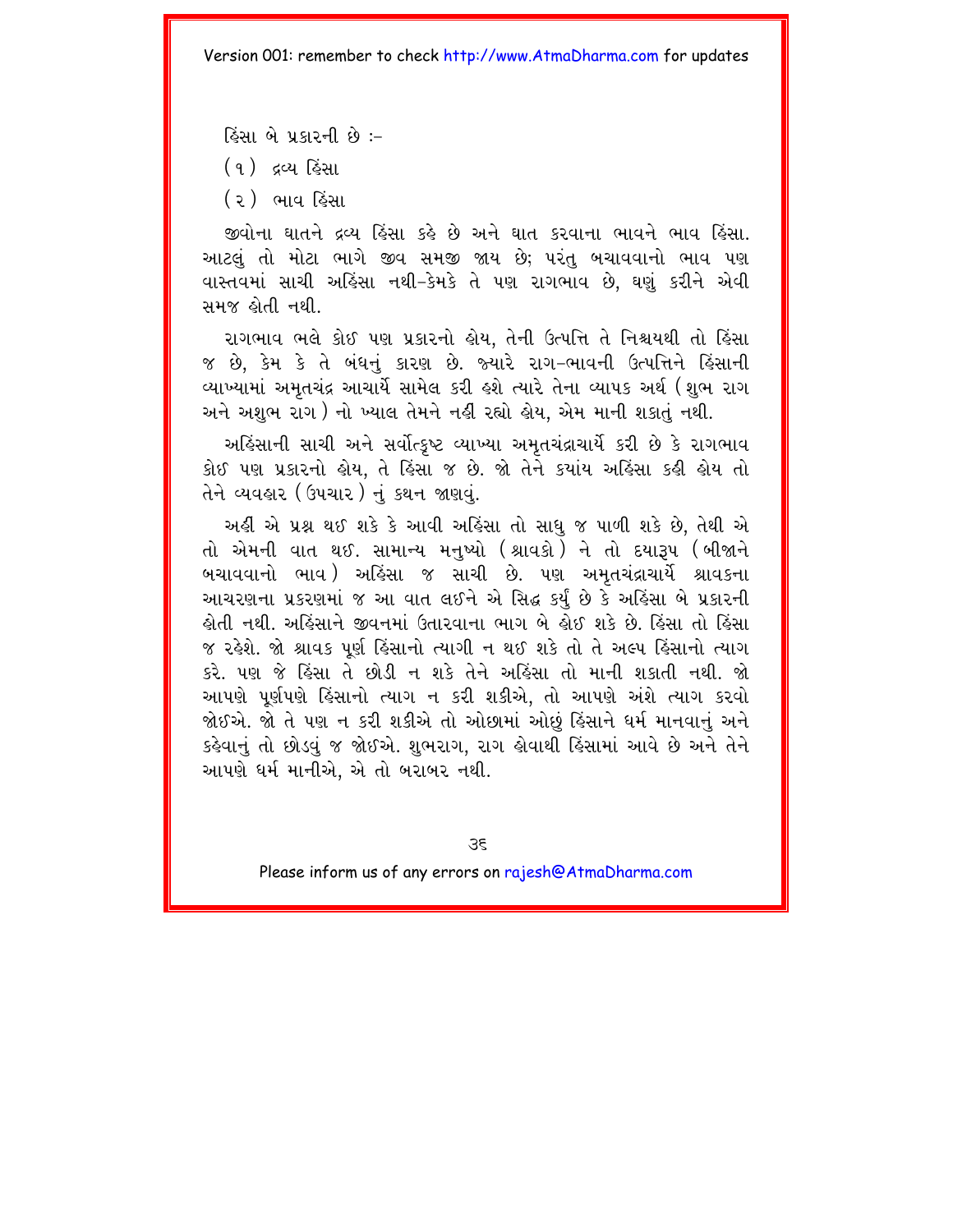રાગ-દેષ-મોહ ભાવોની ઉત્પત્તિ થવી તે હિંસા છે અને તેને ધર્મ માનવો તે મહાહિંસા છે. રાગાદિ ભાવોની ઉત્પત્તિ ન થવી તે જ પરમ અહિંસા છે અને ગગાદિ ભાવોને ધર્મ ન માનવો તે જ અહિંસા બાબતની સાચી સમજણ છે.

અહીં એ પ્રશ્ન ઉત્પન્ન થઈ શકે છે કે તીવ રાગ તો હિંસા છે પણ મંદ રાગને હિંસા કેમ કહો છો? પરંત વાત એમ છે કે જો રાગ હિંસા હોય તો મંદ રાગ અહિંસા કેવી રીતે થઈ જાય ? તે પણ રાગની જ એક દશા છે. એ વાત જરૂર છે કે મંદ રાગ મંદ હિંસા છે અને તીવ રાગ તીવ હિંસા છે તેથી જો આપણે હિંસાનો પૂર્ણ ત્યાગ ન કરી શકતા હોઈએ તો એને મંદ તો કરવી જ જોઈએ. રાગ જેટલો ઘટે તેટલં સારું જ છે. પણ તેના સદભાવને ધર્મ કહી શકાતો નથી. ધર્મ તો રાગ-દ્વેષ-મોઙ્નો અભાવ જ છે અને તે જ અઙિંસા છે. જેને પરમ ધર્મ ક<mark>ર્</mark>ઠવામાં આવે  $\hat{\rho}_3$ 

#### $9.8 -$

- ૧. અર્હિસાના વિષય ઉપર એક સંક્ષિપ્ત નિબંધ લખો. તેમાં અર્હિસા વિષેની પ્રચલિત જઠી માન્યતાઓનું ખંડન કરીને સમ્યક વિવેચન કરો.
- ૨. અમૃતચંદ્રાચાર્યના જીવન અને કવન ઉપર પ્રકાશ આપો.
- ૩. " રાગાદિ ભાવોની ઉત્પત્તિ જ હિંસા છે અને રાગાદિ ભાવોની ઉત્પત્તિ ન થવી તે જ અહિંસા છે." આ વિચાર ઉપર તર્કયુક્ત વિવેચન કરો.
- ૪. મંદ રાગને અહિંસા કહેવામાં શું દોષ છે? તે સ્પષ્ટ કરો.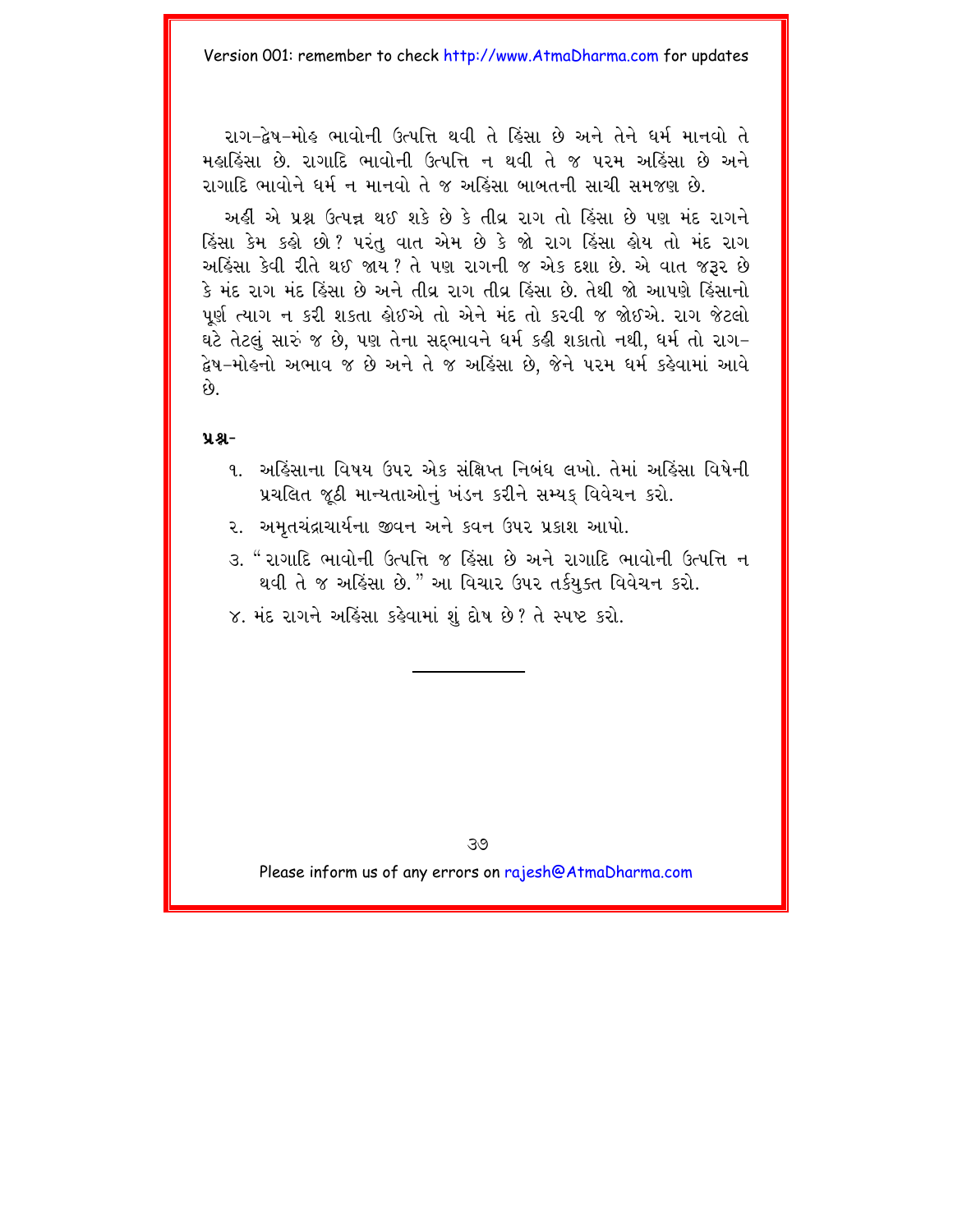<span id="page-41-0"></span>

- દિનેશ- આવો ભાઈ જિનેશ, પાન ખાશો !
- જિનેશ– न।
- દિનેશ $-$  કેમ ?
- જિનેશ- તમને ખબર નથી, આજે કાર્તિક સુદ આઠમ છે ને ! આજથી અષ્ટાહ્નિકા મહાપર્વશરૂ થઈ ગયું છે.
- દિનેશ− તો શું થયું ? તઙેવાર તો ખાવા−પીવા માટે જ ઙોય છે. ૫ર્વના દિવસોમાં તો માણસો સારૂં ખાય, સારૂં પહેરે અને મોજથી રહે છે. અને તમે.....?
- જિનેશ-ભાઈ, આ ખાવા-પીવાનું પર્વ નથી. આ તે ધાર્મિક પર્વ છે. એમાં તો લોકો સંયમ પર્વક રહે છે. ૫જા-૫ાઠ કરે છે. તાત્ત્વિક ચર્ચાઓ કરે છે. એ તો આત્મ-સાધનાનું પર્વ છે. ધાર્મિક પર્વોનું પ્રયોજન તો આત્મામાં वीतराग लावनी वृद्धि sरवानुं છે.
- દિનેશ- આ પર્વને અષ્ટાહ્નિકા કેમ કહે છે?
- જિનેશ− એ આઠ દિવસ સુધી ચાલે છે ને? અષ્ટ=આઠ, અહિ=દિવસ. આઠ દિવસનો ઉત્સવ તે અષ્ટાહ્નિકા પર્વા
- દિનેશ- તો એ દર વર્ષે કાર્તિકમાં આઠ દિવસનું થતું હશે ?

 $\overline{\mathcal{X}}$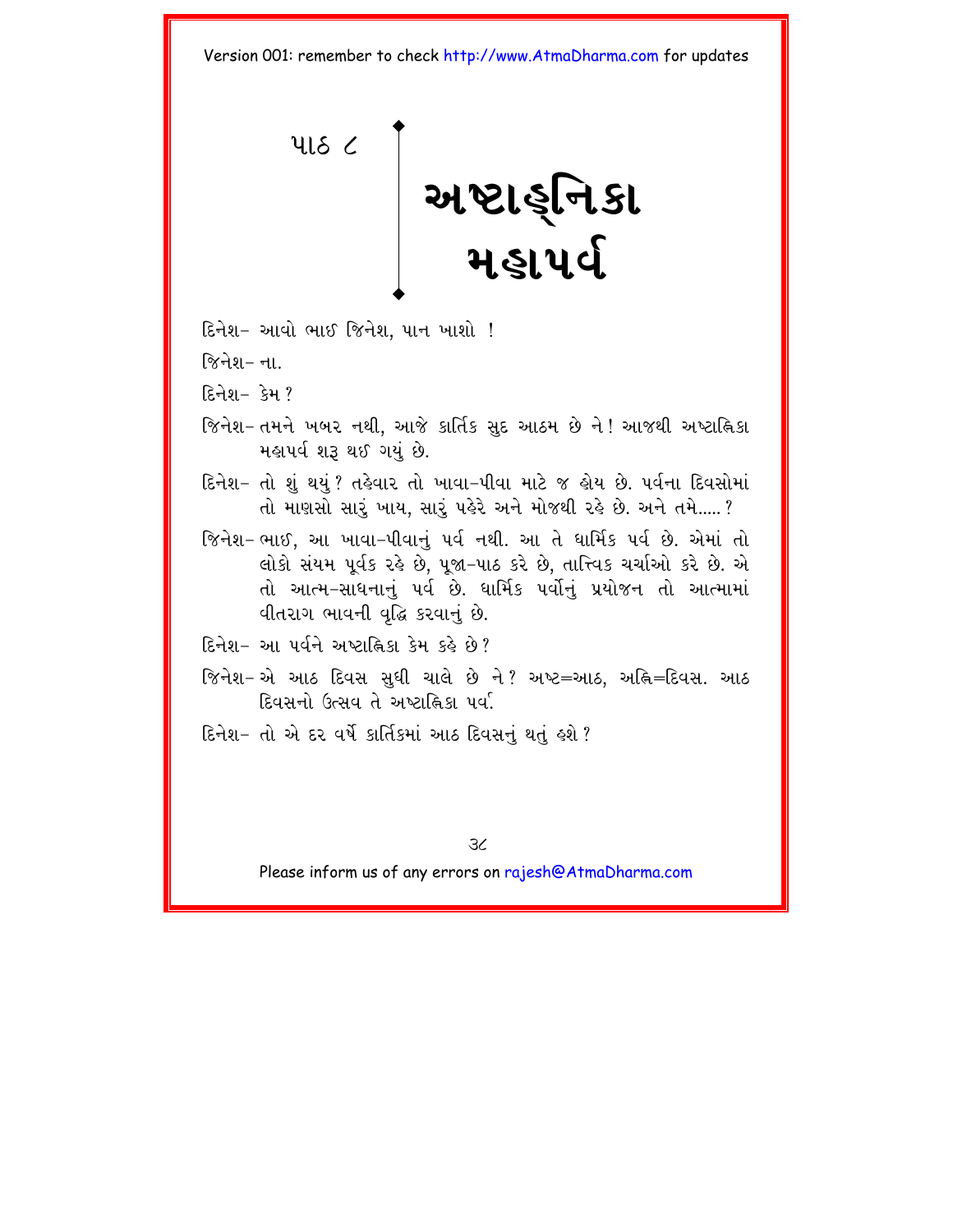જિનેશ- જ્ઞ ભાઈ, કાર્તિકમાં તો દર વર્ષે આવે જ છે. પણ એ તો વર્ષમાં ત્રણ વાર આવે છે. અષ્ટાહ્નિકાની પુજામાં કહ્યું છે ને-

> કાર્તિક ફાગુન સાઢકે, અંત આઠ દિન માહિ; નન્દીશ્વર સુર જાત હૈં. હુમ પુજે ઈહ ઠાંહિ.

કાર્તિક સુદ આઠમથી પુનમ સુધી, ફાગણ સુદ આઠમથી પુનમ સુધી અને અષાઢ સુદ આઠમથી પૂનમ સુધી, વર્ષમાં ત્રણ વાર આ પર્વ ઊજવવામાં આવે છે. દેવો તો આ પર્વ ઊજવવા માટે નંદીશ્વર દ્વીપે જાય છે, પણ આપણે તો ત્યાં જઈ શકતા નથી તેથી અહીં જ ભક્તિ-ભાવથી પૂજા કરીએ છીએ.

- $\widehat{E}$ નેશ- એ નંદી શ્વર દીપ કર્યા છે?
- જિનેશ- તમે ત્રણ લોકની રચના વાળો પાઠ વાંચ્યો હતો? તેમાં મધ્ય લોકમાં જે અસંખ્યાત દ્વીપ અને સમુદ્રો છે. તેમાં આ આઠમા નંબરનો દ્વીપ છે.
- દિનેશ- આપણે ત્યાં કેમ નથી જઈ શકતા ?
- જિનેશ-ત્રીજા પુષ્કર દ્વીપમાં એક પર્વત છે. જેનું નામ છે માનુષોત્તર પર્વત. મનુષ્ય એની આગળ જઈ શકતો નથી. તેથી તો તેનું નામ માનુષોત્તર પર્વત પડયું છે.
- દિનેશ- ઠીક, ત્યાં એવું શું છે કે દેવો ત્યાં જાય છે?
- જિનેશ-ત્યાં ઘણાં મનોજ્ઞ અકત્રિમ (સ્વનિર્મિત) બાવન જિનમંદિર છે. ત્યાં જઈને દેવો ૫જા. ભક્તિ અને તત્ત્વચર્ચા વગેરે દ્વારા આત્મ-સાધના કરે છે. આપણે ત્યાં જઈ શકતા નથી. તેથી અહીં જ વિવિધ ધાર્મિક આયોજનો દ્વારા આત્મહિતની પ્રવત્તિ કરીએ છીએ.
- દિનેશ- આ પર્વ ભારતમાં કયાં કયાં ઊજવવામાં આવે છે? અને તેમાં શું શું થાય છે?
- જિનેશ- આખા ભારતમાં જૈન સમાજ આ મહાપર્વ ખબ જ ઉત્સાહથી ઊજવે છે. અધિકાંશ સ્થાનોમાં સિદ્ધચક્ર-વિધાનનો પાઠ થાય છે. બહારથી વિદ્વાનોને બોલાવવામાં આવે છે, આઘ્યાત્મિક વિષયો ઉપર તેમનાં પ્રવચનો થાય છે. એક રીતે જૈન સમાજમાં ધાર્મિક વાતાવરણ કેલાઈ જાય છે.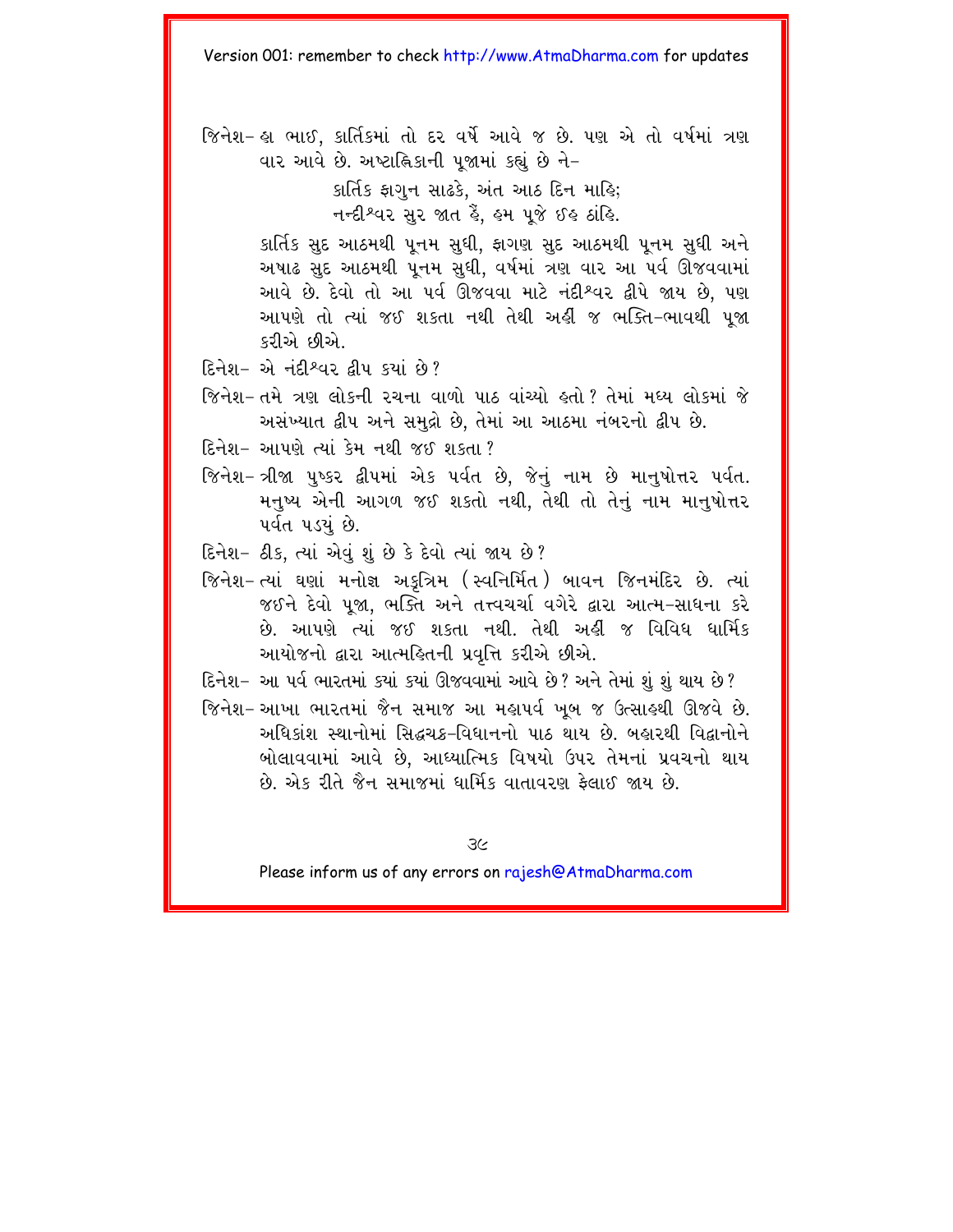દિનેશ- આ સિદ્ધચક્ર શું છે? એના પાઠમાં શું હોય છે?

જિનેશ-સિદ્ધચક્ર? શંતમે કોઈ વાર સિદ્ધચક્રનો પાઠ જોયો નથી?

<u> हिनेश– चा</u>

- જિનેશ-સિદ્ધ તો મુક્ત જીવોને કહે છે. જેઓ સંસારનાં બંધનોથી છૂટી ગયા છે, જેમનામાં અનંત દર્શન, અનંત જ્ઞાન, અનંત સુખ અને અનંતવીર્ય પ્રગટ થઈ ગયું છે, જેઓ આઠ કર્મોથી રહિત છે, રાગ-દેષનાં બંધનોથી મુક્ત છે એવા અનંત પરમાત્મા લોકના અગ્રભાગમાં બિરાજમાન છે, તેમને જ સિદ્ધ કહે છે અને તેમનો સમુહ તે સિદ્ધચક્ર. તેથી સિદ્ધચક્રના પાઠમાં સિદ્ધોની પુજા-ભક્તિ થાય છે. સાથોસાથ તેની જયમાળાઓમાં બહુ સુંદર આત્મહિત કરનાર તત્ત્વનો ઉપદેશ પણ હોય છે કે જે સમજવા યોગ્ય છે.
- દિનેશ- જયમાળામાં તો સ્તુતિ હોય છે?
- જિનેશ- સ્તુતિ તો હોય જ છે. પણ સાથોસાથ સિદ્ધ ભગવંતોએ સિદ્ધ–દશા કેવી રીતે પ્રાપ્ત કરી એ અર્થમાં મુક્તિના માર્ગનું પણ પ્રતિપાદન થઈ જાય છે.
- દિનેશ- શંતમે મને એનો અર્થસમજાવી શકો?
- જિનેશ- ના, ભાઈ, જ્યારે સિદ્ધચક્રનો પાઠ થાય છે ત્યારે બહારથી બોલાવવામાં આવેલા અથવા સ્થાનિક ખાસ વિદ્વાન જયમાળાનો અર્થ કરે છે. તે વખતે આપણે ઘ્યાનપૂર્વક સમજી લેવું જોઈએ.
- દિનેશ- તેમના ૫જન-વિધાનથી શું લાભ થાય ?
- જિનેશ- આપણે તેમનું સ્વરૂપ ઓળખીને એ જાણી શકીએ કે જેવા આ આત્મા શહ્ન અને પવિત્ર છે. તેવો જ આપણો સ્વભાવ શહ્ન અને નિરંજન છે અને એમની જેમ મક્તિનો માર્ગ અંગીકાર કરીને આપણે પણ એમના જેવા અનંત સખી અને અનંત જ્ઞાની પરમાત્મા બની શકીએ છીએ. આ પર્વરાજ દશલક્ષણ પર્વ પછી બીજા નંબરનું ધાર્મિક મહાપર્વ છે.

**XO**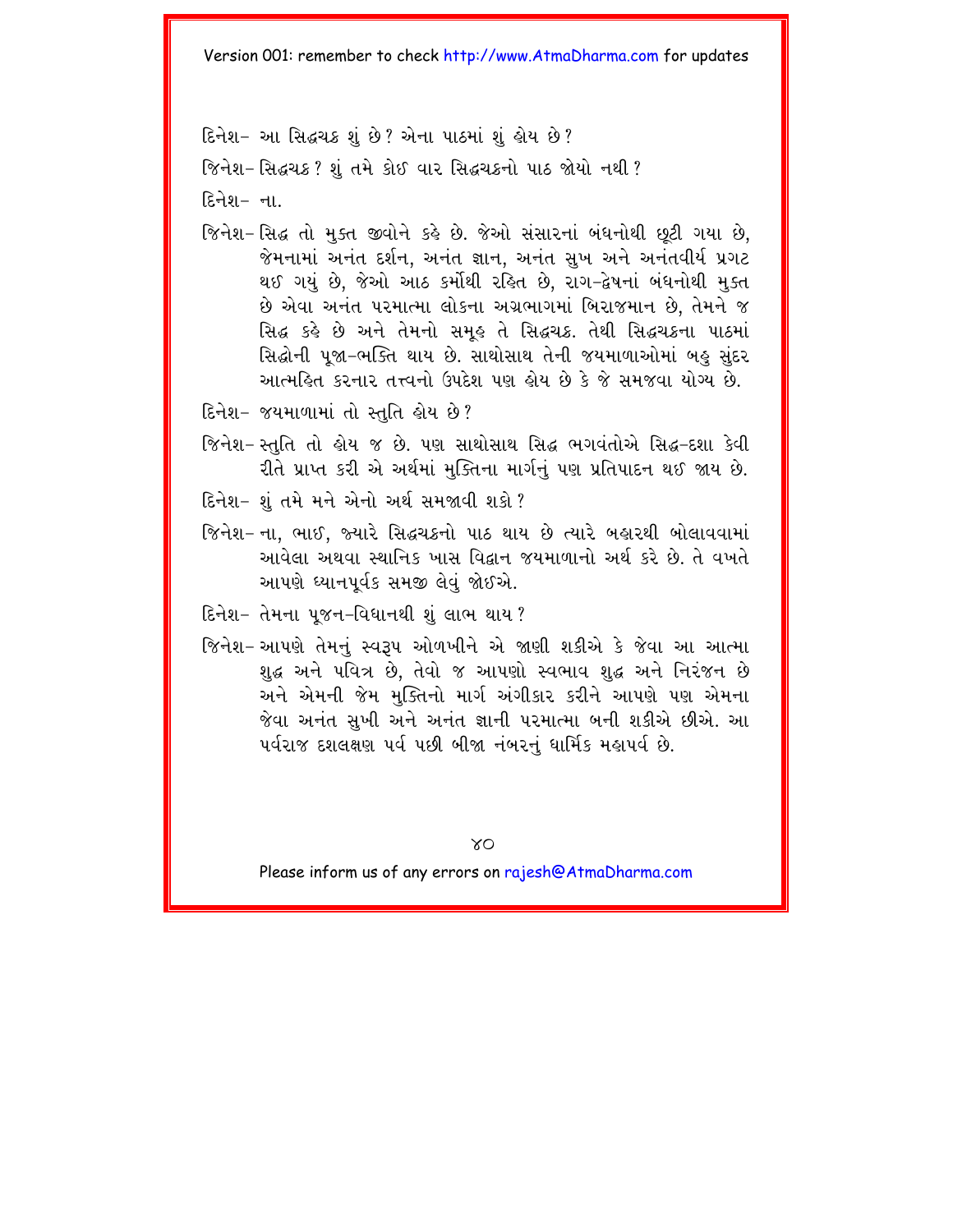- દિનેશ- મેં સાંભળ્યું છે કે સિદ્ધચક્ર-વિધાનથી કુષ્ટ રોગ મટી જાય છે. કહેવાય છે કે શ્રીપાલ અને તેમના સાતસો સાથીઓનો કોઢ એનાથી જ મટી ગયો લ્તો. તેમની ( શ્રીપાલની ) ધર્મપત્ની મૈનાસન્દરીએ સિદ્ધચક્રનો પાઠ કરીને ગંધાદક તેમની ઉપર છાંટયું અને કોઢ અદશ્ય થયો.
- જિનેશ-સિદ્ધચક્રનો મહિમા માત્ર કષ્ટ રોગ મટાડવા જેટલો જ મર્યાદિત કરવો તે તેની મહત્તા ઘટાડવા બરાબર છે. કોઢ તો શરીરનો રોગ છે. આત્માનો કોઢ તો રાગ-દેષ-મોલ્ છે. જે આત્મા સિદ્ધોનું સાચું સ્વરૂપ જાણીને तेमना જેવા પોતાના આત્માને ઓળખીને તેમાં જ લીન થઈ જાય તેનાં જન્મ–મરણ અને રાગ–દેષ–મોહ જેવા મહારોગ પણ મટી જાય છે.

સિદ્ધોની આરાધનાનું સાચું ફળ તો વીતરાગ ભાવની વૃદ્ધિ થવી તે છે કેમ કે તેઓ પોતે વીતરાગ છે. સિદ્ધોનો સાચો ભક્ત તેમની પાસેથી લૌક્કિ લાભની ઈચ્છા રાખતો નથી. તોપણ તેને અતિશય પણ્યનો બંધ તો થાય જ છે અને તેના વડે તેને લૌક્કિ અનુકુળતા પણ પ્રાપ્ત થાય છે, પણ તેની દષ્ટિમાં તેનું કોઈ મહત્ત્વ નથી.

દિનેશ- હું તો સમજતો હતો કે તહેવાર ખાવા-પીવા અને મોજ ઉડાવવા માટે જ લ્રોય છે. પણ આજે સમજવામાં આવ્યં કે ધાર્મિક પર્વ તો વીતરાગતાની વદ્ધિ કરનાર સંયમ અને સાધનાનાં ૫ર્વ છે. ઠીક. કું પણ તમારી જેમ આ દિવસોમાં સંયમથી રહીશ અને આત્મ–તત્ત્વને સમજવાનો પ્રયાસ કરીશ

#### $9.8 -$

- १ धार्मिक पूर्व केवी रीते (१९४०)मां सावे छे?
- ર. અષ્ટાહ્નિકા સંબંધમાં તમારા વિચારો પ્રગટ કરો.
- 3. નન્દીશ્વર દ્વીપ કયાં છે? તેમાં શં છે?
- $\times$  આ પૂર્વ કચારે કચારે ઉજવવામાં આવે છે?
- 4. सिद्धय क्षेत्रे s हे છे ? सिद्धोनी આરાધનાનું ફળ શું છે ?
- ૬. શું તમે કોઈ વાર સિદ્ધચક્રનો પાઠ થતો જોયો છે? તેમાં શું થાય છે? તે સમજાવો

 $X<sup>q</sup>$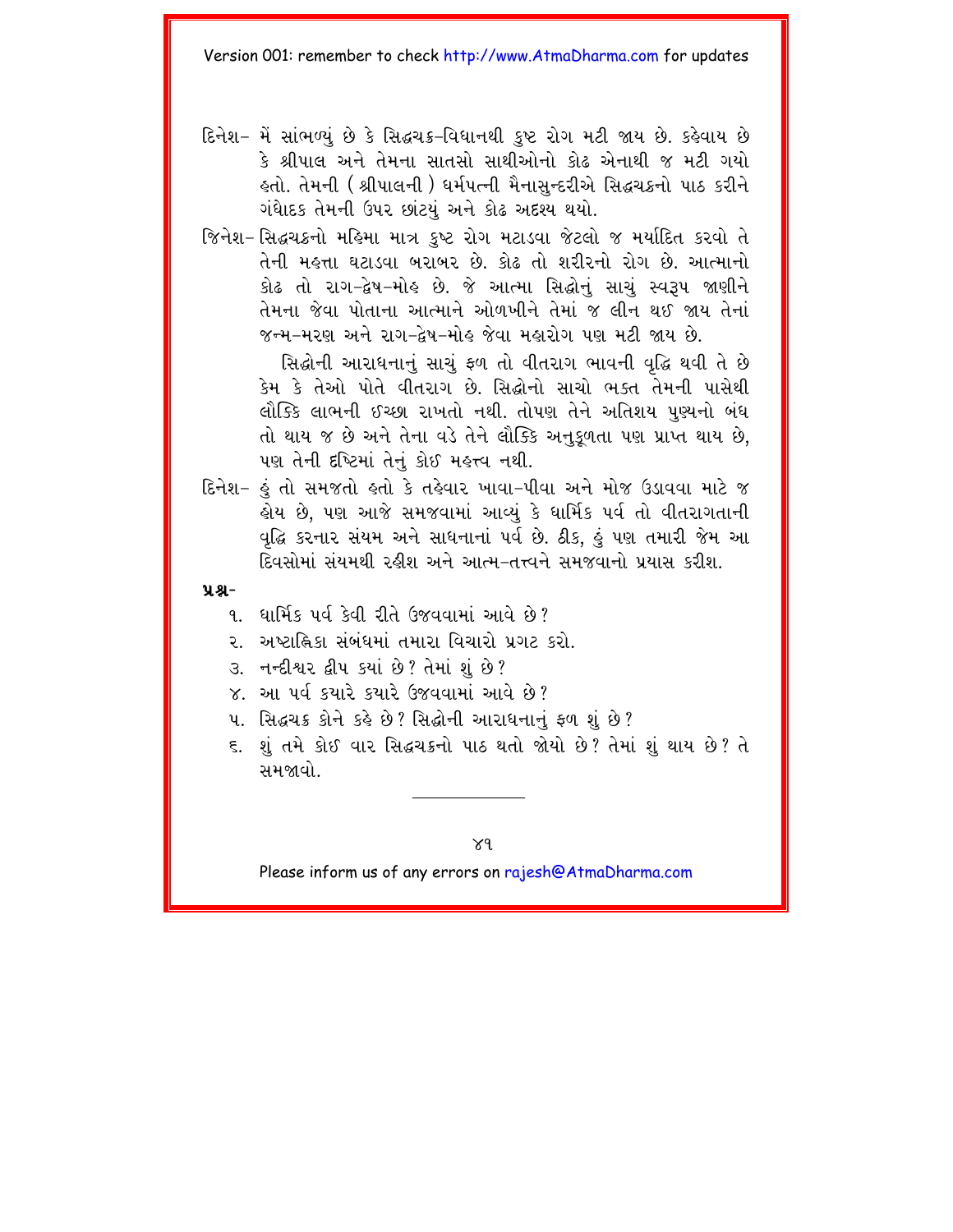<span id="page-45-0"></span> $416$   $\alpha$ 

# ભગવાન<br>પાર્શ્વનાથ

#### કવિવર પં. ભઘરદાસજી

( સંવત ૧૭૫૦-૧૮૦૬)

વૈરાગ્યરસથી ઓતપ્રોત આઘ્યાત્મિક પદોના પ્રણેતા પ્રાચીન જૈન કવિઓમાં ભુધરદાસજીનું મહત્ત્વપૂર્ણ સ્થાન છે. એમનાં પદ, છન્દ અને કવિતા સમસ્ત ધાર્મિક સમાજમાં ખુબ આદર પર્વક ગવાય છે.

તેઓ આગ્રાના રહેવાસી હતા. તેમનો જન્મ ખંડેલવાલ જૈન જાતિમાં થયો હતો. જેમ કે જૈનશતકના અંતિમ છન્દમાં તેઓ પોતે લખે છે –

આગરેમેં બાલબદ્ધિ. ભઘર ખંડેલવાલ;

બાલકકે ખ્યાલ સો કવિત્ત કર જાને હૈ

તેઓ ઙિન્દી અને સંસ્કતના સારા વિદ્વાન હતા. અત્યાર સધીમાં તેમની ત્રણ રચનાઓ પ્રાપ્ત થઈ છે. જેમનાં નામ-જૈન-શતક. પાર્શપરાણ અને પદ-સંગ્રહ છે. જૈન-શતકમાં લગભગ સો વિવિધ છંદનો સંગ્રઙ છે કે જે ખૂબ સરળ અને વૈરાગ્યોત્પાદક છે.

પા<sup>શ્</sup>ર્વપુરાણને તો હિન્દીના મહાકાવ્યોની કોટિમાં રાખી શકાય છે. એમાં ૨૩માં તીર્થંકર ભગવાન પાર્શ્વનાથના જીવનનું વર્ણન છે. એ ઉત્કૃષ્ટ કોટિનાં કાવ્યતત્ત્વોથી યુક્ત તો છે જ. સાથોસાથ એમાં અનેક સૈદ્ધાન્તિક વિષયોનું પણ રોચક લર્ણન છે.

તેમનાં આધ્યાત્મિક પદ તો તેમની લોકપ્રિયતા. સરળતા અને કોમળકાન્ત પદાવલીના કારણે જનમાનસને આજ પણ આનંદથી ઉછાળી રહે છે.

પ્રસ્તુત પાઠ તેમણ લખેલા પાર્શ્વપુરાણના આધારે લખવામાં આવ્યો છે.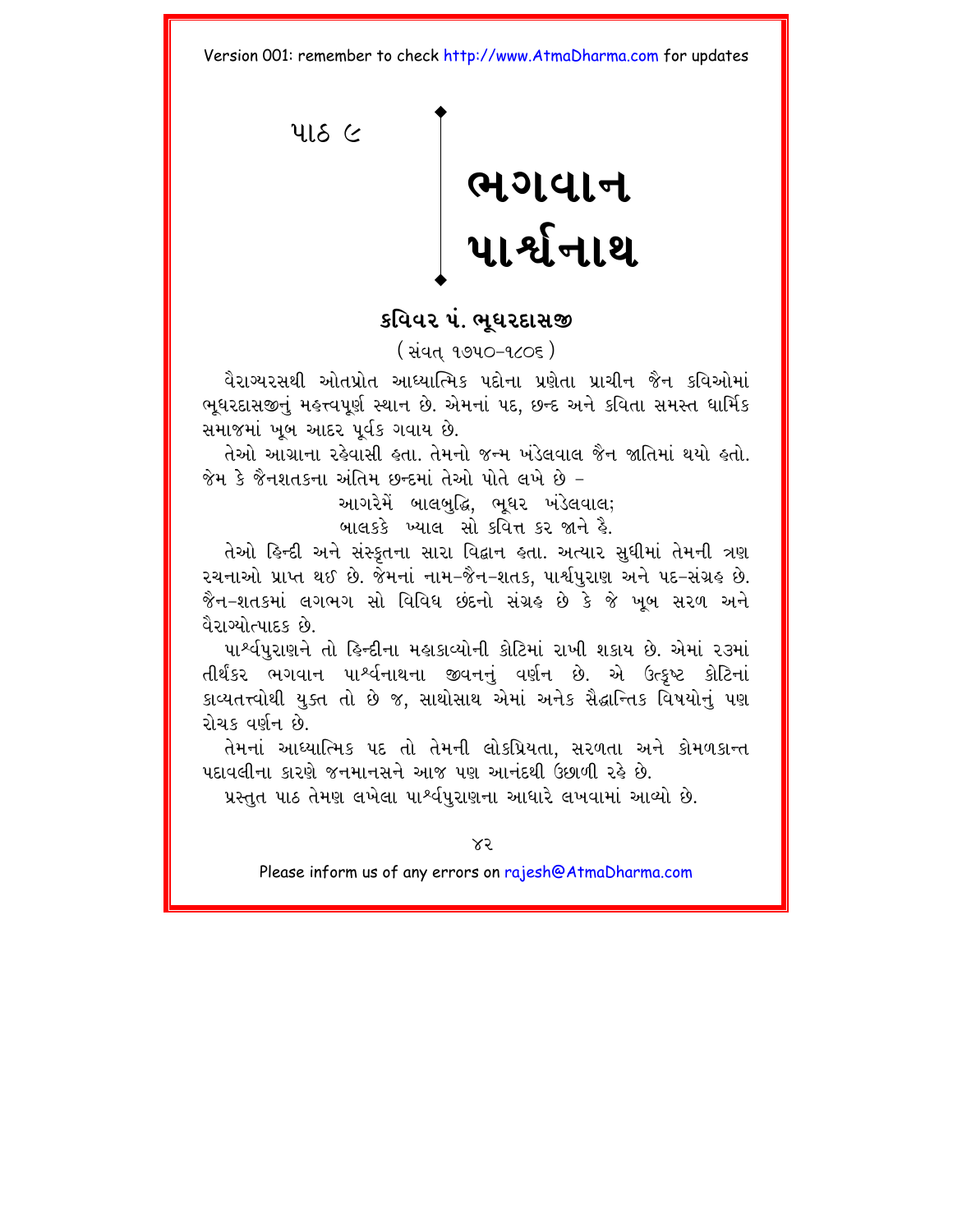#### ભગવાન પાર્શ્વનાથ

- શિક્ષક- રમેશ, તમે પાર્શ્વનાથના વિષયમાં શું જાણો છો?
- રમેશ- જી, પા<sup>શ્</sup>ર્વનાથ એક રેલવે સ્ટેશનનું નામ છે.
- શિક્ષક- તમારી જગ્યાએ ઊભા થાવ. તમને જવાબ આપવાની રીત પણ આવડતી નથી. ઊભા થઈને જવાબ આપવો જોઈએ. સભ્યતા શીખો. અમે પૂછીએ છીએ ભગવાન પાર્શ્વનાથની વાત, તમે બતાવો છો કે સ્ટેશનનું નામ છે.
- રમેશ- જી. કું કલકત્તા ગયો કરતો. રસ્તામાં પા<sup>શ્</sup>ર્વનાથ નામનું સ્ટેશન આવ્યું કર્તુ. તેથી કહી દીધું. કાંઈ ભુલ થઈ ગઈ હોય તો ક્ષમા કરો.
- શિક્ષક- પાર્શ્વનાથ સ્ટેશનનું પણ નામ છે. પણ જાણો છો કે તે સ્ટેશનનું નામ પાર્શ્વનાથ કેમ ૫ડયું ? તેની પાસે એક ૫ર્વત છે. જેનું નામ સમ્મેદશિખર છે, ત્યાંથી ૨૩માં તીર્થકર ભગવાન પાર્શ્વનાથે નિર્વાણ પ્રાપ્ત કર્યુ હતું. તે જ કારણે તે સ્ટેશનનું નામ પણ પા<sup>શ્</sup>ર્વનાથ રાખવામાં આવ્યું. એટલે સુધી કે તે પર્વતને પણ પારસનાથ હિલ કહેવામાં આવે છે.

એ જૈનોનું બહુ મોટું તીર્થક્ષેત્ર છે. અહીં લાખો માણસો દર વર્ષે યાત્રા કરવા આવે છે. આ સ્થાન બિહાર પ્રાંતમાં, હજારીબાગ જિલ્લામાં ઈસરીની પાસે છે પા<sup>શ્</sup>ર્વનાથ સિવાય બીજા પણ કેટલાક તીર્થકરોએ અહીંથી પરમપદ (મોક્ષ) પ્રાપ્ત કરેલ છે.

- શિક્ષક- અને પાર્શ્વનાથનું જન્મસ્થાન કયું છે?
- શિક્ષક- કાશી. જેને આજે વારાણસી (બનારસ) કહે છે. આજથી લગભગ ત્રણ હજાર વર્ષ પહેલાં ઈક્ષ્વાકુવંશના કાશ્યપ ગોત્રીય વારાણસી નરેશ અશ્વસેનને ત્યાં તેમની વિદ્દષી પત્ની વામાદેવીના ઉદરથી પોષ વદ અગિયારસના દિવસે પા<sup>શ્</sup>ર્વકુમારનો જન્મ થયો હતો. તેમના જન્મકલ્યાણકનો ઉત્સવ તેમનાં માતા-પિતા અને નગરજનોએ તો ઊજવ્યો જ હતો પણ સાથે દેવો અને ઈન્દ્રોએ પણ ખૂબ ઉત્સાહથી ઊજવ્યો ઠતો

 $X_3$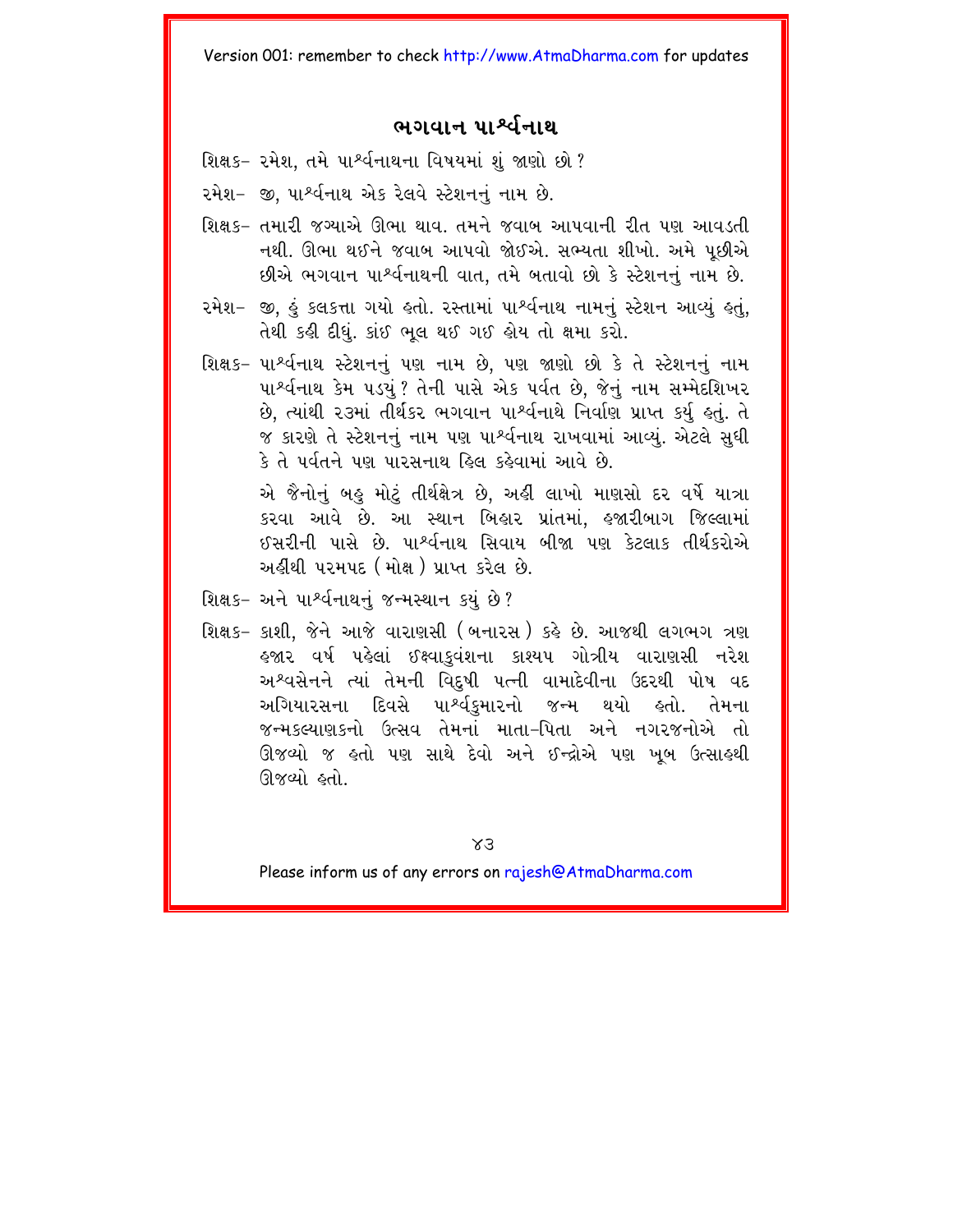પાર્શ્વકમાર જન્મથી જ પ્રતિભાશાળી અને ચમત્કારી બદ્ધિના ભંડાર અવધિજ્ઞાનના ધારક હતા. તેઓ અનેક સલક્ષણોવાળા. અતલ બળથી યુક્ત, આકર્ષક વ્યક્તિત્વવાળા બાળક હતા.

- સુરેશ- તેઓ તો રાજકુમાર હતા ને? તેમને તો બધી જાતની લૌકિક સગવડો મળી હોવી જોઈએ?
- શિક્ષક– એમાં શું શક! તેઓ રાજકુમાર હોવા ઉપરાંત અતિશય પુણ્યના સ્વામી લતા. દેવાદિ પણ તેમની સેવામાં હાજર રહેતા હતા. એ જ કારણે તેમને કોઈ પ્રકારની સામગ્રીની ખોટ નહોતી. પણ રાજ્ય–વૈભવ અને પુણ્ય– સામગ્રી માટે તેમના હૃદયમાં કોઈ સ્થાન નહોતું. તેમને ભોગોની લાલસા જરા પણ નહોતી. વૈભવની છાયામાં ઉછરવા છતાં પણ પાણીમાં રહેતા કમળની પેઠે તેનાથી અલિપ્ત જ હતા. યુવાન થતાં તેમનાં માતા-પિતાઓ ઘણા જ પ્રયત્ન કર્યા પણ તેમને લગ્ન

કરવાને મનાવી ન શકયા. તેઓ બાલબ્રહ્મચારી જ રહ્યા.

- જિનેશ- એમ શા માટે ?
- શિક્ષક– તેઓ આત્મજ્ઞાની તો જન્મથી જ હતા, તેમનું મન સદા જગતથી ઉદાસ રહેતું કર્તુ. એક દિવસ એક એવો બનાવ બન્યો કે જેણે તેમના હૃદયને ક્લાવી નાખ્યું અને તેઓ દિગંબર સાધુ બનીને આત્મ-સાધના કરવા લાગ્યા.
- જિનેશ-તે બનાવ કર્યો હતો?
- શિક્ષક- એક દિવસ સવારમાં તેઓ પોતાના સાથીઓ સાથે ફરવા જઈ રહ્યા હતા. રસ્તામાં તેમણે જોયં કે તેમના નાના (બાના પિતા ) સાધુના વેશમાં પંચાગ્નિ તપ કરતા હતા. બળતા લાકડાની વચ્ચે નાગ-નાગણીનું એક જોડું હતું, તે પણ બળી રહ્યું હતું. પા<sup>ષ્ર</sup>ર્વનાથે પોતાના દિવ્યજ્ઞાન (અવધિજ્ઞાન)થી આ બધું જાણી લીધું અને તેમને આ જાતનું કામ કરવાની ના પાડી. પણ જ્યાં સુધી તે લાકડાને ફાડીને જોવામાં ન આવ્યું ત્યાં સુધી કોઈએ તેમનો વિશ્વાસ ન કર્યો. લાકડું ફાડતાં જ તેમાંથી અર્ધા બળેલાં નાગ-નાગણી ની કળ્યાં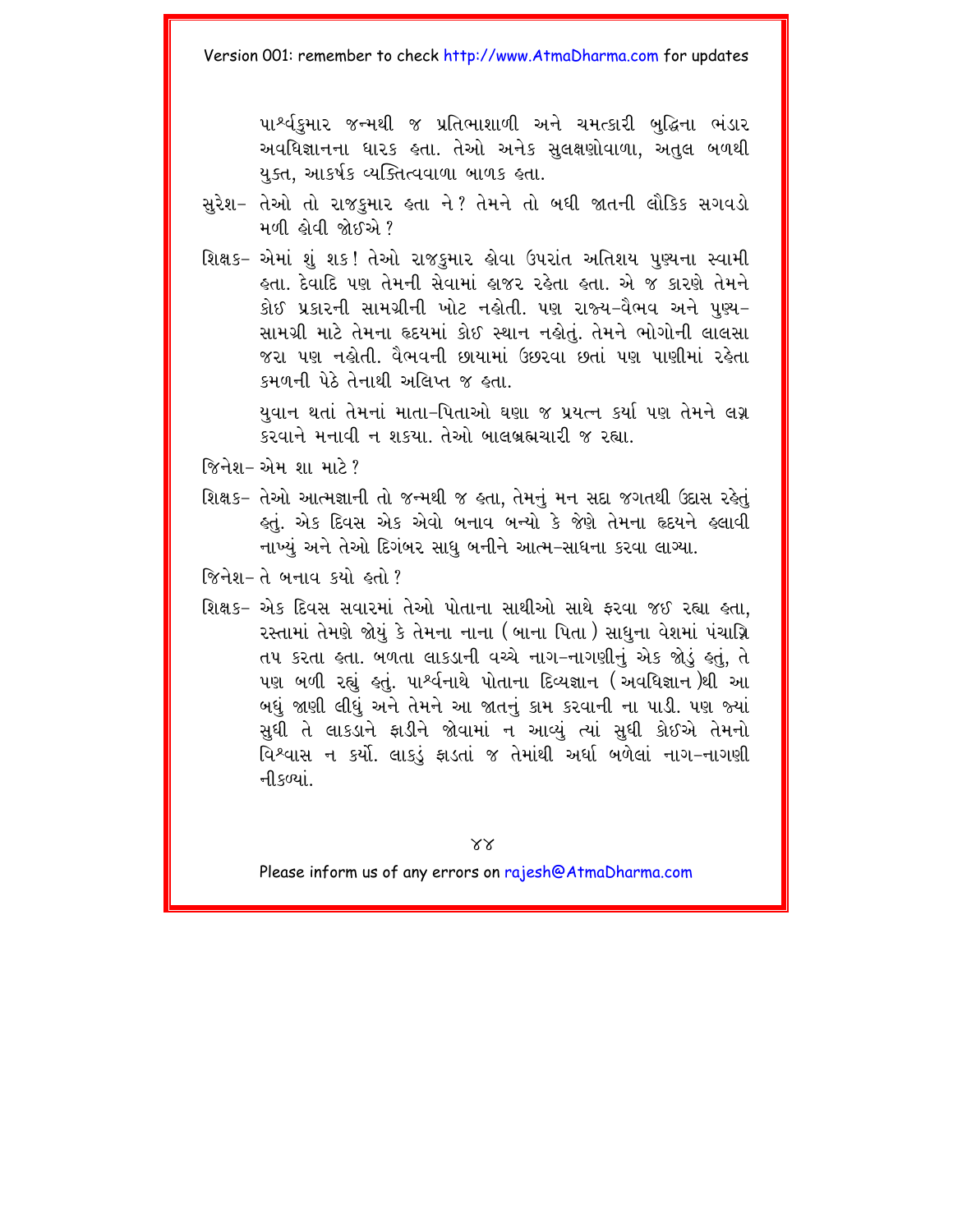રમેશ- હેં! તે બળી ગયાં ? એ તો બહુ ખરાબ થયં. પછી..... ?

- શિક્ષક- પછી શું? પાર્શ્વકુમારે તે નાગ-નાગણીને બોધ આપ્યો અને તેઓ મંદકષાય પર્વક મરીને ધરણેન્દ્ર અને પદ્માવતી થયા.
- રમેશ- સારંથયું. ચાલો; તેમનો ભવ તો સુધરી ગયો.
- શિક્ષક- દેવ થઈ ગયા તેમાં શું સારું થયું? સારું તો એ થયું કે તેમની રુચિ સન્માર્ગ તરફ વળી ગઈ. આ હૃદયવિદારક ઘટનાથી પાર્શ્વકુમારનું કોમળ હૃદય વૈરાગ્યમય થઈ ગયું અને પોષ વદ અગિયારસને દિવસે તેઓ દિગમ્બર સાધ થઈ ગયા.
- સરેશ- પછી તો તેમણે ઘોર તપશ્ચર્યા કરી હશે?
- શિક્ષક- હ્યુ. પછી તેઓ અખંડ મૌનવ્રત ધારણ કરીને આત્મસાધનામાં લીન થઈ ગયા. એકવાર તેઓ અહિક્ષેત્રના વનમાં ઘ્યાનસ્થ હતા, ઉપરથી તેમનો પૂર્વ ભવનો વેરી સંવર નામનો દેવ જઈ રહ્યો હતો. તેમને જોઈને તેનું પૂર્વનું વેર જાગૃત થઈ ગયું અને તેણે મુનિરાજ પાર્શ્વનાથ પર ઘોર ઉપસર્ગ કર્યો. પાણી વરસાવ્યું, કરાનો વરસાદ કર્યો, ત્યાં સુધી કે ઘોર તોફાન ચલાવ્યું અને પથ્થર પણ વરસાવ્યા. પણ પાર્શ્વનાથ આત્મસાધનામાંથી ડગ્યા નહિ અને તેમને તે જ વખતે ચૈત્ર વદ ચૌદશને દિવસે કેવળજ્ઞાનની પ્રાપ્તિ થઈ એ જોઈને તે દેવ પછતાતો તેમનાં ચરણોમાં આળોટી પડ્યો
- જિનેશ- મેં તો સાંભળ્યું છે કે તે વખતે તે ધરણેન્દ્ર-પદ્માવતીએ પાર્શ્વનાથની રક્ષા (န၁ါ နဝါ
- શિક્ષક- સાધારણ દેવ-દેવી ત્રણલોકના નાથની શું રક્ષા કરે? તેઓ તો પોતાની આત્મસાધનાથી પર્ણ સરક્ષિત હતા જ. પણ વાત એમ છે કે તે વખતે ધરણેન્દ્ર અને પદ્માવતીને તેમનો ઉપસર્ગ દર કરવાનો વિકલ્પ જરૂર આવ્યો હતો તથા તેમણે પોતાની શક્તિ પ્રમાણે પોતાના વિકલ્પની પૂર્તિ પણ કરી હતી.

ત્યાર પછી તેઓ લગભગ સિત્તેર વર્ષ સધી આખા ભારતમાં સમવસરણ સહિત વિહાર કરતા રહ્યા અને દિવ્યધ્વનિ દ્વારા. ભવ્ય જીવોને તત્ત્વનો ઉપદેશ આપતા રહ્યા તેઓ પોતાના ઉપદેશોમાં સદાય આત્મસાધના ઉપર જોર આપતા રહ્યા. તેઓ કહેતા કે આ આત્મા જ અનંતજ્ઞાન અને સખનો ભંડાર છે-એની શ્રદ્ધા કર્યા વિના. એને જાણ્યા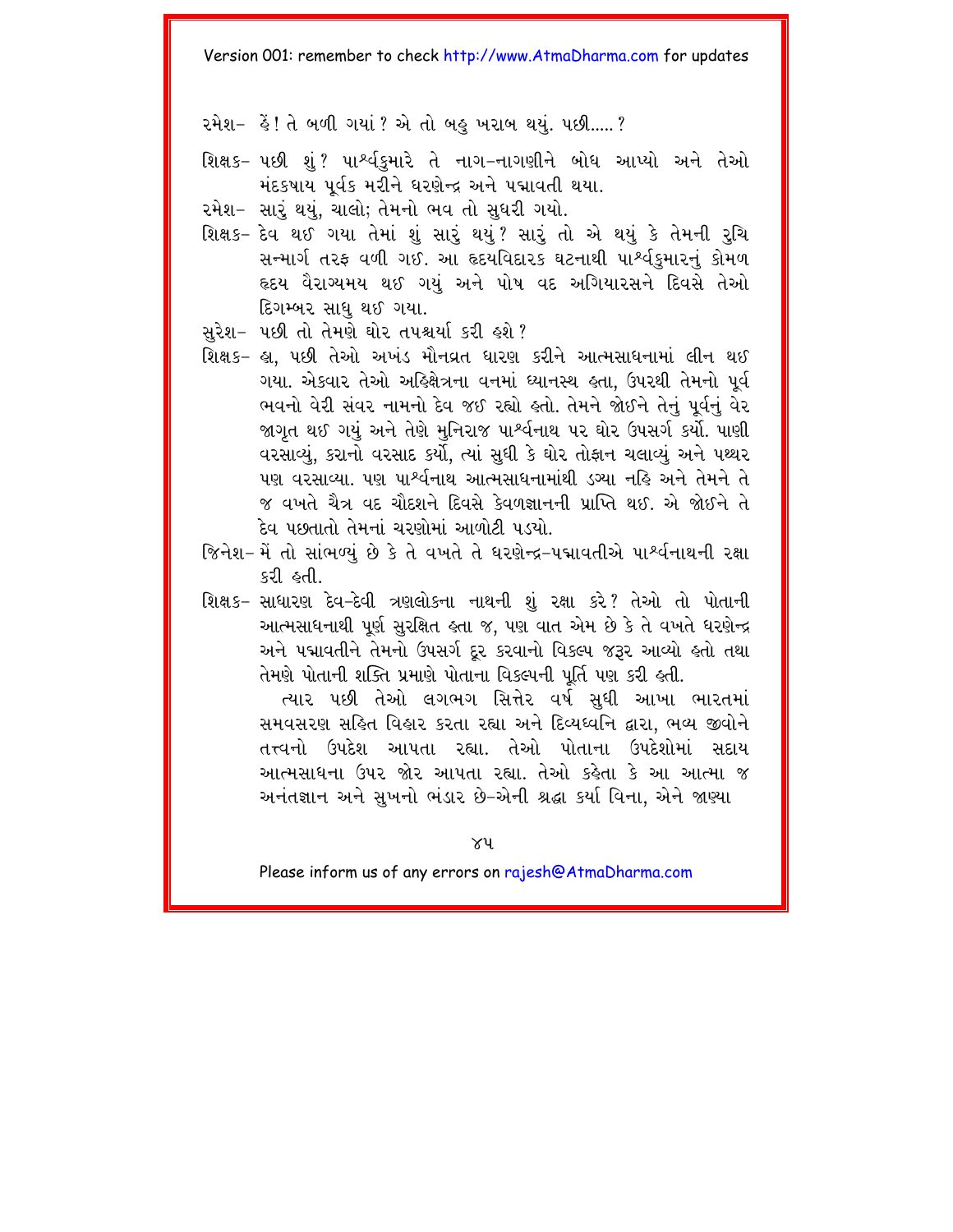વિના અને એમાં લીન થયા વિના કોઈ પણ કદી સાચં સખ પ્રાપ્ત કરી શકતો નથી. લાખો જીવોએ તેમના ઉપદેશમાંથી લાભ લઈને આત્મગ્રાંતિ પાપ્ત કરી મહાકવિ ભધરદાસજી તેમના ઉપદેશોના પ્રભાવનં વર્ણન કરતાં લખે છે -કેઈ મુક્તિ જોગ બડભાગ. ભયે દિગંબર પરિગ્રહ ત્યાગ: કિનફી શ્રાવક વ્રત આદરે. પશ પર્યાય અનુવ્રત ઘરે. કેઈ નારિ અર્જિકા ભઈ. ભર્તાકે સંગ વનકો ગઈ; કેઈ નર પશ દેવી દેવ. સમ્યક રત્ન લહ્યો તહાં એવ.  $* * * * *$  $\ast$ ઈઙ વિધ સભા સમુક સબ, નિવસૈ આનંદરૂપ; માનો અમૃત રૂપ સૌ, સિચત દેહ અનૂપ.

આ રીતે ઉપદેશ દેતા દેતા અંતે સો વર્ષની ઉમરે શ્રાવણ સુદ સાતમને દિવસે સમ્મેદશિખરના સુવર્ણભદ્ર નામના કુટ ઉપરથી તેઓ નિર્વાણ પધાર્યા.

#### $9.8 -$

- ૧. કવિવર પં. ભુધરદાસજીનો સંક્ષિપ્ત પરિચય આપો.
- ૨. " પારસનાથ હિલ " વિષે તમે શું જાણો છો?
- ૩. ભગવાન પાર્શ્વનાથનો સંક્ષિપ્ત જીવન–પરિચય આપો.
- ૪. " ધરણેન્દ્ર–પદ્માવતીએ પાર્શ્વનાથની રક્ષા કરી હતી," આ સંબંધી તમારા વિચારો વ્યક્ત કરો
- ૫. જે જોઈને પાર્શ્વકુમાર દિગબંર સાધુ થઈ ગયા હતા, તે બનાવ કયો હતો ?

 $X \in$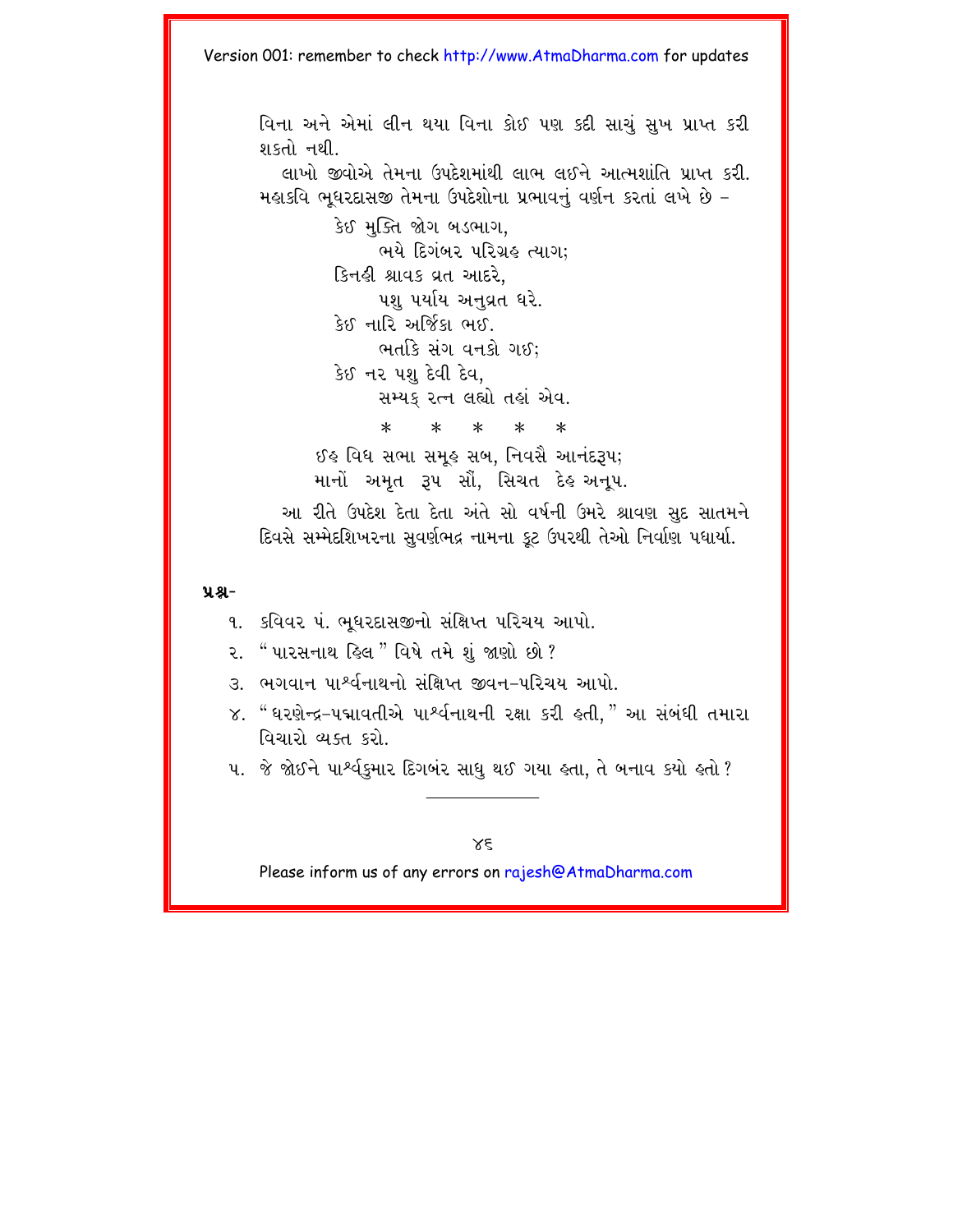<span id="page-50-0"></span>**418 90** 

# │ દેવ-શાસ્ત્ર-ગુરુ સ્તુતિ

( ૫ં. હુકમચંદ ભારિલ્લ, જયપુર )

સમયસાર<sup>ય</sup> જિનદેવ કે જિન પ્રવચન જિનવાણિ; નિયમસાર<sup>ર</sup> નિર્ગ્રંથ ગરુ કરે કર્મ કી લાનિ

દેવ- હે વીતરાગ સર્વજ્ઞ પ્રભો. તમકો ના અબ તક પહિચાના; અતએવ ૫ડ રહે હૈં પ્રભવર, ચૌરાસીકે<sup>ર</sup> ચક્કર ખાના. કરુણાનિધિ તુમકો સમઝ નાથ, ભગવાન ભરોસે ૫ડા રહા; ભરપૂર સુખી કર દોગે તુમ, યહ સોચે સન્મુખ ખડા રહા. તમ વીતરાગ હો લીન સ્વયં મેં. કભી ન મૈંને યહ જાના; પ્રભ વીતરાગકી વાણીમેં. જૈસા જો તત્ત્વ દિખાયા ઢે: યહુ જગત સ્વયં પરિણમનશીલ. કેવળજ્ઞાનીને ગાયા હૈ. ઉસ પર તો શ્રદ્ધા લા ન સકા, પરિવર્તનકા અભિમાન કિયા; બનકર પરકા કર્તા અબ તક, સતકા<sup>ર્દ</sup> ન પ્રભો સન્માન કિયા.

૧. શુદ્ધાત્મા (સ્વભાવદષ્ટિએ કારણપરમાત્મા અને પર્યાયદષ્ટિએ કાર્ય ૫૨માત્મા ). ૨. શુદ્ધ (નિશ્ચય ) ચારિત્ર. ૩. ચોરાસી લાખ યોનિ. ૪. ઈચ્છારહિત. ૫. જેમને કાંઈ કરવાનું બાકી ન રહ્યું હોય તેમને કુતકુત્ય કહે છે. ૬. વસ્તુસ્વભાવ.

 $X_{\varnothing}$